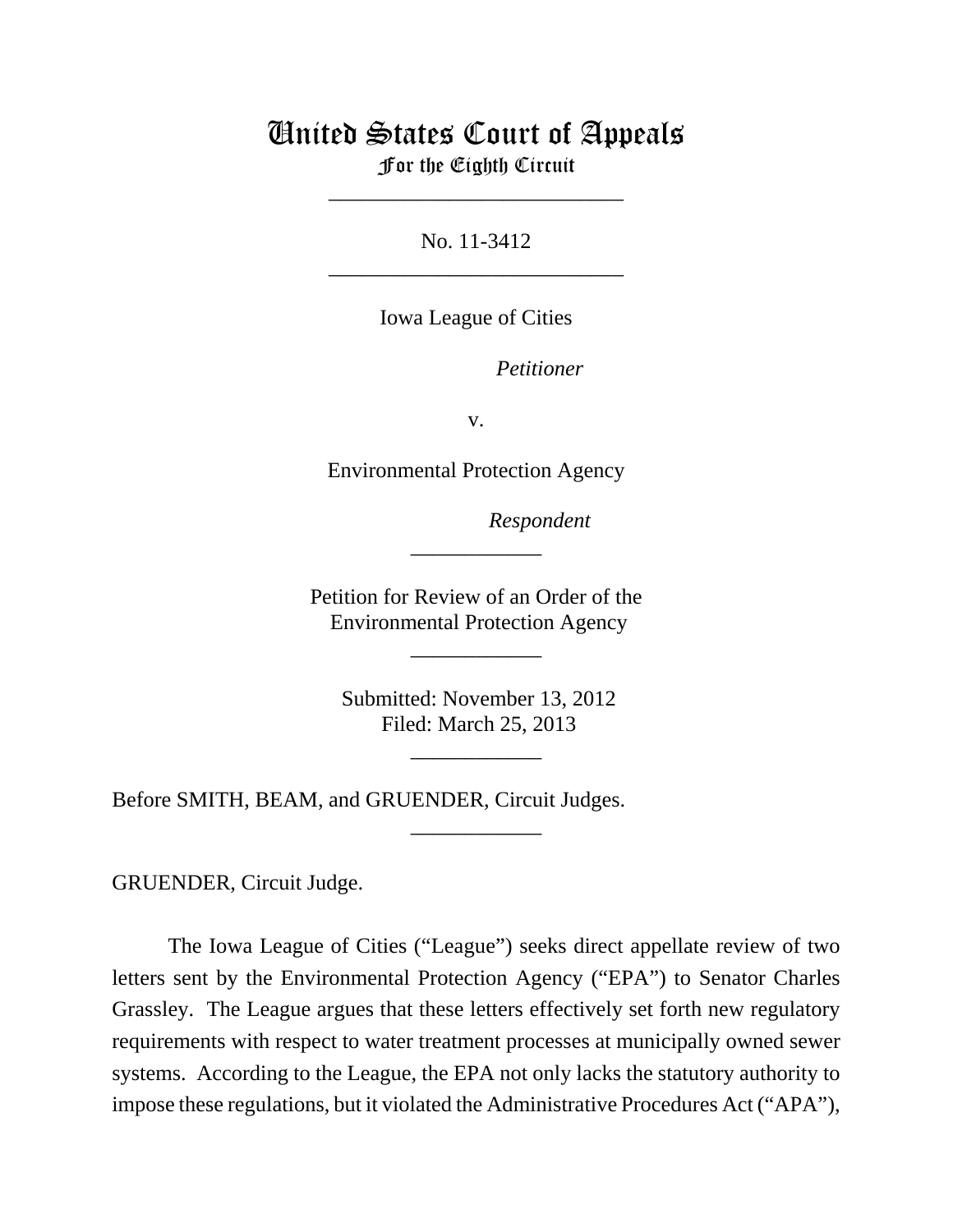5 U.S.C. § 500 *et seq.*, by implementing them without first proceeding through the notice and comment procedures for agency rulemaking. We find that we have subject matter jurisdiction over the claims, and we vacate under APA section 706(2)(C), (D).

### **I. Background**

The League previously sought our review in 2010 of six EPA documents, consisting of letters, internal memoranda, and a Federal Register notice, that allegedly constituted new regulatory requirements for water treatment processes. The EPA moved to dismiss, arguing that judicial review was premature because the documents were part of an ongoing agency decisionmaking process. An administrative panel of this court granted the EPA's motion to dismiss for lack of subject matter jurisdiction.

The League continued to perceive a conflict between the agency's official written policies and the expectations it was transmitting to the state entities that served as liaisons between the EPA and municipal wastewater treatment facilities. Consequently, the League enlisted the assistance of Senator Charles Grassley to obtain clarification from the EPA. The EPA sent two letters ("June 2011 letter" and "September 2011 letter") in response to Senator Grassley's inquiries. According to the EPA, these guidance letters merely discuss existing regulatory requirements. The League disagrees, viewing the letters as contradicting both the Clean Water Act ("CWA"), 33 U.S.C. § 1251 *et seq.*, and the EPA's lawfully promulgated regulations. As it did in 2010, the EPA moved to dismiss for lack of subject matter jurisdiction. This time an administrative panel denied the motion but requested that the parties address the merits of all relevant jurisdictional and substantive arguments.<sup>1</sup>

<sup>&</sup>lt;sup>1</sup>Our ability to make a final decision on jurisdiction is unaffected by the rulings of either this administrative panel or the 2010 administrative panel. *See In re Rodriquez*, 258 F.3d 757, 758-59 (8th Cir. 2001) (per curiam).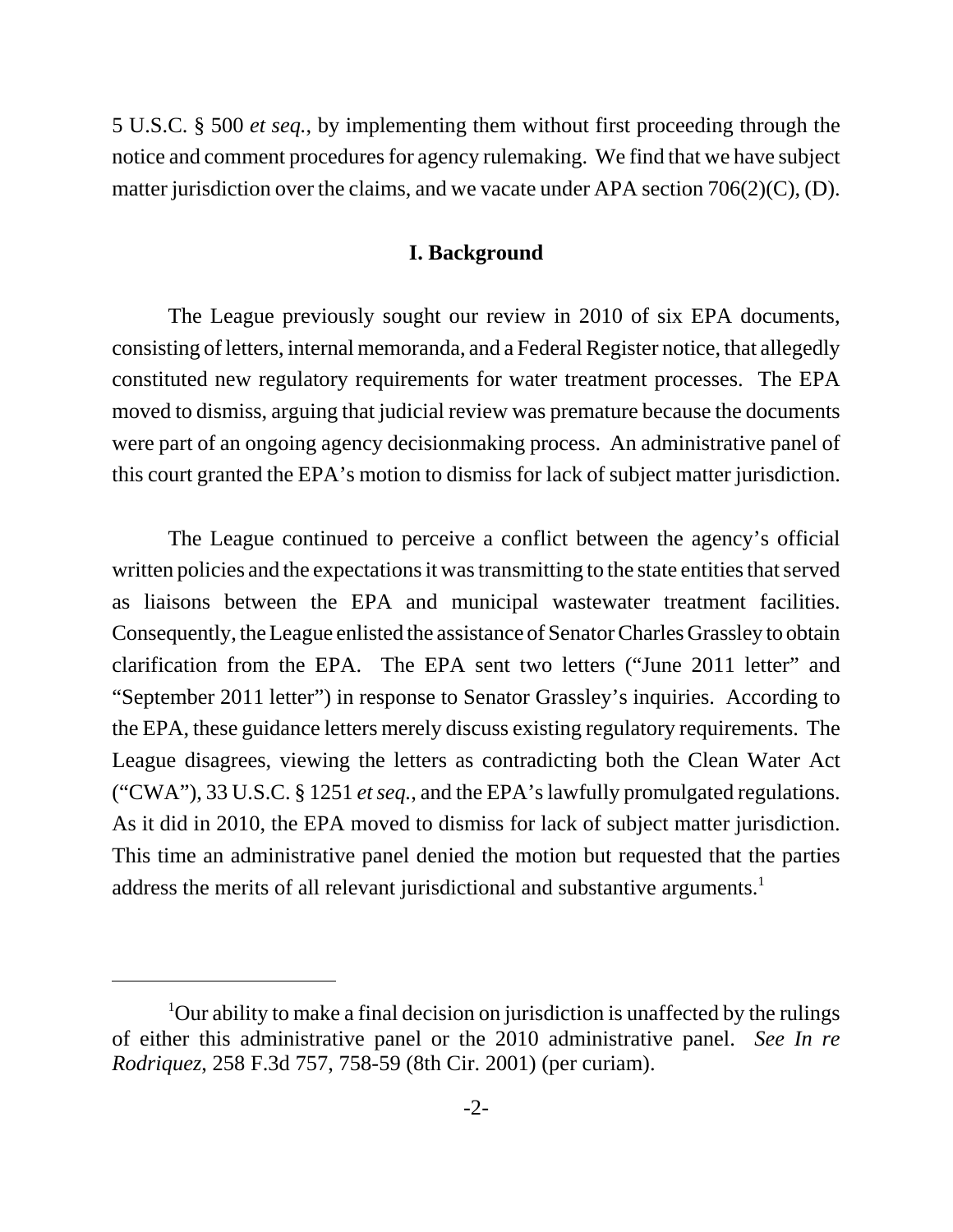The APA "empowers federal courts to 'hold unlawful and set aside agency action, findings, and conclusions' if they fail to conform with any of six specified standards." *Marsh v. Or. Natural Res. Council*, 490 U.S. 360, 375 (1989) (quoting 5 U.S.C. § 706(2)). *Inter alia*, a reviewing court may set aside agency action that has failed to observe those "procedure[s] required by law."  $\S 706(2)(D)$ . Agencies must conduct "rule making" in accord with the APA's notice and comment procedures. 5 U.S.C. § 553(b), (c). However, only new "legislative" rules are required to be created pursuant to notice and comment rulemaking. *See id.*; *see also Minnesota v. Ctrs. for Medicare & Medicaid Servs.*, 495 F.3d 991, 996 (8th Cir. 2007). "Interpretative rules"<sup>2</sup> and "general statements of policy" are statutorily exempt from the procedural requirements applicable to "rule making." *See* § 553(b)(3)(A); *see also Shalala v. Guernsey Mem'l Hosp.*, 514 U.S. 87, 99 (1995). The crux of the League's procedural claim is that the EPA's letters announced new legislative rules for water treatment processes at municipally owned sewer systems, thereby modifying the EPA's existing legislative rules. The EPA admits it did not engage in notice and comment procedures, but it insists there has been no procedural impropriety because the letters should be considered general policy statements or, at most, interpretative rules.

The League asks us to find not only that the EPA's actions are procedurally invalid but also to go one step further and set aside the rules as imposing regulatory requirements that surpass the EPA's statutory authority. *See* § 706(2)(C) (authorizing federal courts to set aside agency action that is "in excess of statutory jurisdiction, authority, or limitations, or short of statutory right").

The two areas of regulation addressed in the challenged EPA letters are "mixing zones" and "blending." Our analysis first requires a discussion of the CWA's regulatory scheme and the water treatment processes at issue.

<sup>&</sup>lt;sup>2</sup>Some courts also use the phrase "interpretive" rules interchangeably with "interpretative" rules.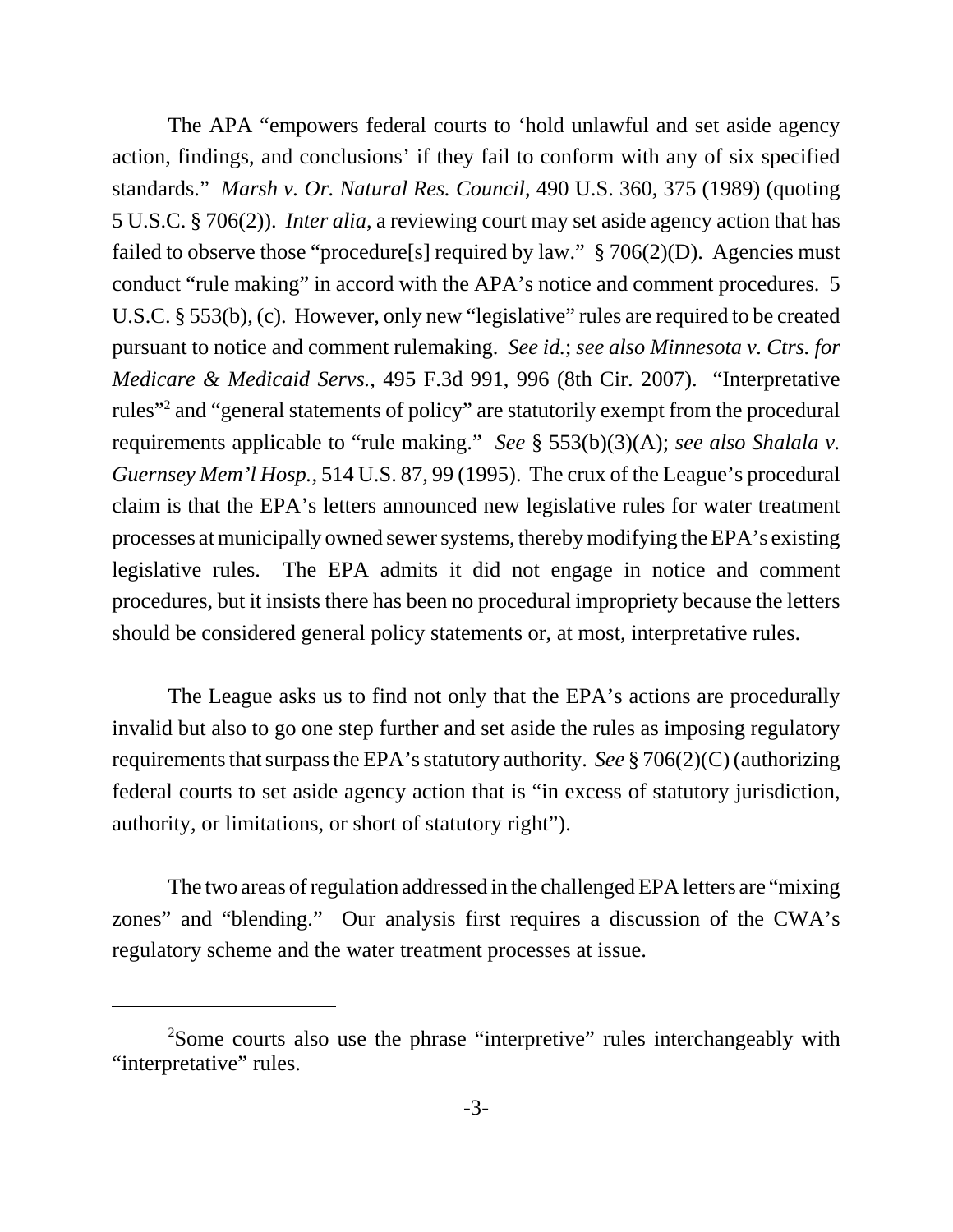#### **A. The Clean Water Act**

The CWA forbids the "discharge of any pollutant"—defined as the "addition of any pollutant to navigable waters from any point source"<sup>3</sup>—unless executed in compliance with the Act's provisions. 33 U.S.C. §§ 1311(a), 1362(12). A permit program called the National Pollution Discharge Elimination System ("NPDES") plays a central role in federal authorization of permissible discharges. *See* 33 U.S.C. § 1342. The EPA may issue an NPDES permit, but states also are authorized to administer their own NPDES programs.  $\S 1342(b)$ . The vast majority elect to do so.<sup>4</sup> If a state chooses to operate its own permit program, it first must obtain EPA permission and then ensure that it issues discharge permits in accord with the same federal rules that govern permits issued by the EPA. § 1342(a); 40 C.F.R. § 122.41.

Many of these rules are in the form of "effluent limitations," which "restrict the quantities, rates, and concentrations of specified substances which are discharged from point sources." *Arkansas v. Oklahoma*, 503 U.S. 91, 101 (1992) (citing §§ 1311, 1314). The NPDES permit system "serves to transform generally applicable effluent limitations . . . into the obligations . . . of the individual discharger." *EPA v. California ex rel. State Water Res. Control Bd.*, 426 U.S. 200, 205 (1976). The EPA applies effluent limitations at the point of discharge into navigable waters, known as "end-of-the-pipe," unless monitoring at the discharge point would be "impractical or

<sup>&</sup>lt;sup>3</sup>A "point source" is "any discernible, confined and discrete conveyance, including but not limited to any pipe, ditch, channel, tunnel, conduit, well, discrete fissure, container, rolling stock, concentrated animal feeding operation, or vessel or other floating craft, from which pollutants are or may be discharged." 33 U.S.C. § 1362(14). This case involves municipal wastewater treatment facilities, which both parties agree are point sources.

<sup>4</sup> Iowa is one of forty-six states approved to administer an NPDES program. EPA, State Program Status, http://cfpub1.epa.gov/npdes/statestats.cfm (last visited Feb. 14, 2013).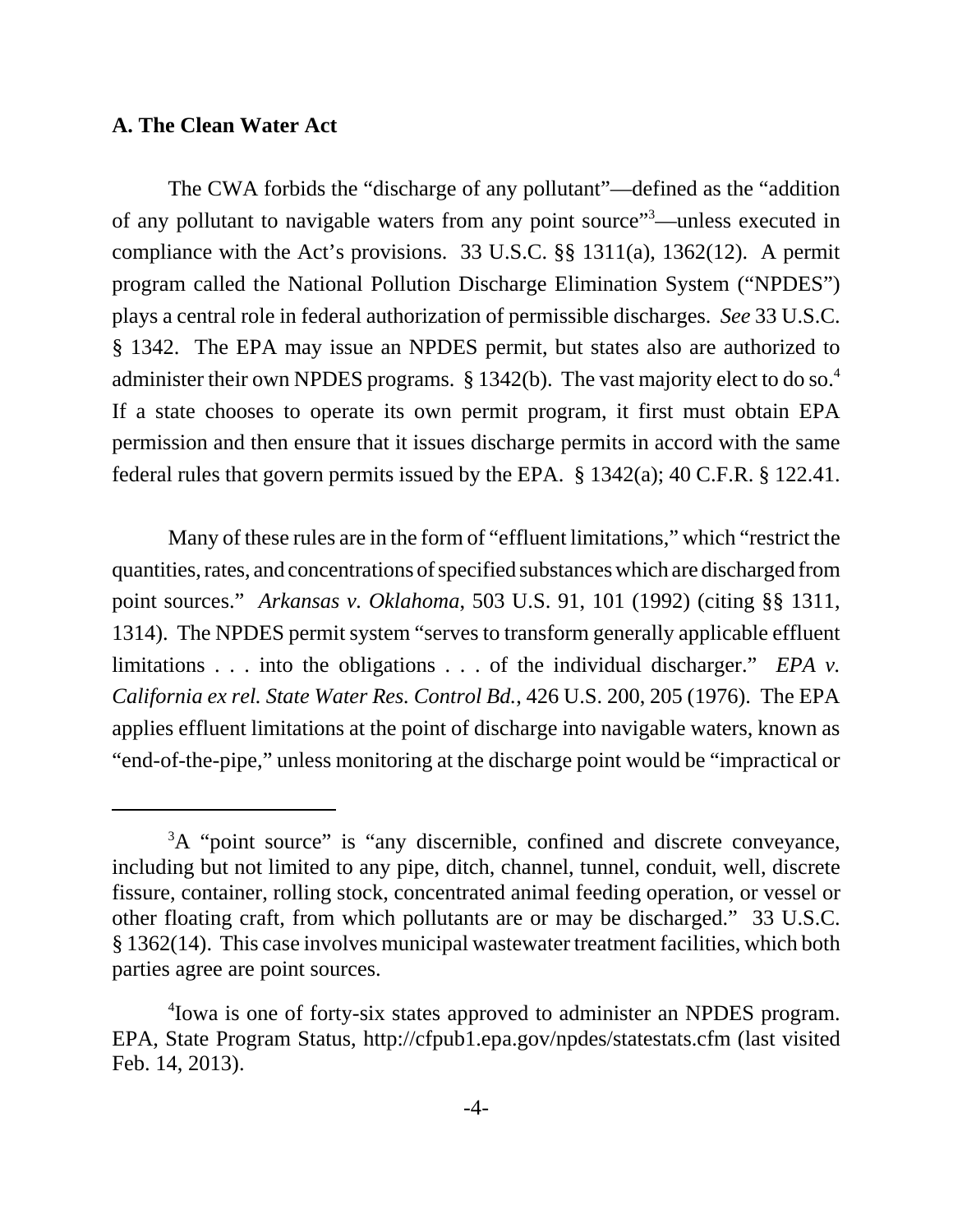infeasible." 40 C.F.R. § 122.45(a), (h). The baseline effluent limitations are "technology-based," § 1311(b); 40 C.F.R. § 125.3(a), in that they set "a minimum level of effluent quality that is attainable using demonstrated technologies." EPA, NPDES Permit Writers' Manual 5-1 (2010).<sup>5</sup> The EPA has interpreted this regime as "preclud[ing] [it] from imposing any particular technology on a discharger." *In re Borden, Inc.*, Decision of the General Counsel on Matters of Law Pursuant to 40 C.F.R. § 125.36(m), No. 78 (Feb. 19, 1980), at \*2; *see also* NPDES Permit Writers' Manual 5-14, 5-15 ("Therefore, each facility has the discretion to select any technology design and process changes necessary to meet the performance-based discharge limitations and standards specified by the effluent guidelines."). The technology-based effluent limitations applicable to publicly-owned treatment works  $("POTWs"),$ <sup>6</sup> such as municipal sewer authorities, are based on a special set of rules known as the "secondary treatment" regulations.  $\S$  1311(b)(1)(B); 40 C.F.R. § 125.3(a)(1); *see generally* 40 C.F.R. § 133.102 (describing average monthly and weekly "minimum level[s] of effluent quality attainable by secondary treatment"). The secondary treatment regulations also do not mandate the use of any specific type of technology to achieve their requisite levels of effluent quality. *See* 48 Fed. Reg. 52,258, 52,259 (Nov. 16, 1983). When technology-based effluent limitations would fall short of achieving desired water quality levels, the EPA is authorized to devise additional, more stringent water quality-based effluent limitations for those particular point sources. 33 U.S.C. § 1312(a).

Thus, the CWA is a program of state and federal cooperation, but state discretion is exercised against a backdrop of significant EPA authority over state-run NPDES programs. The EPA dictates the effluent limitations applicable to all permits,

<sup>5</sup> *Available at* http://www.epa.gov/npdes/pubs/pwm\_2010.pdf.

<sup>6</sup> POTWs are "any devices and systems used in the storage, treatment, recycling and reclamation of municipal sewage or industrial wastes of a liquid nature" that are "owned by a State or municipality." 40 C.F.R. § 403.3(q).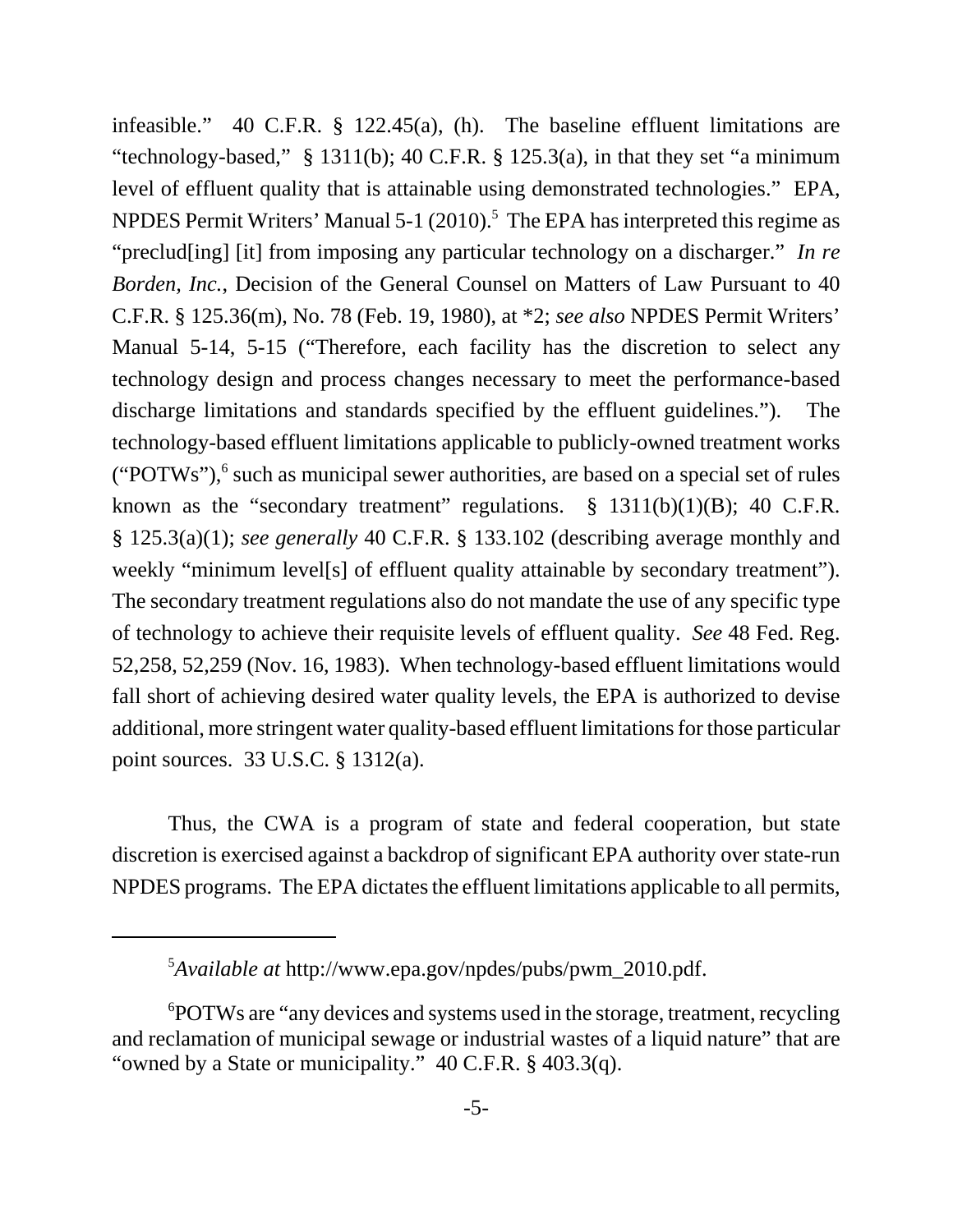while states are in charge of categorizing their waterways in terms of designated uses and setting forth "water quality standard[s]" for each type of waterway. 33 U.S.C. § 1313(c)(2). These standards supplement effluent limitations to ensure that overall water quality remains at an acceptable level. *Arkansas*, 503 U.S. at 101. A major component of a state's water quality standards is "the set of water quality criteria sufficient to support the designated uses of each waterbody."<sup>7</sup> NPDES Permit Writers' Manual 6-4. At least every three years, states must submit their water quality standards to the EPA for approval.  $\S$  1313(c)(1). The EPA must approve the standards within sixty days or disapprove them within ninety days. 66 Fed. Reg. 11,202, 11,215 (Feb. 22, 2001). States are also required to forward a copy of each permit application they receive to the EPA, which is afforded an opportunity to block the issuance of the permit. § 1342(d); 40 C.F.R. § 123.29. In sum, states evaluate discharge permit applications under a mixture of federal regulations and their own water quality standards, crafted subject to federal approval.

## **B. Bacteria Mixing Zones**

One element of state water quality standards are policies regarding "mixing zones." The EPA has defined mixing zones as "[a] limited area or volume of water where initial dilution of a discharge takes place and where numeric water quality criteria can be exceeded." EPA, Water Quality Handbook Ch. 5.1 (1994) ("Handbook"); *see also* NPDES Permit Writers' Manual 6-15. In effect, a mixing zone allows the permit holder to create a higher concentration of pollutants in navigable waters near the immediate point of discharge, as long as the discharge is sufficiently diffused as it moves through the larger body of water. The requisite water

<sup>&</sup>lt;sup>7</sup> Water quality criteria are the threshold values against which ambient concentrations are compared to determine whether a waterbody exceeds the water quality standard. . . . NPDES permits must establish limits on any pollutant, where necessary to attain and maintain applicable water quality standards." 54 Fed. Reg. 23,868, 23,872 (June 2, 1989).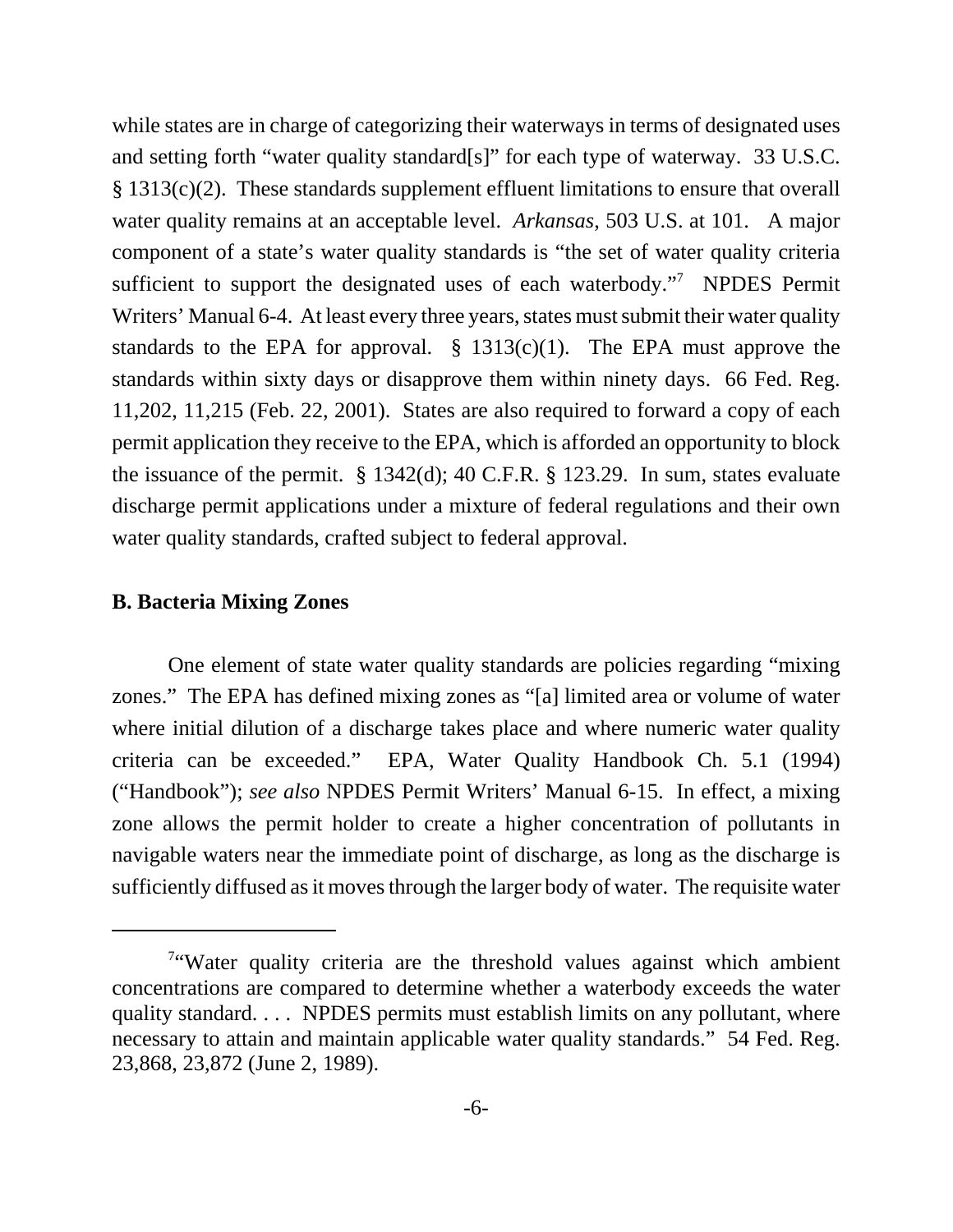quality criteria, then, need not be met at the end of the pipe. It is undisputed that in at least some instances, states are allowed to approve discharge permit applications that incorporate mixing zones. *See* 40 C.F.R. § 131.13 ("States may, at their discretion, include in their State standards, policies generally affecting their application and implementation, such as mixing zones . . . ."). But as one of its water quality standards, a state's policy on mixing zones remains subject to the triennial review of the EPA. *See* § 1313(c)(1). In addition, the EPA has the authority to veto any permit application incorporating what it views as an inappropriate mixing zone. *See* § 1342(d)(2).

Mixing zones are addressed in one of the EPA's regulations, 40 C.F.R. § 122.44(d)(1). Subparagraph (ii) of that regulation describes the procedures a state should apply when determining whether a discharge would cause—or contribute to causing—a body of water to deviate from the state's water quality criteria, thereby necessitating the imposition of water-quality based effluent limitations on that discharge (in addition to the default technology-based effluent limitations already in effect). *See* 54 Fed. Reg. 23,868, 23,872 (June 2, 1989). In particular, state permitting authorities should consider "any dilution of the effluent in the receiving water, after considering mixing zones if applicable." *Id.* Although some commentators responded to the proposal of subparagraph (ii) by requesting that the EPA prohibit mixing zones, the EPA subsequently reiterated that the "use of mixing zones raises issues that are more appropriately addressed in the state water quality standards adoption process," and therefore it would retain "the reference to mixing zones in paragraph  $(d)(1)(ii)$ ." *Id.* The League portrays  $40$  C.F.R. § 122.44 $(d)(1)(ii)$ as channeling any federal objections to mixing zones, including mixing zones for bacterial effluents ("bacteria mixing zones"), through the EPA's process of approving or rejecting state water quality standards.

The June 2011 letter admits that, pursuant to 40 C.F.R. § 131.13, states "may, at their discretion, include mixing zone policies in their state water quality standards."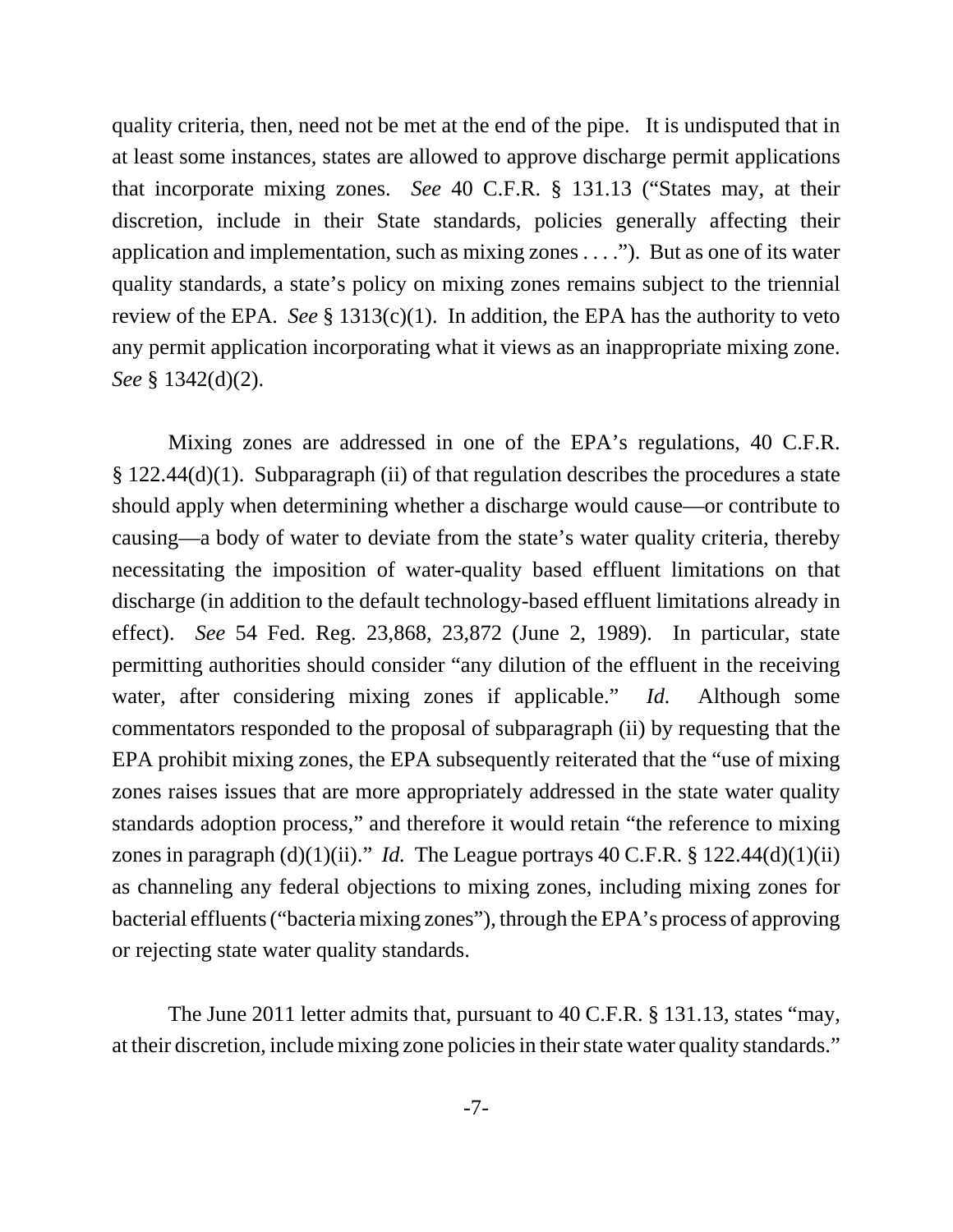Citing a 2008 memorandum from the Director of the EPA's Office of Science and Technology to a regional EPA director ("the King memorandum"), however, the June 2011 letter then recites "the EPA's long-standing policy" that all bacteria mixing zones in waters designated for "primary contact recreation" carry potential health risks and flatly states that they "should not be permitted." The letter further acknowledges that the EPA "does not have additional regulations specific to mixing zones," but it then refers the reader to the additional "recommendations regarding the use of mixing zones" in policy guidance such as the Handbook. The Handbook encourages states to incorporate a "definitive statement" into their water quality standards regarding "whether or not mixing zones are allowed" and, if they are, to "utilize a holistic approach to determine whether a mixing zone is tolerable." Ch. 5.1, 5.1.1. The Handbook cautions, however, that mixing zones must be utilized in ways that "ensure . . . there are no significant health risks, considering likely pathways of exposure." Ch. 5.1. Additionally, mixing zones "should not be permitted where they may endanger critical areas," such as "recreational areas." *Id.* From the League's perspective, states are able to approve bacteria mixing zones, even in waters designated as "primary contact recreation," so long as site-specific factors create scenarios in which there are no health risks and recreational areas are not endangered. The EPA argues that the June 2011 letter is consistent with the Handbook, which explicitly envisioned limitations on mixing zones in recreational areas.

### **C. Blending**

The second contested regulatory area involves "blending." POTWs typically move incoming flows through a primary treatment process and then through a secondary treatment process. Most secondary treatment processes are biologicalbased, but the secondary treatment regulations do not "specify the type of treatment process to be used to meet secondary treatment requirements nor do they preclude the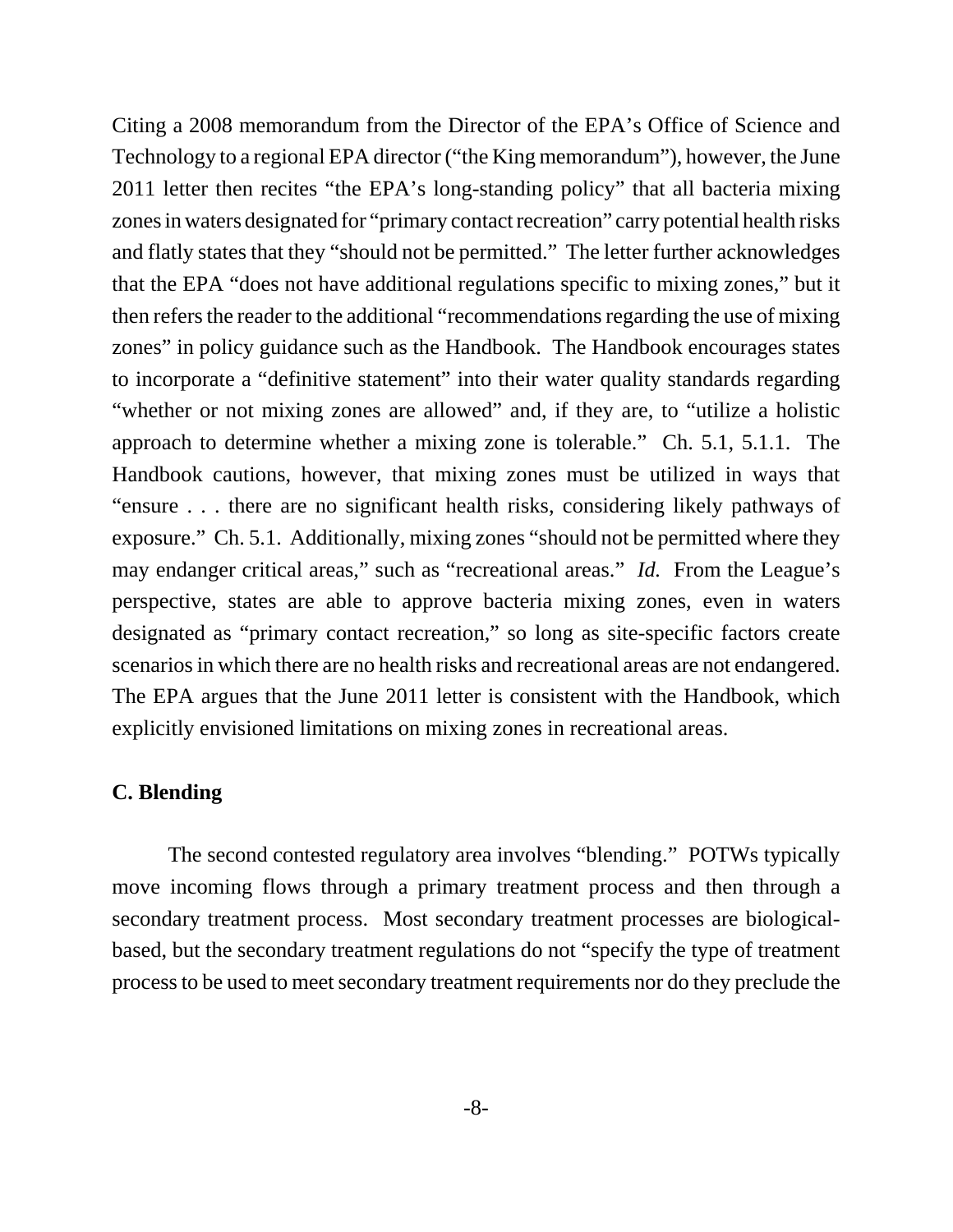use of non-biological facilities."8 68 Fed. Reg. 63,042, 63,046 (Nov. 7, 2003). At many POTWs, primary treatment capacity exceeds secondary treatment capacity. Biological-based processes in particular are sensitive to deviations in volume of flow and pollutant level. Correspondingly, during periods of rain and snow, large influxes of stormwater can overwhelm a facility's standard biological secondary treatment processes, potentially rendering them inoperable. *Id.* Blending can prevent this, by channeling a portion of "peak wet weather flows" around biological secondary treatment units and through non-biological units, recombining that flow with its counterpart that traveled through the biological units, and then discharging the combined stream. *Id.* at 63,045. Just like non-blended streams, the combined output must still comply with all applicable effluent limitations, including the water quality levels specified in the secondary treatment regulations. *Id.* at 63,047.

Some members of the League wish to incorporate a method of treatment called ACTIFLO into the secondary treatment procedures at their wastewater treatment facilities. ACTIFLO units employ non-biological processes and are used as auxiliary secondary treatment units for peak wet weather flows.<sup>9</sup> The parties disagree on the circumstances in which the CWA and EPA regulations permit the use of ACTIFLO. The League views ACTIFLO as a permissible technology within a POTW facility, as long as the overall output from the secondary treatment phase meets the effluent

<sup>&</sup>lt;sup>8</sup>Biological-based systems use microorganisms to treat incoming flows. A facility can be designed to use non-biological treatment processes, such as chemical additives or physical filtration equipment, instead of or in conjunction with biological facilities.

<sup>&</sup>lt;sup>9</sup>ACTIFLO is a physical/chemical process that uses ballasted flocculation. "In ballasted flocculation or sedimentation, a metal salt coagulant is added to the excess wet weather flows to aggregate suspended solids. Then, fine-grained sand, or ballast, is added along with a polymer. The polymer acts like glue which bonds the aggregated solids and sand. The process increases the particles' size and mass which allows them to settle faster." EPA, Report to Congress: Impacts and Control of CSOs and SSOs 2 (2004).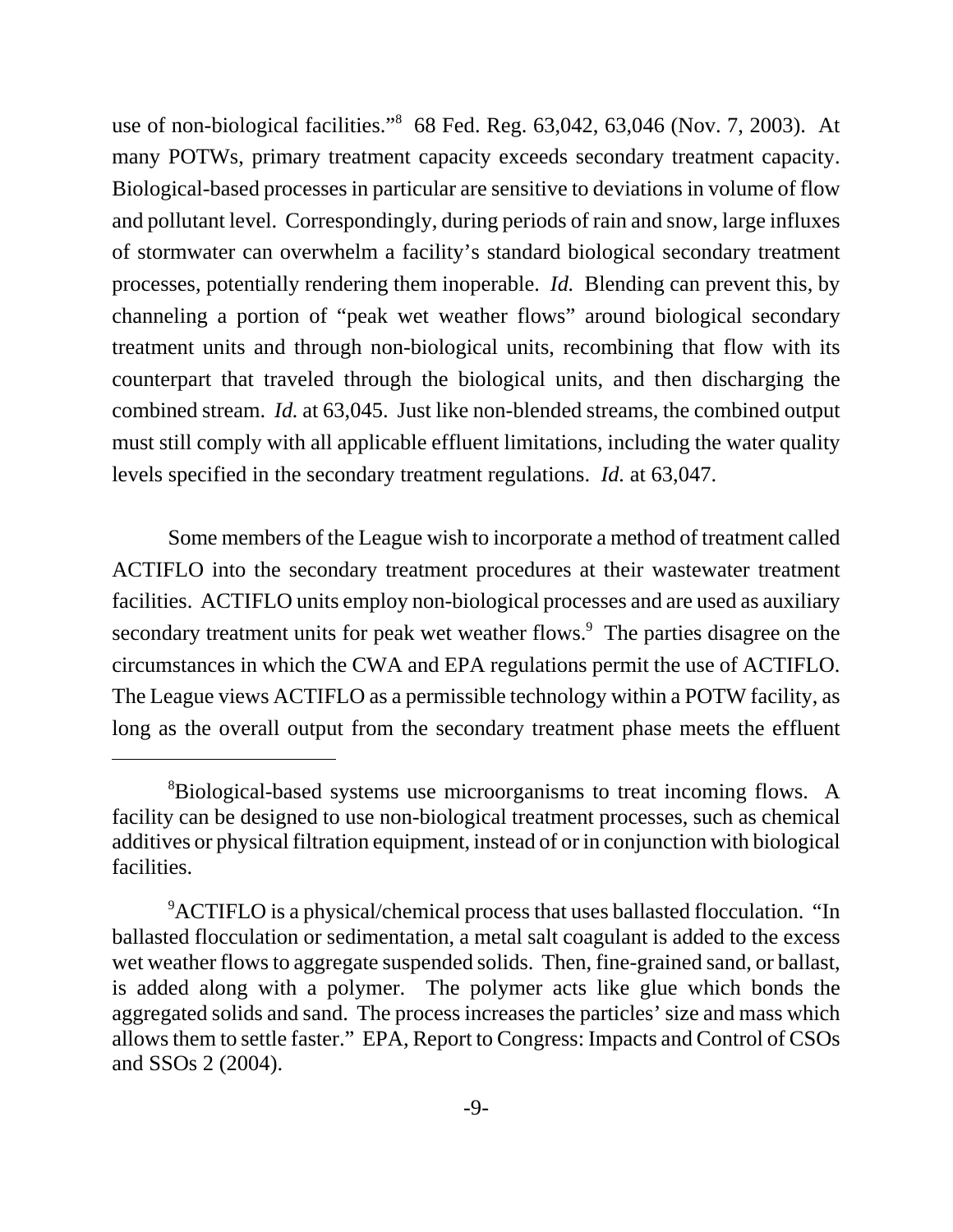limitations imposed by the secondary treatment regulations. The EPA, on the other hand, views ACTIFLO as an impermissible "diversion" from traditional biological secondary treatment facilities.

All issued permits must comply with federal regulations regarding "bypass," which is the "intentional diversion of waste streams from any portion of a treatment facility." 40 C.F.R. § 122.41(m)(1). Bypass is generally prohibited unless there are "no feasible alternatives."  $\S$  122.41(m)(4). The bypass rule "is not itself an effluent standard," but instead it "merely 'piggybacks' existing requirements." 53 Fed. Reg. 40,562, 40,609 (Oct. 17, 1988). The rule's purpose is to "ensure that users properly operate and maintain their treatment facilities . . . [pursuant to applicable] underlying technology-based standards," by requiring incoming flows to move through the facility as it was designed to be operated. *Id.* Like the more general secondary treatment regulations, the bypass rule does not require the use of any particular treatment method or technology. *Id.*; *see also NRDC. v. EPA*, 822 F.2d 104, 123 (D.C. Cir. 1987).

In 2003, the EPA offered "a proposed interpretation of the bypass provision (40 CFR  $[\S]$  122.41(m)) as it applies to ... blending." 68 Fed. Reg. at 63,049. Prior to this proposal, the EPA had "not established a national policy (either through rulemaking or through non-binding guidance to assist in the interpretation of the bypass regulation) regarding whether and under what circumstances wet weather blending at a POTW plant would not constitute a bypass." *Id.* at 63,052. The 2003 proposed policy would have "provide[d] guidance to EPA Regional and State permitting authorities . . . on how EPA intends to exercise its discretion in implementing the statutory and regulatory provisions related to discharges from POTWs where peak wet weather flow is routed around biological treatment units and then blended with the effluent from the biological units prior to discharge." *Id.* at 63,051. Going forward, blending "would not be a prohibited bypass and could be authorized in an NPDES permit" so long as certain enumerated conditions were met.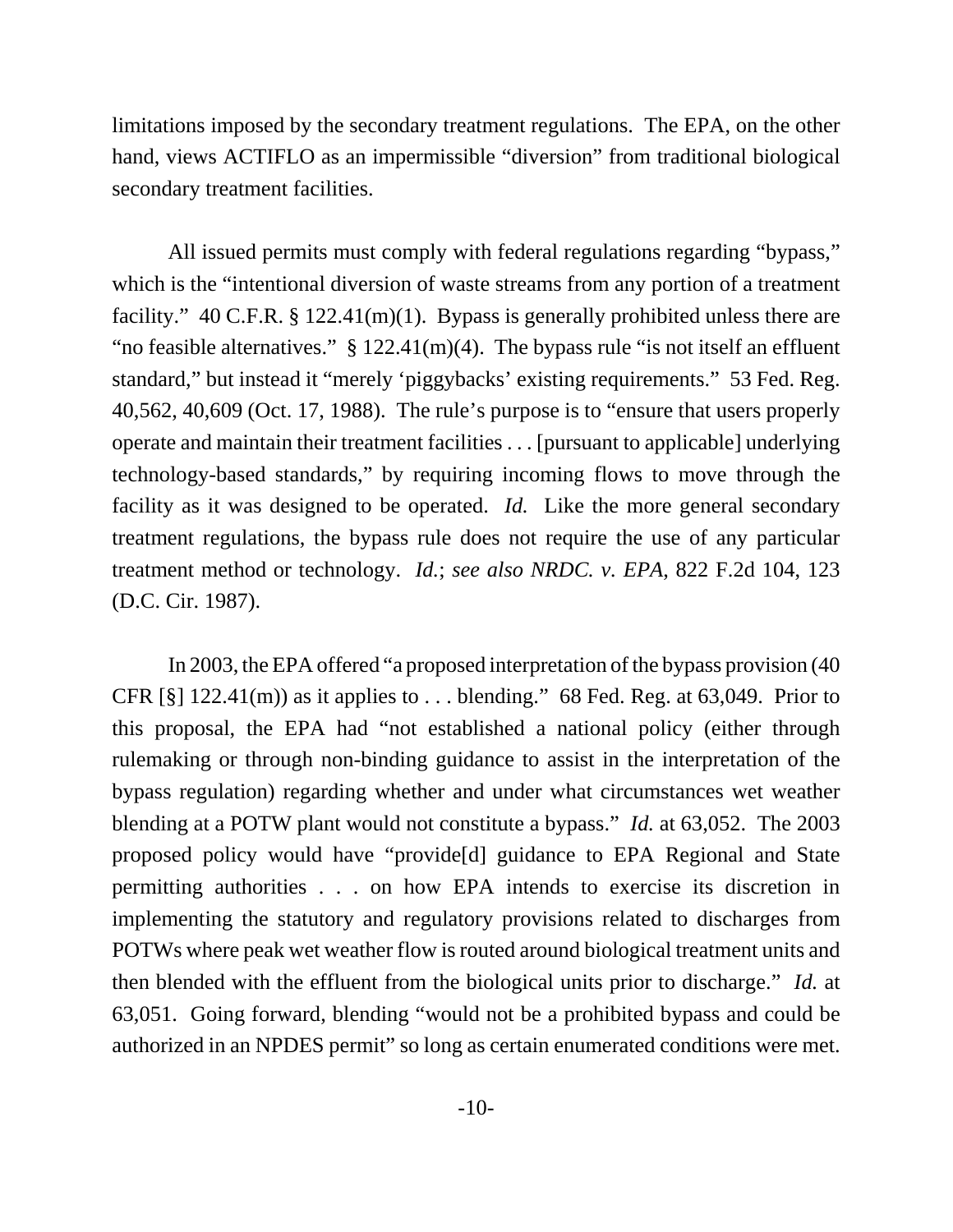*Id.* at 63,049-50. These conditions primarily focused on ensuring that the discharge met all applicable effluent limitations and water quality standards, that it passed through a primary treatment unit prior to discharge, and that a "portion of the flow [w]ould only be routed around a biological or advanced treatment unit when the capacity of the treatment unit is being fully utilized." *Id.* The EPA posted the proposed policy on its website and declared its consistency with the CWA. Implicitly, the 2003 policy seemed to view the secondary treatment phase as encompassing both traditional biological secondary treatment units and auxiliary non-biological treatments for peak wet weather flows, such as ACTIFLO. Accordingly, flows sent through ACTIFLO were not being intentionally "diverted" from a process they should have gone through; instead, these excess flows were simply designated to receive a different type of secondary treatment. The focus was on whether the water quality of the resulting combined discharge at the end of the secondary treatment phase met all applicable effluent limitations.

Two years later, the EPA abandoned the 2003 proposal. 70 Fed. Reg. 76,013, 76,015 (Dec. 22, 2005). The EPA acknowledged recent "confusion regarding the regulatory status of peak wet weather flow diversions around secondary treatment units at POTW treatment plants" and observed that they were treated only intermittently as bypasses. *Id.* at 76,015. The 2005 policy announced that this type of "diversion" was now considered a bypass and would be allowed only if there were "no feasible alternatives." *Id.* at 76,016. As of the creation of the EPA letters in 2011, the 2005 policy had not been finalized or otherwise officially adopted. As late as June 2010, the EPA continued to solicit input on the 2005 policy through notices in the Federal Register. *See* 75 Fed. Reg. 30,395, 30,401 (June 1, 2010).

During the spring of 2011, the League asked the EPA whether it could use "physical/chemical treatment processes, such as Actiflo . . . to augment biological treatment and recombine the treatment streams prior to discharge, without triggering application of [the bypass rule]." The June 2011 letter responded by summarizing the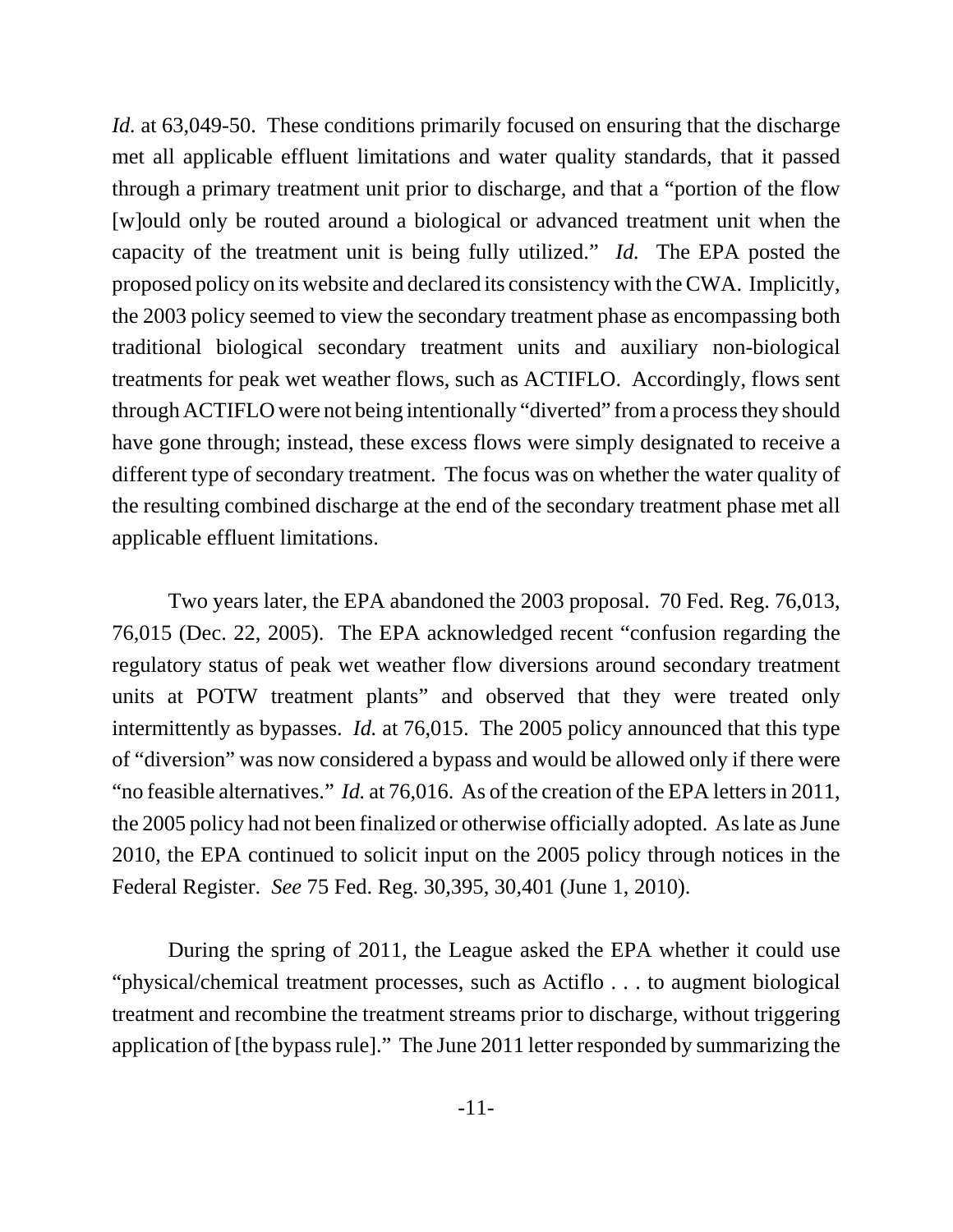EPA's 2005 proposed policy without specifically addressing how the application of that policy would impact the use of ACTIFLO or similar processes. The League sought additional clarification on whether this response meant that ACTIFLO could be used only if there were no feasible alternatives, which the September 2011 letter answered in the affirmative. According to the EPA, ACTIFLO units fail to "provide treatment necessary to meet the minimum requirements provided in the secondary treatment regulations at 40 CFR 133." Because ACTIFLO by itself is not considered a satisfactory secondary treatment unit, the EPA views the practice of intentionally routing flows away from a facility's traditional biological secondary treatment units and through ACTIFLO as a bypass that would only be allowed upon a showing of no feasible alternatives.

The League argues that by prohibiting the use of ACTIFLO internally, as one element of a facility's secondary treatment procedures, the EPA is effectively dictating treatment design, despite the agency's acknowledgment that the bypass rule and secondary treatment regulations do not allow for such determinations at the federal level. The League also claims that the EPA is effectively applying secondary treatment effluent limitations within a treatment facility; that is, it is applying effluent limitations to the individual streams exiting peak flow treatment units, instead of at the end of the pipe. The EPA responds that using ACTIFLO to process peak wet weather flows diverts water from biological secondary treatment units, and therefore subjecting its use to a no-feasible-alternatives analysis comports with the plain language of the bypass rule.

### **II. Jurisdiction**

## **A. Direct appellate review**

The League challenges the EPA's positions on bacteria mixing zones and blending, as set forth in the two letters, as new rules promulgated in violation of APA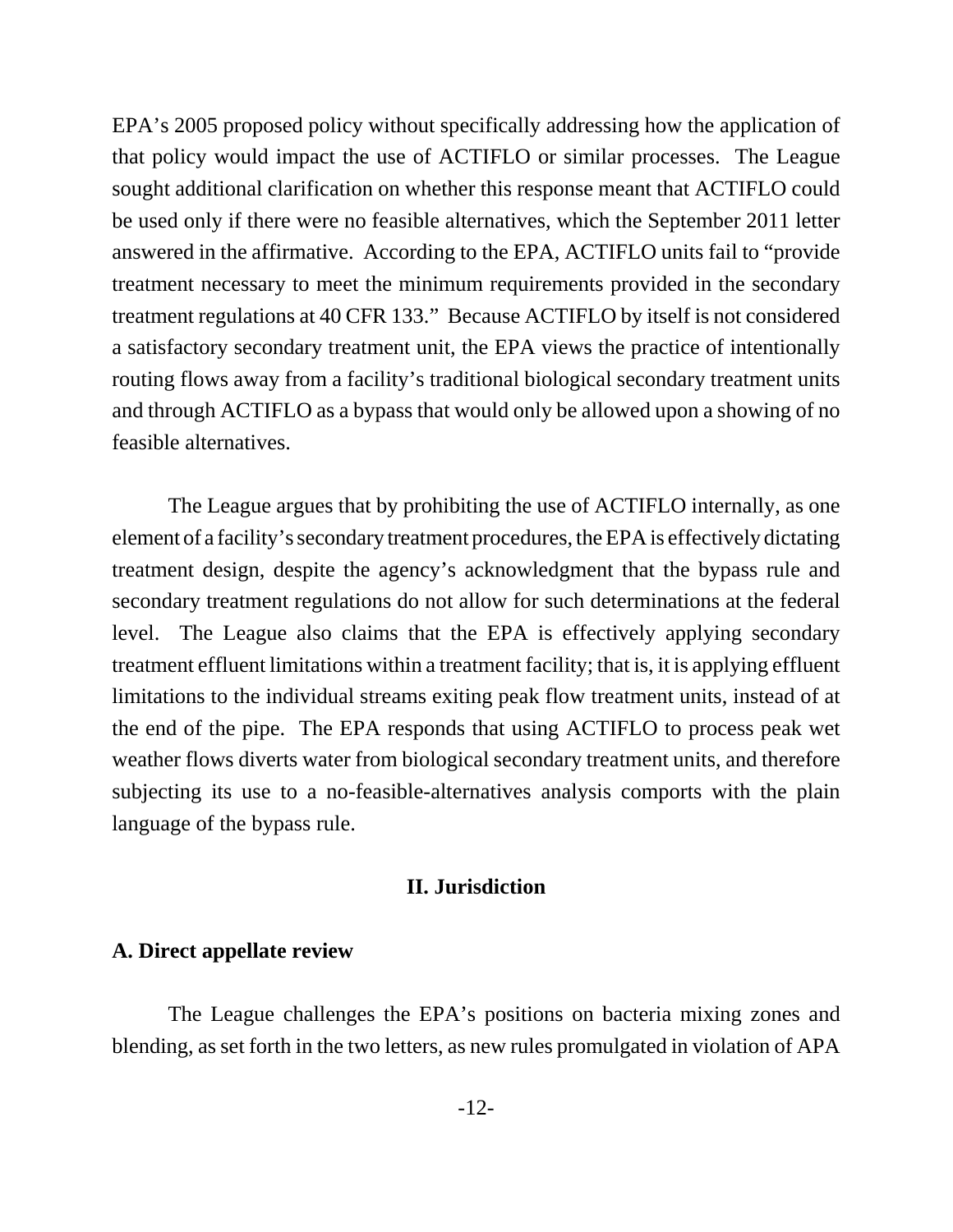notice and comment requirements and as in conflict with the CWA. The APA waives sovereign immunity for suits seeking judicial review of an "[a]gency action made reviewable by statute."10 5 U.S.C. § 704. "The CWA establishes a bifurcated jurisdictional scheme whereby courts of appeals have jurisdiction over some categories of challenges to EPA action, and the district courts retain jurisdiction over other types of complaints." *Nat'l Pork Producers Council v. EPA*, 635 F.3d 738, 755 (5th Cir. 2011). The League invokes CWA section  $509(b)(1)(E)$ , which vests the courts of appeals with exclusive jurisdiction to review the EPA's "action . . . in approving or promulgating any effluent limitation or other limitation under section 1311, 1312, 1316, or 1345." 33 U.S.C. § 1369(b)(1)(E). The EPA counters that we have no jurisdiction to review guidance letters and that, in any event, its positions are consistent with the CWA.

"The existence of subject-matter jurisdiction is a question of law that this court reviews de novo." *ABF Freight Sys., Inc. v. Int'l Bhd. of Teamsters*, 645 F.3d 954, 958 (8th Cir. 2011). In order to be timely filed, interested parties must file for review within 120 days from the date of the promulgation.  $\S$  1369(b)(1). The 120-day window to challenge promulgations begins two weeks after a document is signed. 40 C.F.R. § 23.2. Here, the letters were signed on June 30, 2011, and September 14, 2011, and therefore the time period to challenge the letters—should they be found to be promulgations—began on July 14, 2011, and September 28, 2011, respectively. The League filed for review on November 4, 2011, and thus its petition is timely.

<sup>10</sup>The APA does not create federal subject matter jurisdiction. *Preferred Risk Mut. Ins. Co. v. United States*, 86 F.3d 789, 792 (8th Cir. 1996). Rather, a federal court has federal question jurisdiction under 28 U.S.C. § 1331 over challenges to federal agency action. *Ochoa v. Holder*, 604 F.3d 546, 549 (8th Cir. 2010); *see also Reno v. Catholic Soc. Servs., Inc.*, 509 U.S. 43, 56 (1993).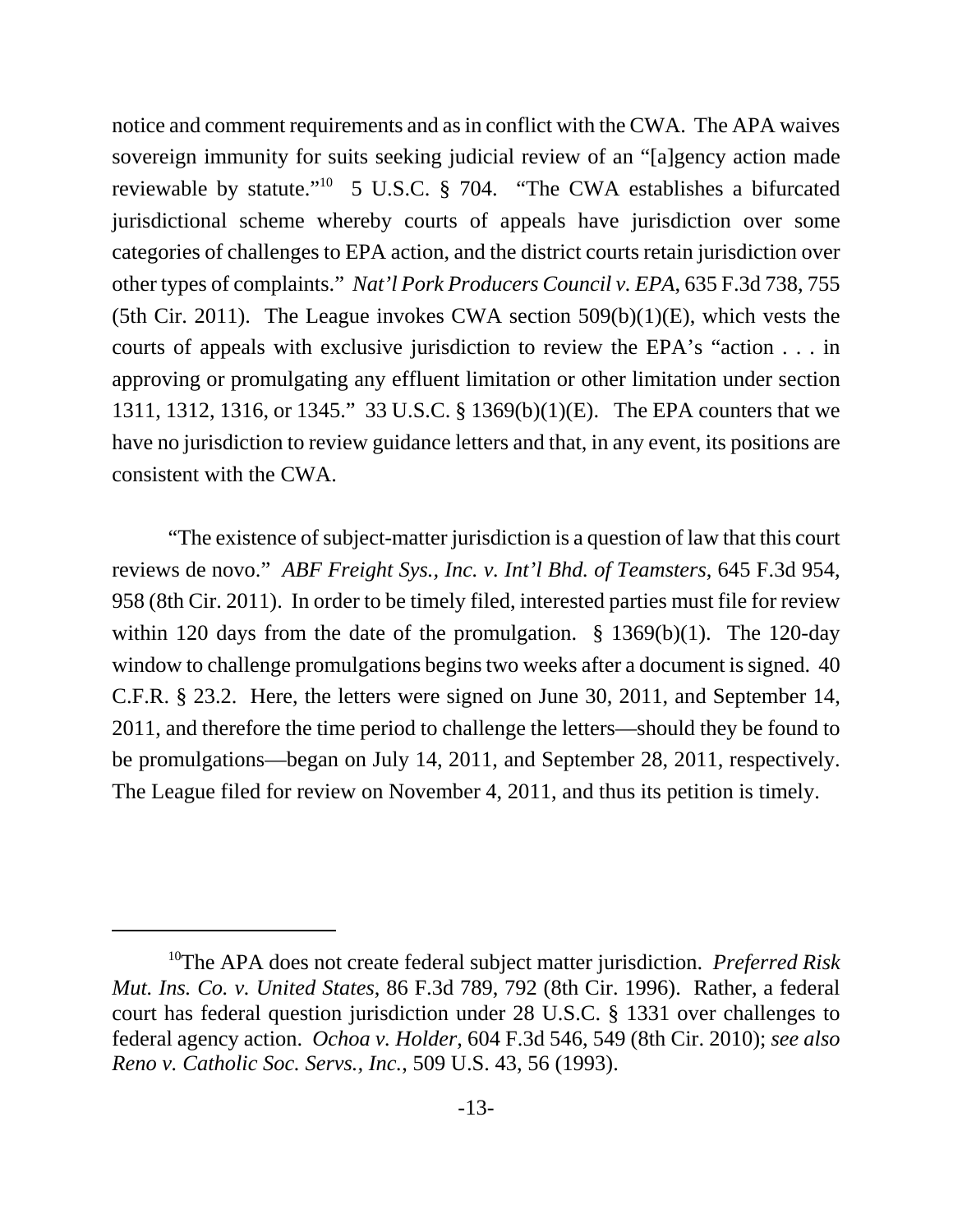We must consider, then, whether the act of sending the letters constituted an action "promulgating any effluent limitation or other limitation."11 The EPA urges us to dismiss the case for lack of subject matter jurisdiction, disputing the factual basis for the League's characterization of the letters. Because the EPA raises a factual challenge to our jurisdiction under Federal Rule of Civil Procedure 12(b)(1), "no presumptive truthfulness attaches to the [League's] allegations, and the existence of disputed material facts will not preclude [us] from evaluating . . . the merits of the jurisdictional claims." *Osborn v. United States*, 918 F.2d 724, 729-30 & n.6 (8th Cir. 1990) (quoting *Mortenson v. First Fed. Sav. & Loan Ass'n*, 549 F.2d 884, 891 (3d Cir. 1977)).

## **1. "[P]romulgating"**

Neither the Supreme Court nor this court has defined the circumstances in which an agency action can be considered a promulgation. Black's Law Dictionary defines "promulgate" as "(Of an administrative agency) to carry out the formal process of rulemaking by publishing the proposed regulation, inviting public comments, and approving or rejecting the proposal." (8th ed. 2004). This narrow interpretation would allow direct appellate review only of rules formally promulgated through notice and comment procedures. Yet, the Supreme Court has recognized a preference for direct appellate review of agency action pursuant to the APA. *See, e.g.*, *Fla. Power & Light Co. v. Lorion*, 470 U.S. 729, 745 (1985) ("Absent a firm indication that Congress intended to locate initial APA review of agency action in the district courts, we will not presume that Congress intended to depart from the sound policy of placing initial APA review in the courts of appeals."); *see also Nat'l Auto. Dealers Ass'n v. FTC*, 670 F.3d 268, 305 (D.C. Cir. 2012); *Jaunich v. Commodity*

<sup>&</sup>lt;sup>11</sup>The League did not contend that the EPA's letters were "actions . . . approving" effluent or other limitations, rather than promulgating them, and therefore we did not consider the matter.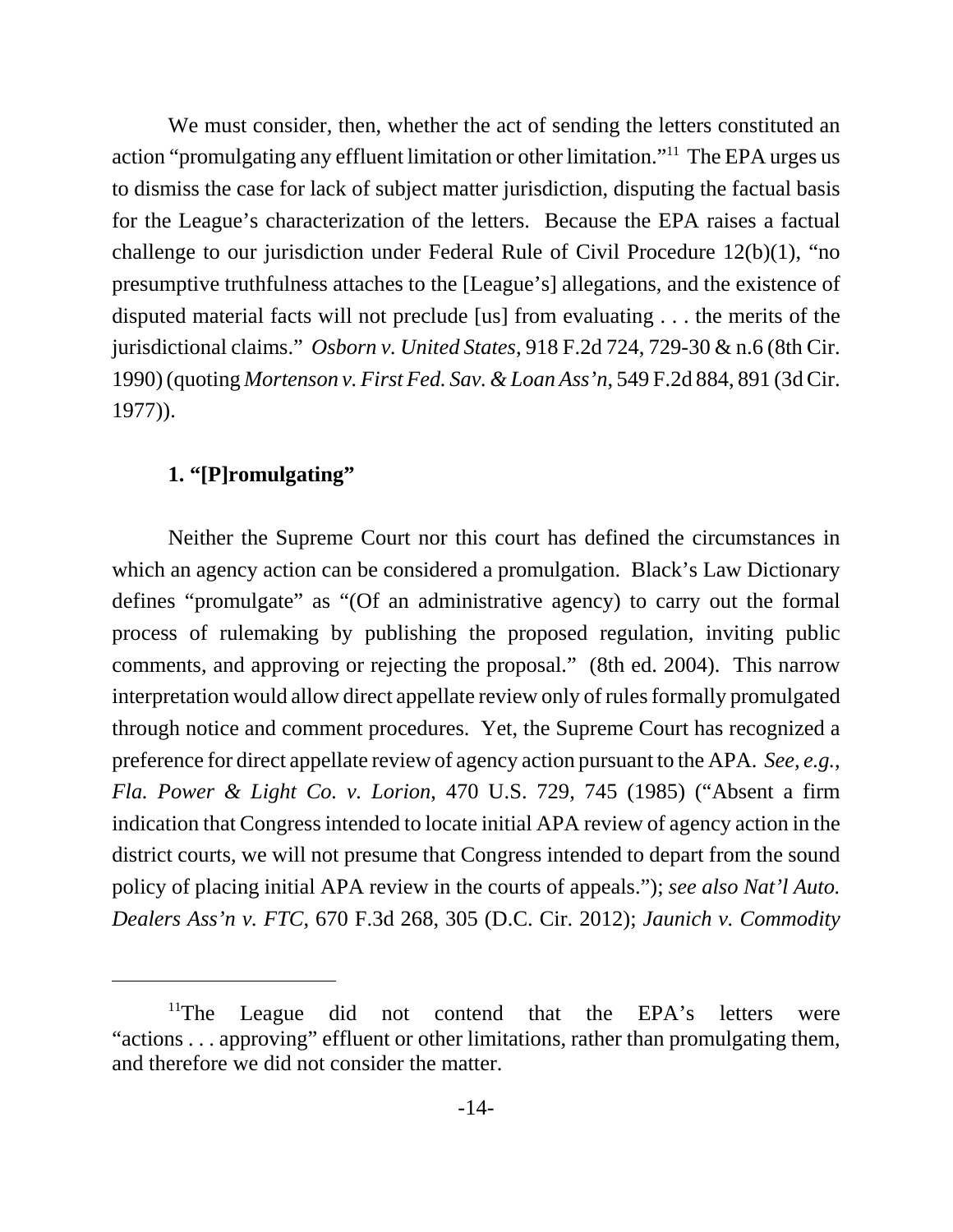*Futures Trading Comm'n*, 50 F.3d 518, 521 (8th Cir. 1995). Moreover, the Supreme Court has interpreted broadly the direct appellate review provision in CWA section 509(b)(1)(F), which authorizes review of agency "action . . . in issuing or denying a permit." The Court viewed an EPA veto of a state-issued permit to be "functionally similar" to a direct denial of a permit application by the EPA itself, and therefore held that the petitioner could bring his challenge directly to a court of appeals under section 509(b)(1)(F). *Crown Simpson Pulp Co. v. Costle*, 445 U.S. 193, 196 (1980) (per curiam). By analogy, we are persuaded that it would be more appropriate to interpret "promulgating" to include agency actions that are "functionally similar" to a formal promulgation. *See Modine Mfg. Corp. v. Kay*, 791 F.2d 267, 271 (3d Cir. 1986) (finding jurisdiction to review directly "the agency's interpretation of pretreatment standards applicable to indirect dischargers" because they constituted an action "promulgating any effluent . . . pretreatment standard" under CWA section 509(b)(1)(C)); *see also NRDC v. EPA*, 673 F.2d 400, 405 (D.C. Cir. 1982) ("Our decision . . . follows the lead of the Supreme Court in according section 509(b)(1) a practical rather than a cramped construction.").

In considering jurisdictional statutes similar to section  $509(b)(1)(E)$ , our colleagues on the District of Columbia Circuit have adopted a practical conception of whether an agency action constitutes a promulgation. That court has explained, "To determine whether a regulatory action constitutes promulgation of a regulation, we look to three factors: (1) the Agency's own characterization of the action; (2) whether the action was published in the Federal Register . . . .; and (3) whether the action has binding effects on private parties or on the agency." *Molycorp, Inc. v. EPA*, 197 F.3d 543, 545 (D.C. Cir. 1999) (internal citation omitted). *Molycorp* identifies the third factor as the "ultimate focus" of this test, and we agree that whether an agency announcement is binding on regulated entities or the agency should be the touchstone of our analysis. To place any great weight on the first two *Molycorp* factors potentially could permit an agency to disguise its promulgations through superficial formality, regardless of the brute force of reality. *See also Cement Kiln Recycling*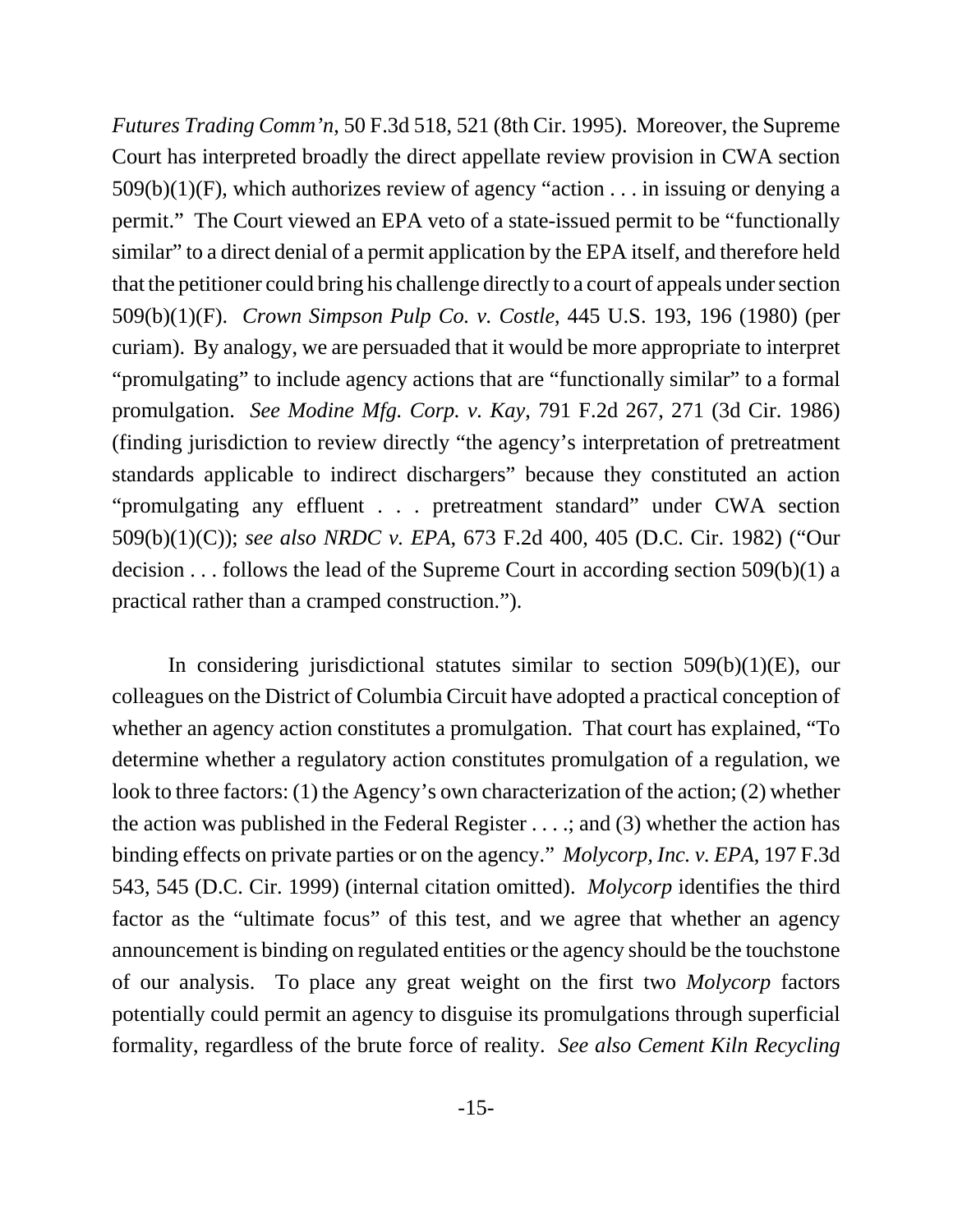*Coal. v. EPA*, 493 F.3d 207, 227-28 (D.C. Cir. 2007) (holding that it lacked jurisdiction to consider a purported agency "promulgation" because the document was not binding).

"[A]n agency pronouncement will be considered binding as a practical matter if it either appears on its face to be binding or is applied by the agency in a way that indicates it is binding." *Gen. Elec. Co. v. EPA*, 290 F.3d 377, 383 (D.C. Cir. 2002) (citations omitted). Thus, our functional analysis of whether an agency action constitutes a promulgation encompasses those words and deeds that bind legally or as a practical matter. *Cf. South Dakota v. Ubbelohde*, 330 F.3d 1014, 1028 (8th Cir. 2003) ("Agency statements can be binding upon the agency absent notice-andcomment rulemaking in certain circumstances."); *Appalachian Power Co. v. EPA*, 208 F.3d 1015, 1021 (D.C. Cir. 2000) ("[W]e have also recognized that an agency's other pronouncements can, as a practical matter, have a binding effect."). This includes statements prospectively restricting the agency's discretion, *see Am. Mining Cong. v. Mine Safety & Health Admin.*, 995 F.2d 1106, 1111 (D.C. Cir. 1993), or having a "present-day binding effect" on regulated entities, thereby "conclusively disposing of certain issues," *see McLouth Steel Prods. Corp. v. Thomas*, 838 F.2d 1317, 1321 (D.C. Cir. 1988).<sup>12</sup>

<sup>&</sup>lt;sup>12</sup>The EPA argues that no federal court has jurisdiction over this claim because these letters are not "final agency actions." Even if there were an implicit finality requirement applicable to "[a]gency actions made reviewable by statute," this would not affect federal jurisdiction; the APA's requirements are part of a party's cause of action and are not jurisdictional. *Air Courier Conference v. Am. Postal Workers Union*, 498 U.S. 517, 523 n.3 (1991) ("The judicial review provisions of the APA are not jurisdictional."); *see also Ochoa*, 604 F.3d at 549 (8th Cir. 2010); *Trudeau v. FTC*, 456 F.3d 178, 183-84 (D.C. Cir. 2006). In this case, analyzing whether an agency pronouncement is binding evokes considerations of finality. However, they arise not from the APA, but rather from the conditions placed on the CWA's grant of direct appellate jurisdiction. The APA allows judicial review in two situations: "Agency action made reviewable by statute and final agency action for which there is no other adequate remedy in a court . . . ." 5 U.S.C. § 704. The word "final" modifies the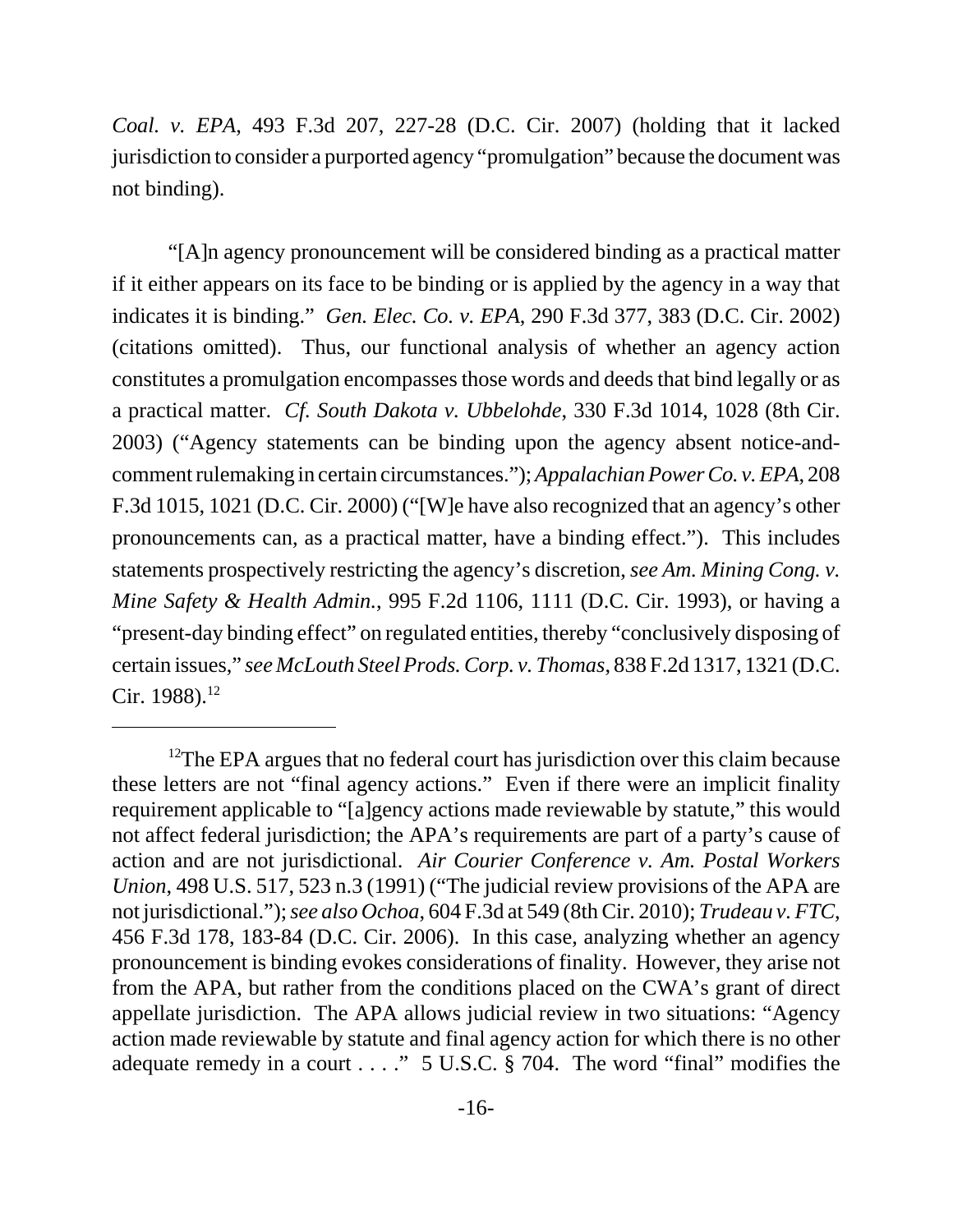Here, the letters can be considered "promulgations" for the purposes of establishing our jurisdiction under section 509(b)(1)(E) because they have a binding effect on regulated entities. "If an agency acts as if a document issued at headquarters is controlling in the field, if it treats the document in the same manner as it treats a legislative rule, if it bases enforcement actions on the policies or interpretations formulated in the document, if it leads private parties or State permitting authorities to believe that it will declare permits invalid unless they comply with the terms of the document, then the agency's document is for all practical purposes 'binding.'" *Appalachian Power Co.*, 208 F.3d at 1021. In particular, the court in *Appalachian Power* found that the contested agency guidance before it was binding because it reflected "a position [the EPA] plans to follow in reviewing State-issued permits, a position it will insist State and local authorities comply with in settling the terms and conditions of permits issued to petitioners, a position EPA officials in the field are

second use of "agency action," but not the first. While some courts have interpreted the phrase "[a]gency action made reviewable by statute" as including an implied finality requirement, s*ee, e.g.*, *Appalachian Energy Grp. v. EPA*, 33 F.3d 319, 322 (4th Cir. 1994); *Carter/Mondale Presidential Comm., Inc. v. Fed. Election Comm'n*, 711 F.2d 279, 285 n.9 (D.C. Cir. 1983), we decline to conjure up a finality requirement for "[a]gency actions made reviewable by statute" where none is located in the text of the APA, particularly where the Supreme Court has implied that the two phrases incorporate distinct requirements, *see Lujan v. Nat'l Wildlife Fed'n*, 497 U.S. 871, 882 (1990) ("When, as here, review is sought not pursuant to specific authorization in the substantive statute, but only under the general review provisions of the APA, the 'agency action' in question must be 'final agency action.'"); *id.* at 891 ("Some statutes permit broad regulations to serve as the 'agency action,' and thus to be the object of judicial review directly, even before the concrete effects normally required for APA review are felt."); *see also Yankton Sioux Tribe v. Podhradsky*, 606 F.3d 994, 1012 (8th Cir. 2010) ("[T]he 'cardinal canon' of statutory interpretation is 'that a legislature says in a statute what it means and means in a statute what it says there.'" (quoting *Conn. Nat'l Bank v. Germain*, 503 U.S. 249, 253-54 (1992))). The CWA expressly makes specified agency actions reviewable, and our task therefore is to determine whether the asserted agency action falls within the statutory terms.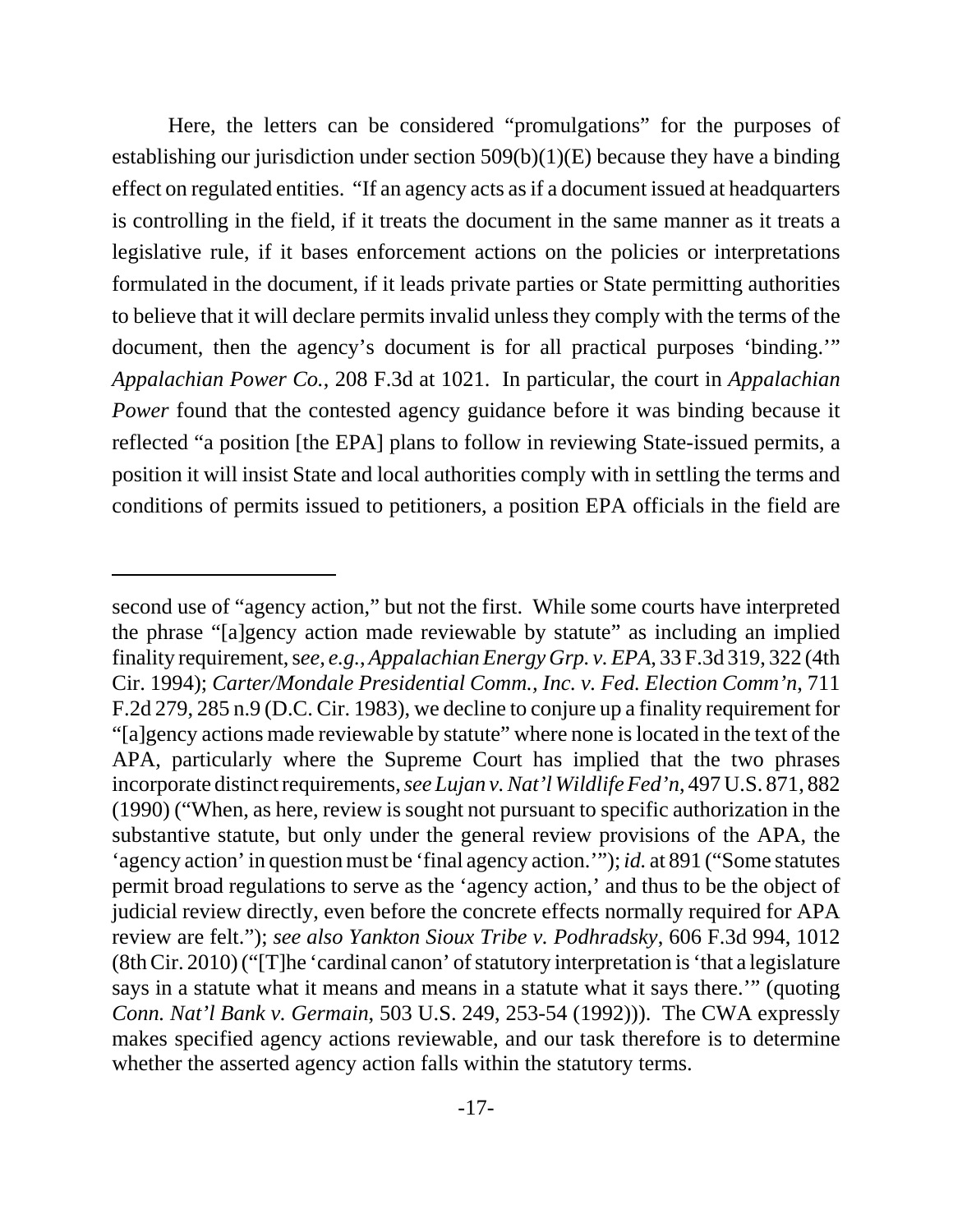bound to apply." *Id.* at 1022. This reasoning persuades us that the June 2011 and September 2011 letters are binding as well.

First, the June 2011 letter reflects a binding policy with respect to bacteria mixing zones. In response to the League's 2010 challenge to the EPA's policy on mixing zones, the EPA submitted to this court a motion to dismiss, which described the King memorandum as nothing but "one office director's view of a regulatory requirement." But in the June 2011 letter to Senator Grassley, the EPA characterized the King memorandum as reflecting "the EPA's position." Although the EPA coyly continues to insist that the letter is the "consummation of nothing," something apparently was consummated between 2010 and June 2011. Furthermore, the language used to express "the EPA's position"—"should not be permitted"—is the type of language we have viewed as binding because it "speaks in mandatory terms." *Ubbelohde*, 330 F.3d at 1028; *see also Gen. Elec. Co.*, 290 F.3d at 383 ("[T]he mandatory language of a document alone can be sufficient to render it binding . . . ."); *cf. Catawba Cnty., N.C. v. EPA*, 571 F.3d 20, 34 (D.C. Cir. 2009) (per curiam) (finding that an agency memo was not binding because it "'encouraged' states to address all nine factors EPA identified, but did not require them to do so"). The League's appendix includes several affidavits from representatives of municipal wastewater treatment facilities and the Iowa Department of Natural Resources, the state permitting authority.<sup>13</sup> These individuals averred that they indeed have taken the

 $13$ The League provided these affidavits in an unopposed appendix supplementing the EPA's administrative record. After oral argument, the League filed a motion to further supplement the record with additional affidavits from the Iowa and Kansas water permitting authorities. The EPA objects to the League's attempt to further supplement the record at this stage. The Supreme Court has explained that when applying the arbitrary and capricious standard of review under APA section 706(2)(A), "the focal point for judicial review should be the administrative record already in existence." *Camp v. Pitts*, 411 U.S. 138, 142 (1973). Therefore, if "there is a contemporaneous administrative record and no need for additional explanation of the agency decision," we will permit supplementation of the administrative record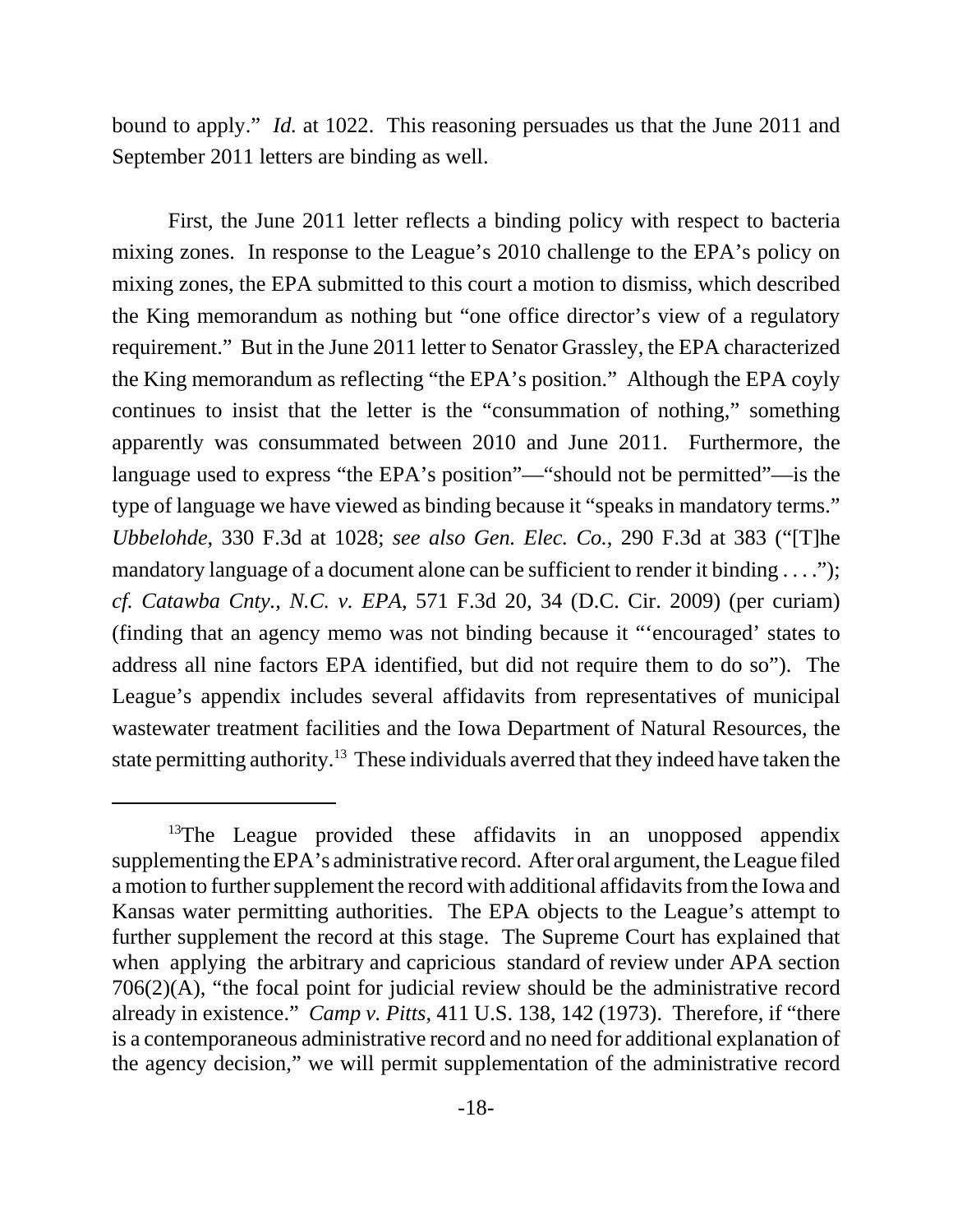June 2011 letter at face value, interpreting it as establishing a new prohibition on bacteria mixing zones, one by which they must abide in the permit application process. We agree that private parties have "reasonably [been] led to believe that failure to conform will bring adverse consequences," which tends to make the document binding as a practical matter. *See Gen. Elec. Co.*, 290 F.3d at 383 (quoting Robert A. Anthony, *Interpretive Rules, Policy Statements, Guidances, Manuals and the Like—Should Federal Agencies Use Them to Bind the Public?*, 41 Duke L.J. 1311, 1328 (1992))*.*

The EPA asks us to believe that the June 2011 letter did not flatly prohibit the use of bacteria mixing zones in waters designated for primary contact recreation because although it intoned that states "should not" permit bacteria mixing zones in primary contact recreation areas, it nonetheless mentioned that under 40 C.F.R. § 131.13, states "may, at their discretion, include mixing zone policies in their state water quality standards." With respect to bacteria mixing zones in primary contact recreation areas, we struggle to spot the surviving state discretion. The letter instructs state permitting authorities to reject certain permit applications, regardless of the state's water quality standards. The EPA's protestations to the contrary are particularly unavailing where, as here, Iowa's water permitting authority has received

only where there is a "strong showing of bad faith or improper behavior." *Newton Cnty. Wildlife Ass'n v. Rogers*, 141 F.3d 803, 807 (8th Cir. 1998) (quoting *Citizens to Preserve Overton Park, Inc. v. Volpe*, 401 U.S. 402, 420 (1971)). The rationale for this rule is that judicial review of the reasonableness of an agency's actions should concentrate upon the evidence available to the agency when making its decision. *See Robinette v. Comm'r*, 439 F.3d 455, 459 (8th Cir. 2006). But where, as here, rulemaking masquerading as explication is alleged, the informality of the agency's decisionmaking process makes the possibility of a sparse "contemporaneous administrative record" more likely. While we question whether the *Camp* standard would necessarily apply to such challenges under APA section 706(2)(D), we need not decide the matter because we reached our conclusions without resort to the League's proposed supplementary materials. Therefore, we deny the League's motion to supplement the record.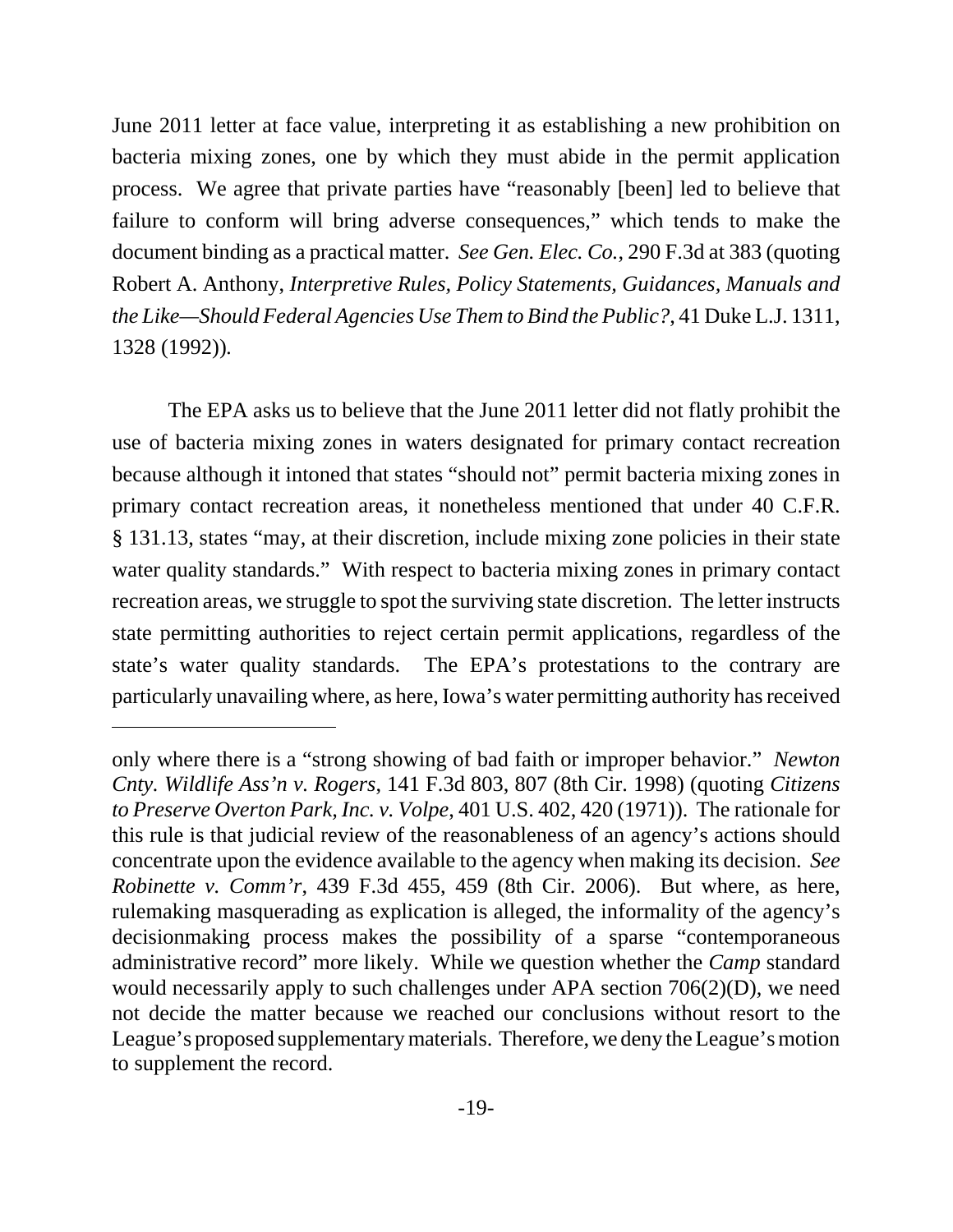communications from the EPA indicating that it would object to any permits that were inconsistent with the policy outlined in the EPA letters. In effect, the EPA asks us to agree that when it couches an interdiction within a pro forma reference to state discretion, the prohibition is somehow transformed into something less than a prohibition. We decline to accept such Orwellian Newspeak.

Second, the September 2011 letter presents a binding policy on blending. Although the June 2011 letter describes the "2005 draft Policy" on blending as merely "a viable path forward" that "has not been finalized," the September 2011 letter applies the 2005 policy to the League's proposed use of  $\text{ACTIFLO}^{14}$  In requiring ACTIFLO to pass a no-feasible-alternatives analysis, the EPA made clear that it

<sup>&</sup>lt;sup>14</sup>League Question: "Is the permitted use of ACTIFLO or other similar peak flow treatment processes to augment biological treatment subject to a 'no feasible alternatives' demonstration?" EPA Response: "Yes." The EPA insists that this challenge is time-barred because the proper time to raise the challenge was in 2005. We find this contention unpersuasive because prior to the September 2011 letter, the EPA never indicated that the 2005 policy became final. For example, the June 1, 2010 Federal Register notice explained that the EPA was continuing to "solicit[] input from the general public concerning the impact of the proposed rule." 75 Fed. Reg. 30,395, 30,401 (June 1, 2010). Even the June 2011 letter explained that the agency was "continu[ing] to consider whether the 2005 Policy should be finalized or incorporated into the EPA's other potential wet weather rulemaking effort announced June 1, 2010 in the Federal Register." In contrast, the September 2011 letter simply applies the 2005 Policy to the regulated entities as if it had already been finalized. The EPA's approach to the period for seeking appellate review would eviscerate the direct appellate review provisions of the CWA by enabling an agency to announce consideration of a proposal and then wait 121 days before treating the proposal as binding. *Cf. CropLife Am. v. EPA*, 329 F.3d 876, 884 (D.C. Cir. 2003) (refusing to find that the petitioners' claim was time-barred "because the new rule clearly represents the first time that the agency has adopted an unequivocal, wholesale ban"). The time to seek direct appellate review begins to run not when the agency first floats its proposal to the public, but rather when the agency promulgates that announcement—in other words, when they make its substance binding.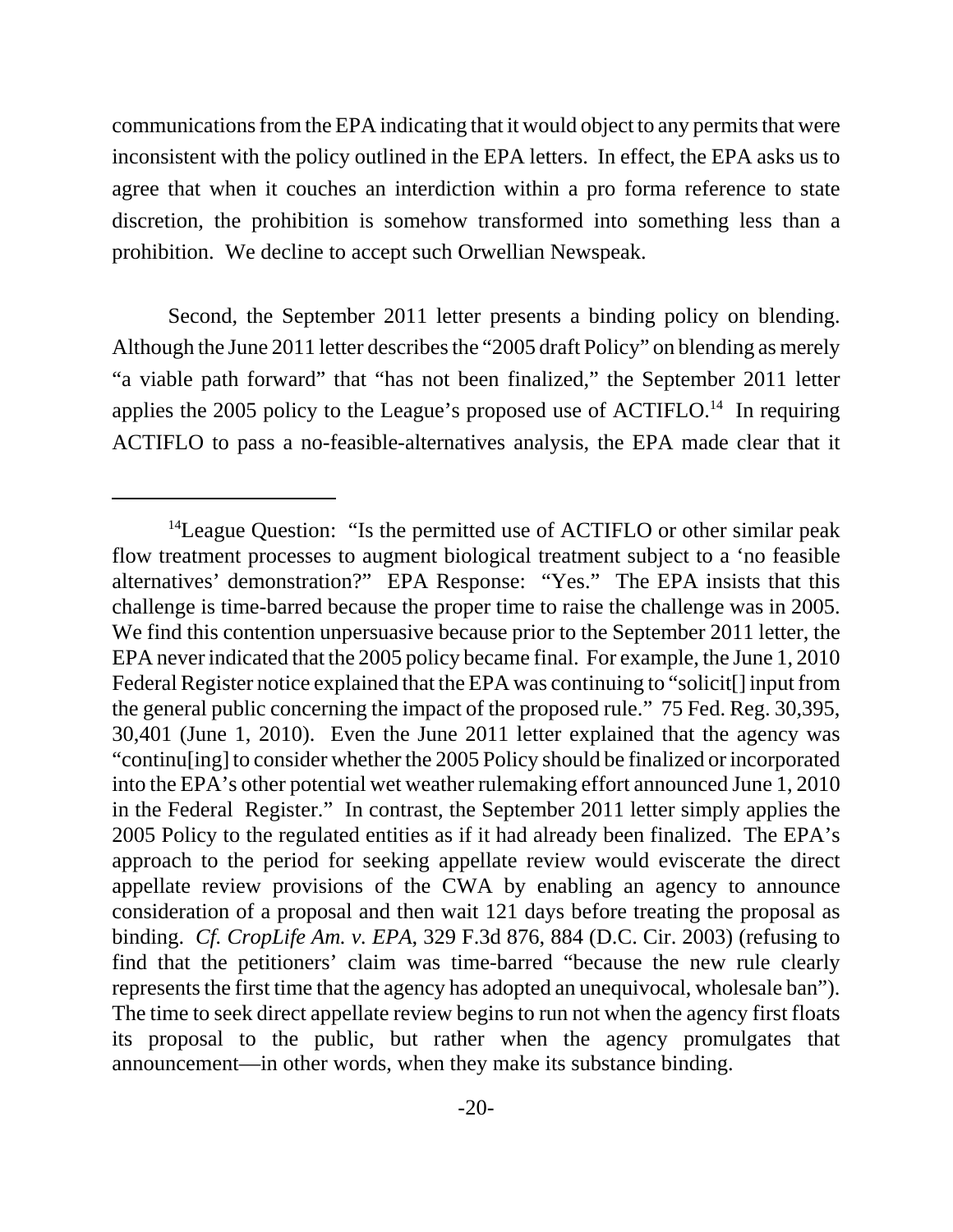"plans to follow [the 2005 policy] in reviewing State-issued permits," and "it will insist State and local authorities comply with [the 2005 policy] in settling the terms and conditions of permits issued to petitioners." *See Appalachian Power Co.*, 208 F.3d at 1022. Just as it did in *Appalachian Power*, the EPA dissembles by describing the contested policy as subject to change. *See id.* at 1022-23. Yet, all regulations are susceptible to alteration. Hedging a concrete application of a policy within a disclaimer about hypothetical future contingencies does not insulate regulated entities from the binding nature of the obligations and similarly cannot serve to innoculate the agency from judicial review.

Accordingly, we hold that the June 2011 and September 2011 letters were promulgations for the purposes of CWA section 509(b)(1)(E).

## **2. "[A]ny effluent limitation or other limitation"**

The CWA defines effluent limitations as "any restriction established by a State or the [EPA] on quantities, rates, and concentrations of chemical, physical, biological, and other constituents which are discharged from point sources into navigable waters." 33 U.S.C. § 1362(11). The Supreme Court has referred to effluent limitations as "direct restrictions on discharges." *EPA v. California ex rel. State Water Res. Control Bd.*, 426 U.S. 200, 204 (1976). Other circuits have held that the expansiveness of the phrase "any restriction" encompasses both numerical and nonnumerical effluent limitations. *See, e.g.*, *Waterkeeper Alliance, Inc. v. EPA*, 399 F.3d 486, 502 (2d Cir. 2005) ("[W]e believe that the terms of the nutrient management plans constitute effluent limitations"); *NRDC v. EPA*, 656 F.2d 768, 775 (D.C. Cir. 1981) (finding an effluent limitation where, "[a]s a practical matter," agency action "restrict[s] the discharge of sewage by limiting the availability of a variance to a class of applicants").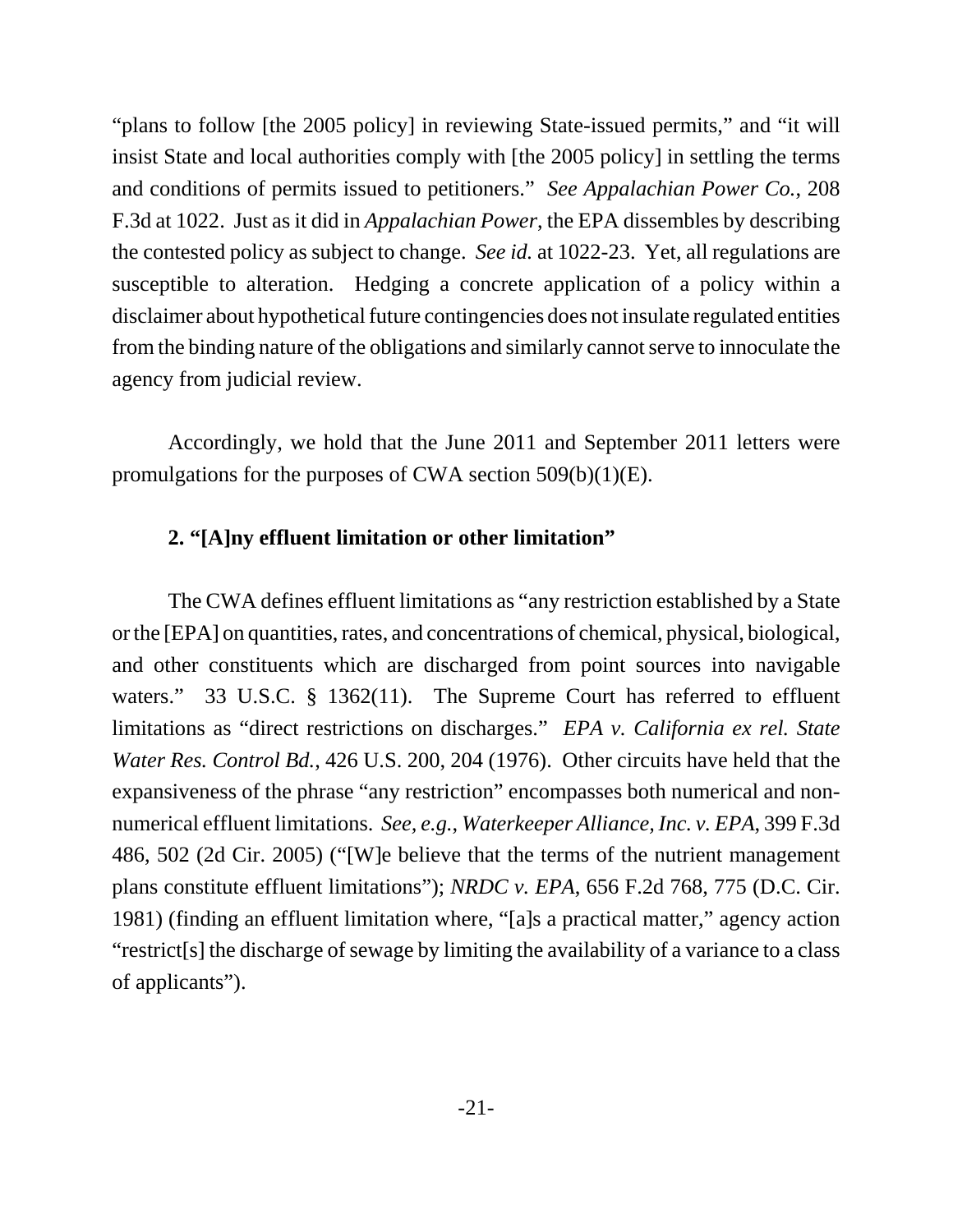The phrase "other limitation" leaves much to the imagination. The Fourth Circuit explained that it "construe[s] that term as a restriction on the untrammeled discretion of the industry . . . [as it existed] prior to the passage of the [CWA]." *Va. Elec. & Power Co. (VEPCO) v. Costle*, 566 F.2d 446, 450 (4th Cir. 1977). *VEPCO* found jurisdiction under section  $509(b)(1)(E)$  because although the challenged regulations involved "structures," rather than "discharges of pollutants into the water," and therefore were not "effluent limitations," they were nonetheless "other limitations" because they "refer[red] to information that must be considered in determining the type of intake structures that individual point sources may employ." *Id.* at 449-50. Many of our sister circuits have adopted the *VEPCO* approach. *See, e.g.*, *Friends of the Everglades v. EPA*, 699 F.3d 1280, 1287 (11th Cir. 2012) (finding no jurisdiction under section 509(b)(1)(E) because challenged rule did the opposite of restricting industry discretion, by "free[ing] the industry from the constraints of the permit process"); *Nw. Envtl. Advocates v. EPA*, 537 F.3d 1006, 1015-16 (9th Cir. 2008) (finding no jurisdiction under section 509(b)(1)(E) because the challenged regulations created "categorical and permanent exemptions" from "any limit imposed by" CWA permit requirements); *NRDC*, 673 F.2d at 402, 405 (finding jurisdiction under section  $509(b)(1)(E)$  to review "a complex set of procedures for issuing or denying NPDES permits" that restricted industry discretion). We agree that an agency action is a "limitation" within the meaning of section  $509(b)(1)(E)$  if entities subject to the CWA's permit requirements face new restrictions on their discretion with respect to discharges or discharge-related processes.

Applying this definition, we find that the contested letters involve "effluent or other limitations." The EPA's position that bacteria mixing zones in waters "designated for primary contact recreation . . . should not be permitted" is a restriction that directly affects the concentration of discharge from a point source and therefore is an effluent limitation. *See Am. Iron & Steel Inst. v. EPA*, 115 F.3d 979, 986 (D.C. Cir. 1997) (per curiam) (finding jurisdiction under CWA section 509(b)(1)(E) to review "the prohibition in Guidance Procedure 3.C against using mixing zones for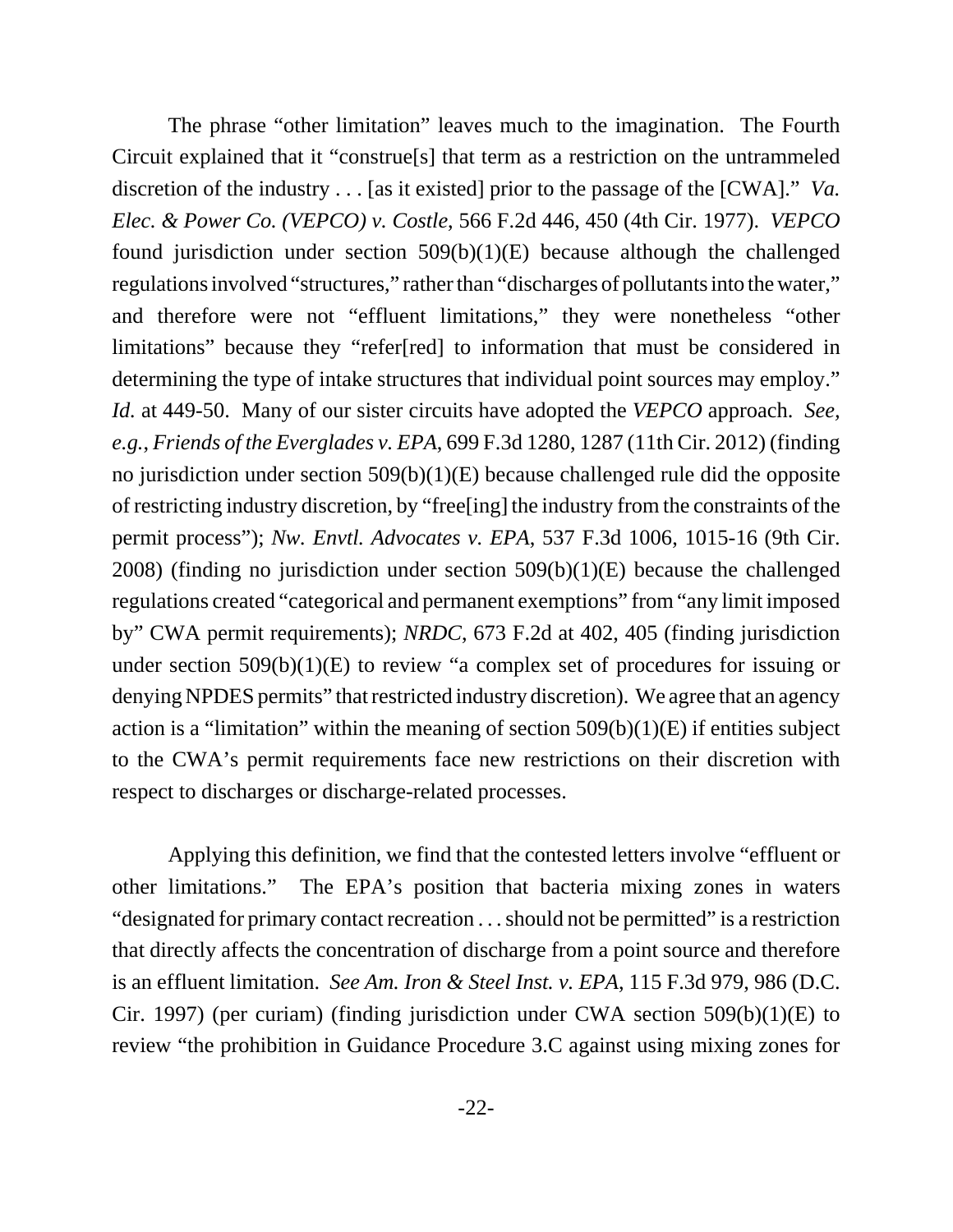new and existing BCC discharges"). The rule regarding the use of blending is an "other limitation" because, as in *VEPCO*, it restricts the discretion of municipal sewer treatment plants in structuring their facilities.

As a result, both requirements for direct appellate review are satisfied here.<sup>15</sup>

#### **B. Ripeness**

The judicially created doctrine of ripeness "flows from both the Article III 'cases' and 'controversies' limitations and also from prudential considerations for refusing to exercise jurisdiction." *Neb. Pub. Power Dist. v. MidAm. Energy Co.*, 234 F.3d 1032, 1037 (8th Cir. 2000) (citing *Reno v. Catholic Soc. Servs., Inc.*, 509 U.S. 43, 57 n.18 (1993)). "'Ripeness is peculiarly a question of timing' and is governed by the situation at the time of review, rather than the situation at the time of the events under review." *Id.* at 1039 (quoting *Anderson v. Green*, 513 U.S. 557, 559 (1995) (per curiam)). A party seeking review must show both "the fitness of the issues for judicial decision and the hardship to the parties of withholding court consideration." *Pub. Water Supply Dist. No. 10 of Cass Cnty. v. City of Peculiar*, 345 F.3d 570, 572-73 (8th Cir. 2003) (quoting *Abbott Labs. v. Gardner*, 387 U.S. 136, 149 (1967)). Both of these factors are weighed on a sliding scale, but each must be satisfied "to at least a minimal degree." *Neb. Pub. Power Dist.*, 234 F.3d at 1039.

Fitness rests primarily on whether a case would "benefit from further factual development," and therefore cases presenting purely legal questions are more likely

<sup>&</sup>lt;sup>15</sup>The EPA insists that as a result of finding its conduct here reviewable, there will be a chilling effect on the informal channels of communication between agencies and regulated entities. We acknowledge the great value in such modes of communication and encourage agencies to continue to utilize them. However, when agencies veer from merely advisory statements or interpretations into binding proclamations, they become susceptible to judicial review.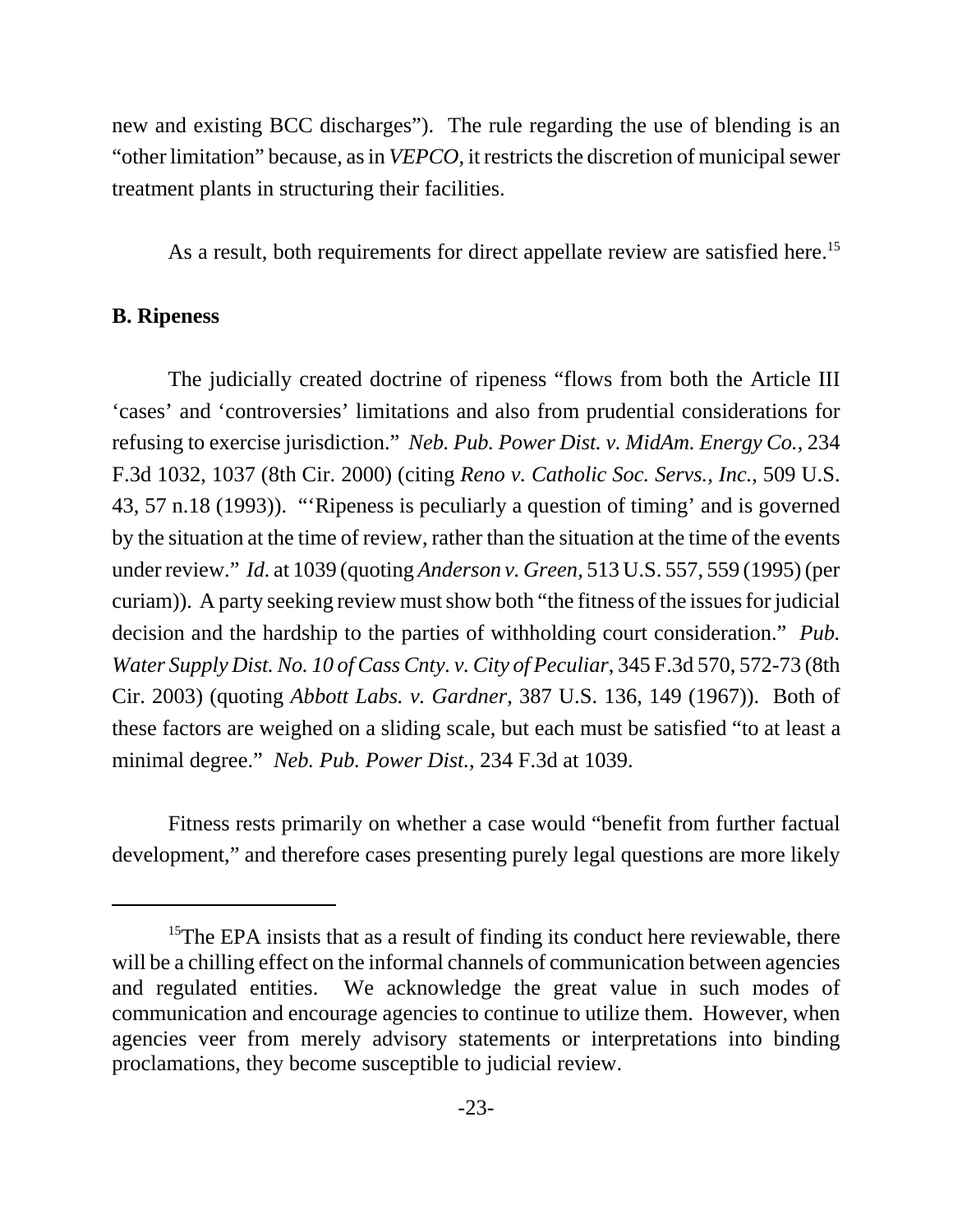to be fit for judicial review. *Pub. Water Supply*, 345 F.3d at 573. The hardship factor looks to the harm parties would suffer, both financially and as a result of uncertaintyinduced behavior modification in the absence of judicial review. *Neb. Pub. Power Dist.*, 234 F.3d at 1038. We do not require parties to operate beneath the sword of Damocles until the threatened harm actually befalls them, but the injury must be "certainly impending." *Pub. Water Supply*, 345 F.3d at 573 (quoting *Paraquad, Inc. v. St. Louis Hous. Auth.*, 259 F.3d 956, 958-59 (8th Cir. 2001)). "The immediacy and the size of the threatened harm" will also affect the interplay of these factors. *Neb. Pub. Power Dist.*, 234 F.3d at 1038.

This case hinges upon whether the EPA's letters constitute legislative rules. We agree with our colleagues who have commented that "whether [a] Guidance Document is a legislative rule is largely a legal, not a factual, question, turning . . . primarily upon the text of the Document." *Gen. Elec. Co. v. EPA*, 290 F.3d at 380; *see also Warder v. Shalala*, 149 F.3d 73, 79 (1st Cir. 1998); *Chief Probation Officers of Cal. v. Shalala*, 118 F.3d 1327, 1330 (9th Cir. 1997). As primarily legal questions, such challenges tend to present questions fit for judicial review. On the other hand, postponing a procedural challenge to an agency guidance document may be appropriate where further factual development regarding the agency's application of the document would aid our decision. *Nat'l Park Hospitality Ass'n v. Dep't of Interior*, 538 U.S. 803, 812 (2003). This is so because the purpose of the ripeness doctrine is to prevent courts "from entangling themselves in abstract disagreements over administrative policies." *Abbott Labs.*, 387 U.S. at 148.

In this case, we are not wading into the abstract because the disagreements before us are quite concrete. Nothing about the proclamation that "the EPA's position, as stated in the [King] memorandum, is that [bacteria mixing zones in primary contact recreation waters] should not be permitted" indicates that the EPA's posture will vary based on each applicant's specific factual circumstances. Similarly, when asked if the use of "peak flow treatment processes" such as ACTIFLO would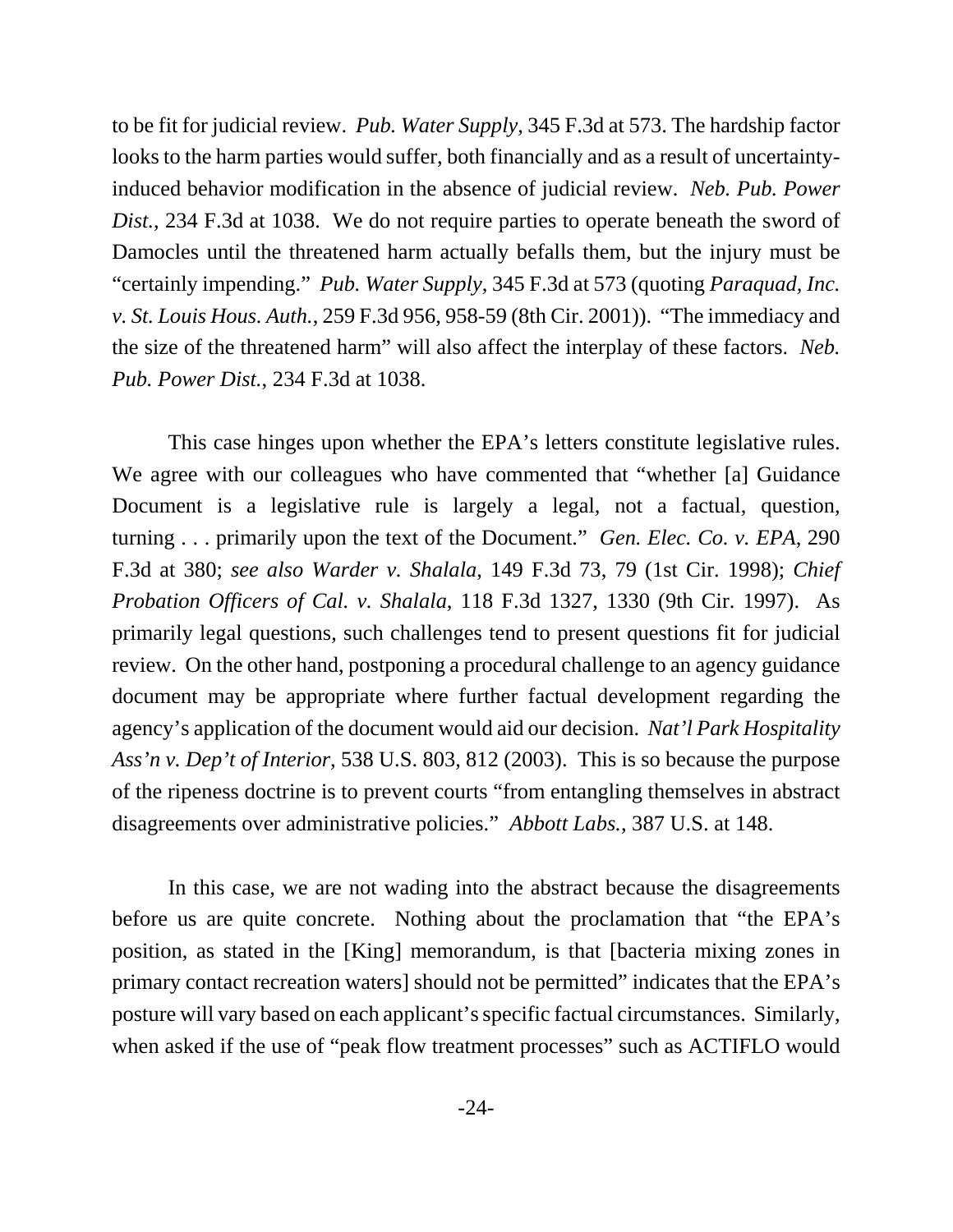be subject to a "no feasible alternatives" demonstration, the EPA responded "Yes."<sup>16</sup> The question is whether the statements are simply reminders of preexisting regulatory requirements or whether they create new regulatory obligations. Because such inquiries do not implicate contingent factual circumstances, this controversy is ripe for our review. *See CropLife Am. v. EPA*, 329 F.3d 879, 884 (D.C. Cir. 2003) (finding that petitioners presented a "purely legal question" that was ripe for review where "the EPA directive states unequivocally that the agency will not consider *any* third-party human studies").

The second ripeness factor, hardship to parties, is also present. Although the EPA portrays the harm as lurking, if at all, on the distant horizon, the threatened harm is more immediate, and it is certainly not speculative. League members must either immediately alter their behavior or play an expensive game of Russian roulette with taxpayer money, investing significant resources in designing and utilizing processes that—if these letters are in effect new legislative rules—were viable before the publication of the letters but will be rejected when the letters are applied as written. *SeeNeb. Pub. Power Dist.*, 234 F.3d at 1039 ("Delayed judicialresolution would only increase the parties' uncertainty, and would require [petitioners] to gamble millions of dollars on an uncertain legal foundation."). Postponing our review until the EPA has denied a permit application in accord with the letters renders a hardship on

<sup>&</sup>lt;sup>16</sup>The September 2011 letter acknowledged that if ACTIFLO independently met secondary treatment requirements, then flows moving through ACTIFLO units instead of the facility's biological secondary treatment units would not be considered a bypass. However, the letter also stated that ACTIFLO failed to meet these requirements and that the EPA would "continue to explore in what circumstances use of [ACTIFLO-type] technologies is consistent with a determination that there are 'no feasible alternatives.'" During oral argument, counsel for EPA informed us that the use of newer, modified versions of ACTIFLO units "may well satisfy the secondary treatment regulations." This type of belated backpedaling is insufficient to render these challenges so intertwined with hypothetical future conditions that they are unripe for review.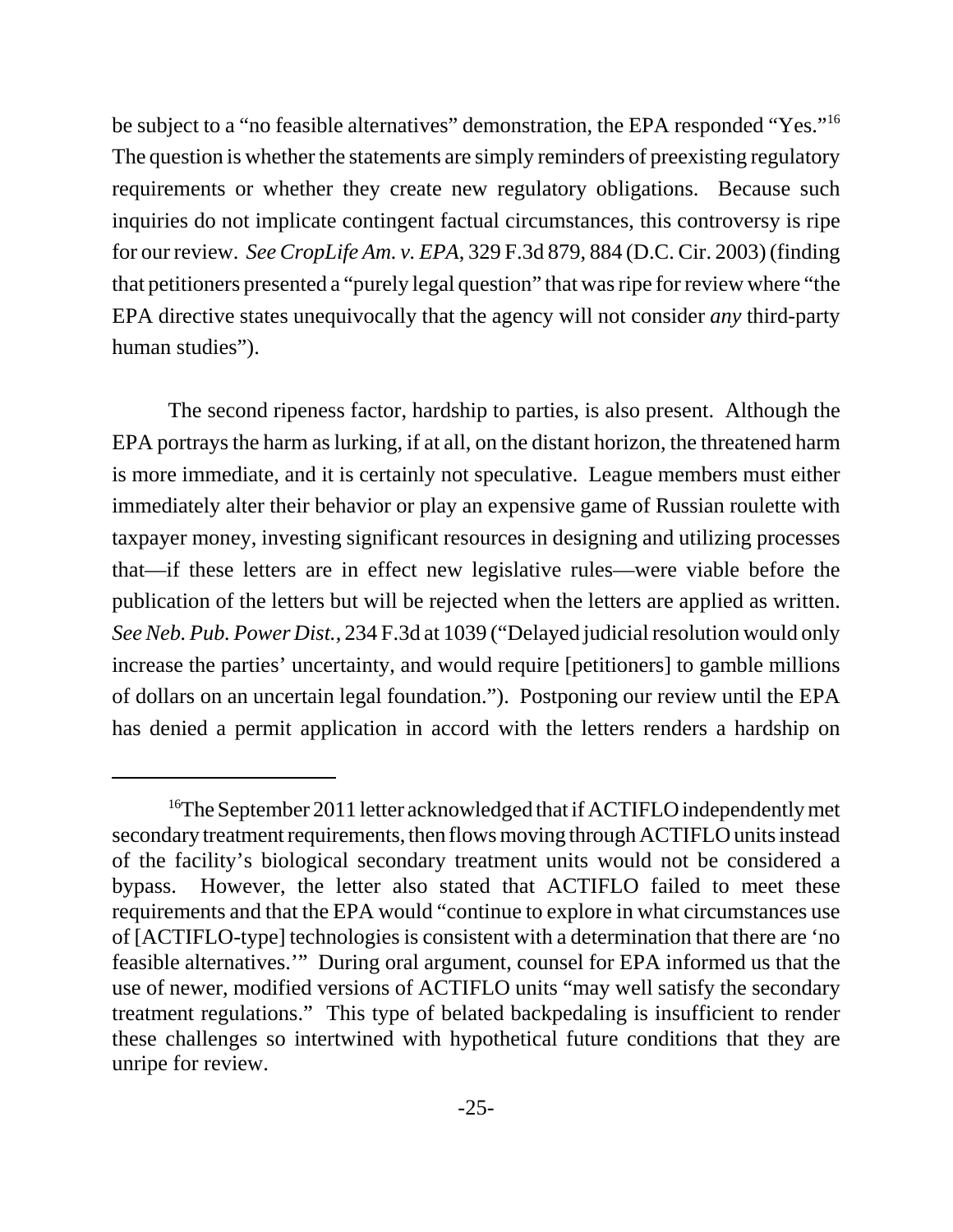municipal water authorities, who already would have invested irretrievable funds into their applications. *Cf. Toilet Goods Ass'n, Inc. v. Gardner*, 387 U.S. 158, 164 (1967) (finding a challenged agency action not ripe for review where "no irremediable adverse consequences [would] flow from requiring a later challenge to this regulation"). Therefore, we find that denying judicial review would be a hardship to the parties and that this case evinces the requisite degree of ripeness. *See Abbott Labs.*, 387 U.S. at 153 ("Where the legal issue presented is fit for judicial resolution, and where a regulation requires an immediate and significant change in the plaintiffs' conduct of their affairs with serious penalties attached to noncompliance, access to the courts under the Administrative Procedure Act . . . must be permitted, absent a statutory bar or some other unusual circumstance . . . ."); *Pac. Gas & Elec. Co. v. State Energy Res. Conservation & Dev. Comm'n*, 461 U.S. 190, 201-02 (1983) (finding a challenge to an as-yet unimplemented statute ripe because "requir[ing] the industry to proceed without knowing whether the moratorium is valid would impose a palpable and considerable hardship"); *see also Sackett v. EPA*, 566 U.S. ---, 132 S. Ct. 1367, 1374 (2012) ("[T]here is no reason to think that the Clean Water Act was uniquely designed to enable the strong-arming of regulated parties into 'voluntary compliance' without the opportunity for judicial review . . . .").

#### **C. Article III Standing**

If a litigant lacks Article III standing to bring his claim, then we have no subject matter jurisdiction over the suit. *Miller v. Redwood Toxicology Lab., Inc.*, 688 F.3d 928, 934 (8th Cir. 2012). "To show standing under Article III of the U.S. Constitution, a plaintiff must demonstrate (1) injury in fact, (2) a causal connection between that injury and the challenged conduct, and (3) the likelihood that a favorable decision by the court will redress the alleged injury." *Young Am. Corp. v. Affiliated Computer Servs. (ACS), Inc.*, 424 F.3d 840, 843 (8th Cir. 2005) (citing *Lujan v. Defenders of Wildlife*, 504 U.S. 555, 560-61 (1992)). Because the League, rather than an individual permit applicant, is filing suit, it also must prove associational standing.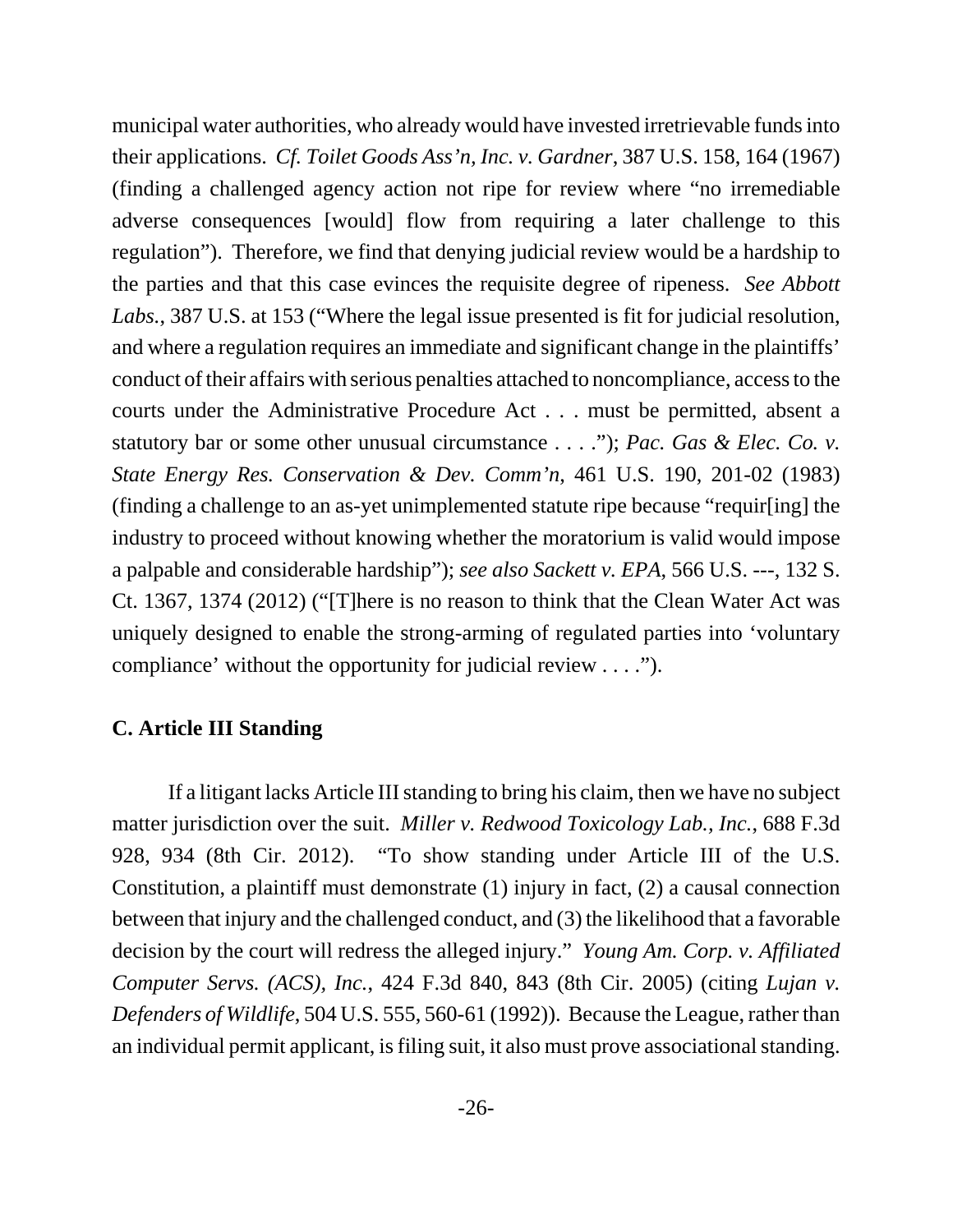"An association has standing to bring suit on behalf of its members when its members would otherwise have standing to sue in their own right, the interests at stake are germane to the organization's purpose, and neither the claim asserted nor the relief requested requires the participation of individual members in the lawsuit." *Friends of the Earth, Inc. v. Laidlaw Envtl. Servs., Inc.*, 528 U.S. 167, 181 (2000). The League need not establish that all of its members would have standing to sue individually so long as it can show that "any one of them" would have standing. *See Ward v. Seldin*, 422 U.S. 490, 511 (1975). The EPA concedes that the League meets the second and third elements of the associational standing test, and we agree. The only remaining element is whether any individual member would have standing to sue in its own right, which requires any League member to satisfy the three components that encompass the "irreducible constitutional minimum of standing." *See Am. Library Ass'n v. FCC*, 406 F.3d 689, 696 (D.C. Cir. 2005) (quoting *Lujan*, 504 U.S. at 560).

"[S]tanding is to be determined as of the commencement of the suit." *Lujan*, 504 U.S. at 570 n.5. The party seeking judicial review bears the burden of persuasion and must support each element "with the manner and degree of evidence required at the successive stages of litigation." *Id.* at 561. Therefore, at the pleading stage a petitioner can move forward with "general factual allegations of injury," whereas to survive a summary judgment motion, he "must set forth by affidavit or other evidence specific facts." *City of Clarkson Valley v. Mineta*, 495 F.3d 567, 569 (8th Cir. 2007) (quoting *Lujan*, 504 U.S. at 561). The Supreme Court has not addressed "the manner and degree of evidence required" when a petitioner is seeking appellate review of an administrative action, nor has this circuit addressed the matter. The District of Columbia Circuit has equated such a petition with a motion for summary judgment, in that both request a final judgment on the merits. *Sierra Club v. EPA*, 292 F.3d 895, 899 (D.C. Cir. 2002). Accordingly, parties seeking direct appellate review of an agency action must prove each element of standing as if they were moving for summary judgment in a district court. *Id.* Our colleagues on the Seventh Circuit have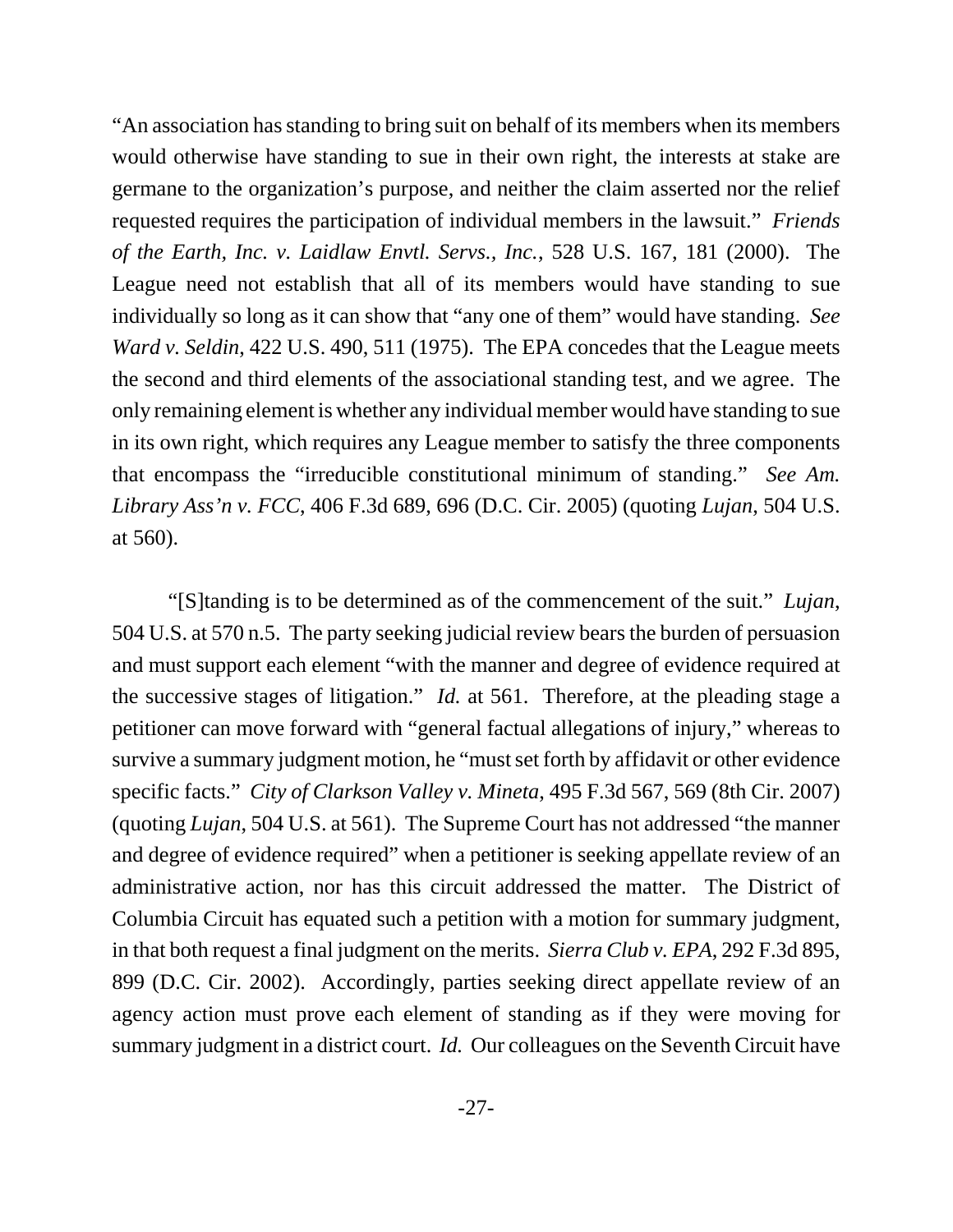also taken this approach. *See Citizens Against Ruining the Env't v. EPA*, 535 F.3d 670, 675 (7th Cir. 2008). This reasoning is sound; because parties in the League's position seek the type of relief available on a motion for summary judgment, they correspondingly should bear the responsibility of meeting the same burden of production, namely "specific facts" supported by "affidavit or other evidence." *See Lujan*, 504 U.S. at 561.

The EPA raises a factual challenge to our subject matter jurisdiction by attacking the facts asserted by the League with respect to standing, and therefore the League must establish standing "without the benefit of any inferences in [its] favor." *Defenders of Wildlife, Friends of Animals & Their Env't v. Lujan*, 911 F.2d 117, 120 (8th Cir. 1990), *rev'd on other grounds*, 504 U.S. 555 (1992). Parties seeking to litigate in federal court "have the burden of establishing jurisdiction," including standing, "by a preponderance of the evidence." *Yeldell v. Tutt*, 913 F.2d 533, 537 (8th Cir. 1990). *But see Sierra Club*, 292 F.3d at 899 (imposing a burden of proof to establish elements of standing to a "substantial probability" (quoting *Am. Petroleum Inst. v. EPA*, 216 F.3d 50, 63 (D.C. Cir. 2000)). The League seeks to assert both a procedural and a substantive challenge to the letters. We address separately its standing to make each claim. *See Int'l Bhd. of Teamsters v. Pena*, 17 F.3d 1478, 1483-84 (D.C. Cir. 1994).

With respect to the substantive challenges, as the foregoing discussion regarding hardship has indicated, the League members' affidavits evince the type of "concrete" and "actual or imminent" harm necessary to establish an injury in fact. *See Thomas v. Anchorage Equal Rights Comm'n*, 220 F.3d 1134, 1138-39 (9th Cir. 1999) (en banc) ("[I]n many cases, ripeness coincides squarely with standing's injury in fact prong."). At least some members are currently operating under permits that allow them to utilize blending and bacteria mixing zones in circumstances inconsistent with the EPA letters, which they must imminently rectify. *Cf. CropLife Am.*, 329 F.3d at 884 ("The disputed directive concretely injures petitioners, because it unambiguously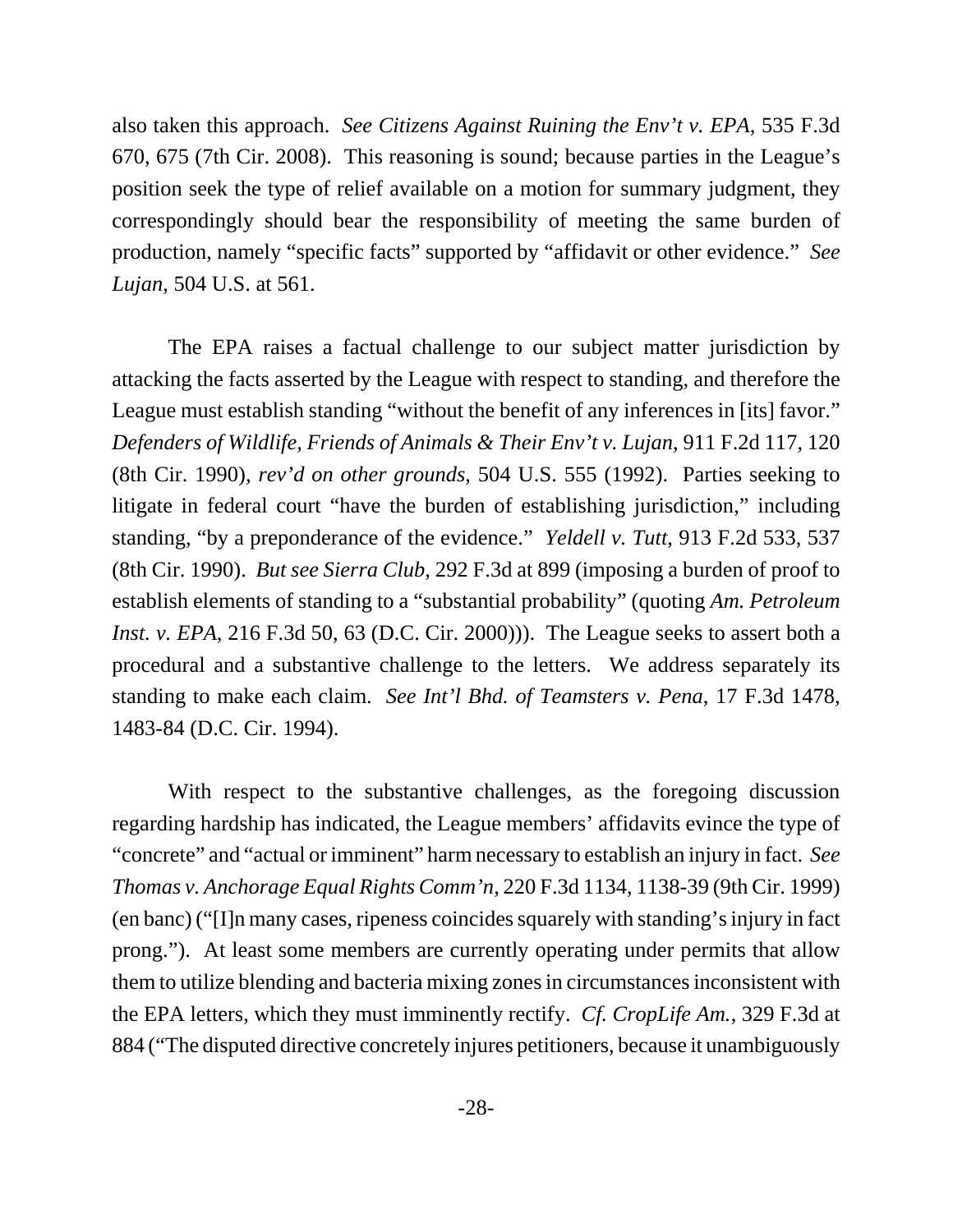precludes the agency's consideration of . . . studies that petitioners previously have been permitted to use to verify the safety of their products."). Moving into compliance will be costly. The League has therefore articulated an injury in fact. *See City of Waukesha v. EPA*, 320 F.3d 228, 234 (D.C. Cir. 2003) (per curiam) ("The administrative record shows that the City of Waukesha would face substantial costs if it was required to comply with the . . . regulations. EPA has not disputed that record evidence. This is sufficient for injury-in-fact."). Causation for standing purposes requires that the harm asserted be "fairly traceable to the challenged action of the defendant." *Braden v. Wal-Mart Stores, Inc.*, 588 F.3d 585, 591 (8th Cir. 2009) (quoting *Lujan*, 504 U.S. at 560). The EPA disputes causation because it argues that the letters are not binding. Because we have ruled otherwise, we find that the League has established causation. Finally, the League has shown that it is "'likely,' as opposed to merely 'speculative,' that the injury will be redressed by a favorable decision.'" *Lujan*, 504 U.S. at 561 (quoting *Simon v. E. Ky. Welfare Rights Org.*, 426 U.S. 26, 38, 43 (1976)). If the rules were vacated as substantively unlawful, it is indeed likely that the members' injuries would be redressed.

With respect to the procedural challenge, namely that the EPA dodged the APA's notice and comment procedures and *de facto* implemented new legislative rules regulating members' activities under the CWA, the violation of a procedural right can constitute an injury in fact "so long as the procedures in question are designed to protect some threatened concrete interest of [the petitioner] that is the ultimate basis of his standing." *Lujan*, 504 U.S. at 573 n.8; *see also Sierra Club v. Glickman*, 156 F.3d 606, 616 (5th Cir. 1998). The League's members have a concrete interest not only in being able to meet their regulatory responsibilities but in avoiding regulatory obligations above and beyond those that can be statutorily imposed upon them. Notice and comment procedures for EPA rulemaking under the CWA were undoubtedly designed to protect the concrete interests of such regulated entities by ensuring that they are treated with fairness and transparency after due consideration and industry participation. *See, e.g.*, *Chrysler Corp. v. Brown*, 441 U.S. 281, 316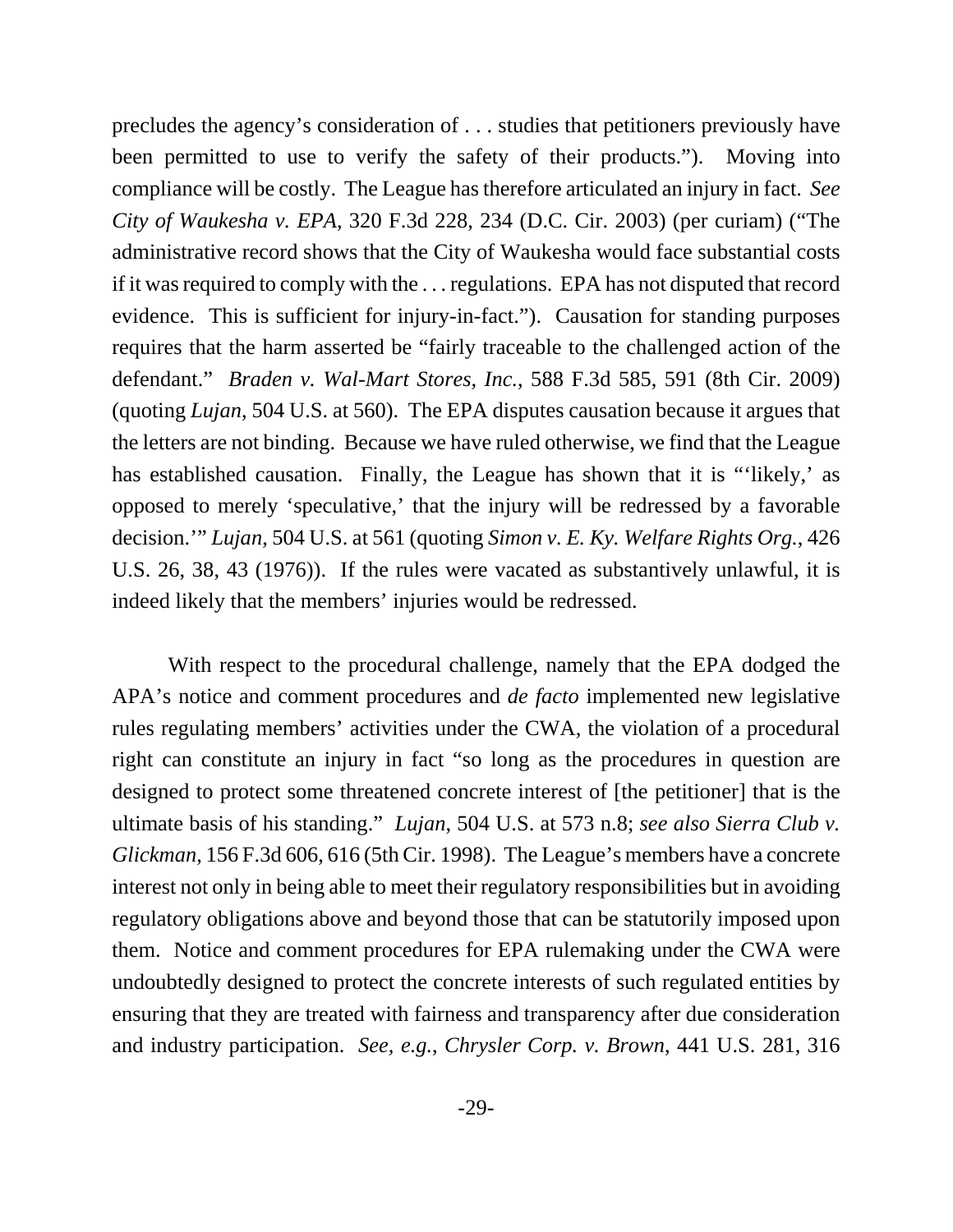(1979) ("In enacting the APA, Congress made a judgment that notions of fairness and informed administrative decisionmaking require that agency decisions be made only after affording interested persons notice and an opportunity to comment."). Thus, the League has established an injury in fact related to the EPA's purported procedural deficiencies.

Causation and redressability, and therefore standing to assert this procedural challenge, follow from these conclusions. Where a challenger is the subject of agency action, "there is ordinarily little question that the action . . . has caused him injury, and that a judgment preventing . . . the action will redress it." *Lujan*, 504 U.S. at 561-62. This is particularly true for individuals asserting violations of procedural rights. *Id.* at 572 n.7 ("The person who has been accorded a procedural right to protect his concrete interests can assert that right without meeting all the normal standards for redressability and immediacy."). If a petitioner "is vested with a procedural right, that litigant has standing if there is some possibility that the requested relief will prompt the injury-causing party to reconsider the decision that allegedly harmed the litigant." *Massachusetts v. EPA*, 549 U.S. 497, 518 (2007); *see also Sierra Club v. EPA*, 699 F.3d 530, 533 (D.C. Cir. 2012) ("Having shown its members' redressable concrete interest, [a petitioner association] can assert violation of the APA's notice-andcomment requirements, as those procedures are plainly designed to protect the sort of interest alleged. As to such requirements, [the petitioner association] enjoys some slack in showing a causal relation between its members' injury and the legal violation claimed."). Correspondingly, redressability in this context does not require petitioners to show that the agency would alter its rules upon following the proper procedures. *Sugar Cane Growers Coop. of Fla. v. Veneman*, 289 F.3d 89, 95 (D.C. Cir. 2002) ("If a party claiming the deprivation of a right to notice-and-comment rulemaking under the APA had to show that its comment would have altered the agency's rule, section 553 would be a dead letter."); *see also Minard Run Oil Co. v. U.S. Forest Serv.*, 670 F.3d 236, 247 n.4 (3d Cir. 2011) ("Even if the [U.S. Forest Service is correct on the merits], the Agreement nevertheless establishes—in violation of appellees' notice and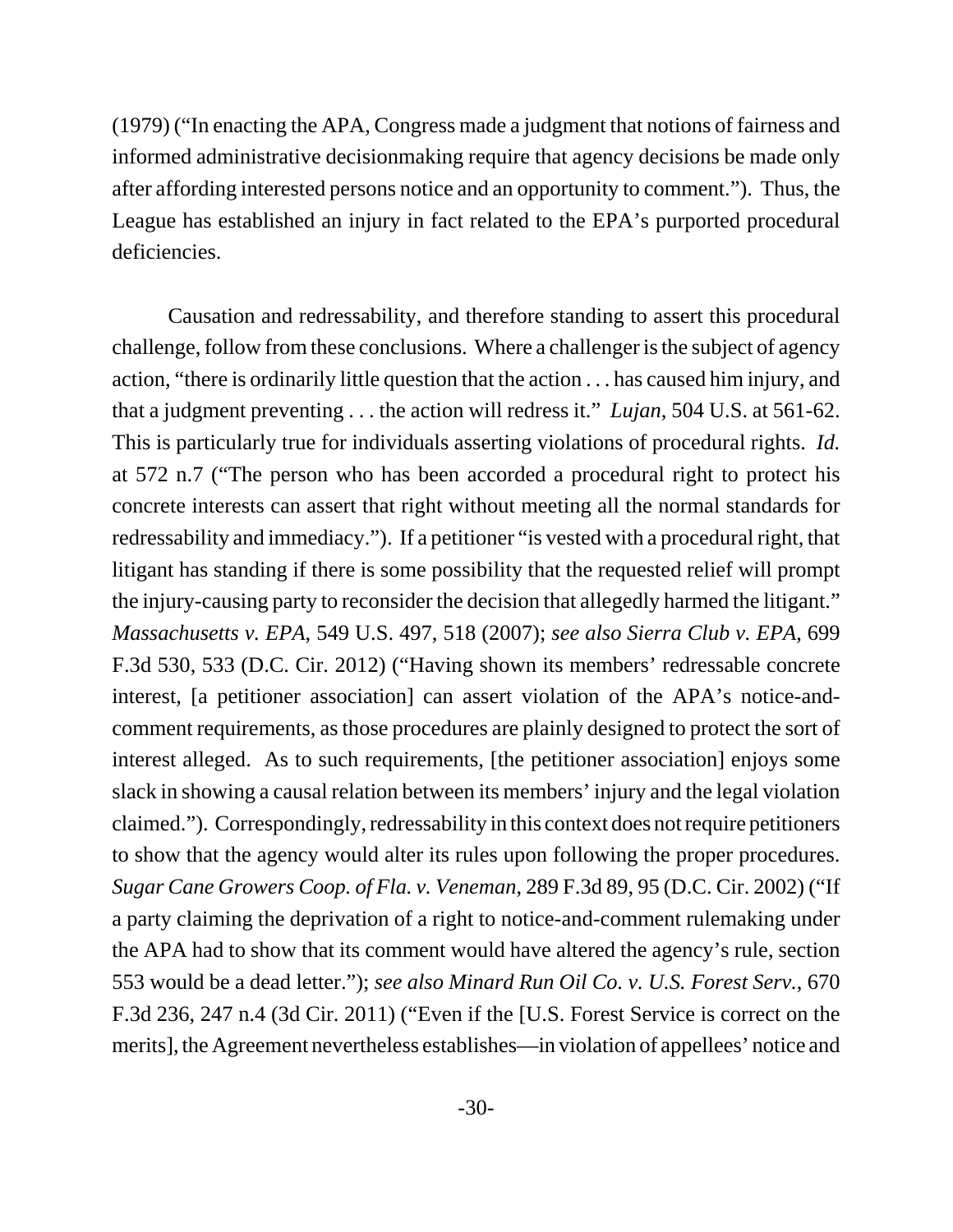comment rights—a new substantive rule . . . . This suffices for standing purposes."); *Pye v. United States*, 269 F.3d 459, 471 & n.7 (4th Cir. 2001). The League's remaining burden as to standing is met because "there is some possibility that the requested relief," namely remanding to the EPA for application of notice and comment procedures, would "prompt the [EPA] to reconsider the decision that allegedly harmed" League members. *See Massachusetts*, 549 U.S. at 518.

We conclude that the League has standing to assert its claims. Having resolved all jurisdictional questions, we now turn to the merits of the League's petition for review.

#### **III. Merits of Procedural Challenge**

#### **A. Standard of Review**

The parties disagree over the appropriate standard of review to be applied where, as here, an appellate court reviews challenges to agency procedural compliance under  $\S 706(2)(D)$ . The League urges us to follow the Ninth Circuit, which "reviews" de novo the agency's decision not to follow the APA's notice and comment procedures . . .[,] because complying with the notice and comment provisions when required by the APA 'is not a matter of agency choice.'" *Reno-Sparks Indian Colony v. EPA*, 336 F.3d 899, 909 n.11 (9th Cir. 2003) (quoting *Sequoia Orange Co. v. Yeutter*, 973 F.2d 752, 757 n.4 (9th Cir. 1992)). The EPA argues its characterization of the letters is entitled to a deferential abuse of discretion review. Our prior decisions have not clearly announced a standard of review, other than to note that the agency's characterization of its rule as legislative or interpretative, "while not dispositive, is entitled to deference." *Drake v. Honeywell, Inc.*, 797 F.2d 603, 607 (8th Cir. 1986). *But see United States v. Hacker*, 565 F.3d 522, 524 (8th Cir. 2009) (stating in dicta that challenges to procedural compliance under the APA present "a question of law, which we review de novo"), *abrogated on other grounds by Bond v. United States*,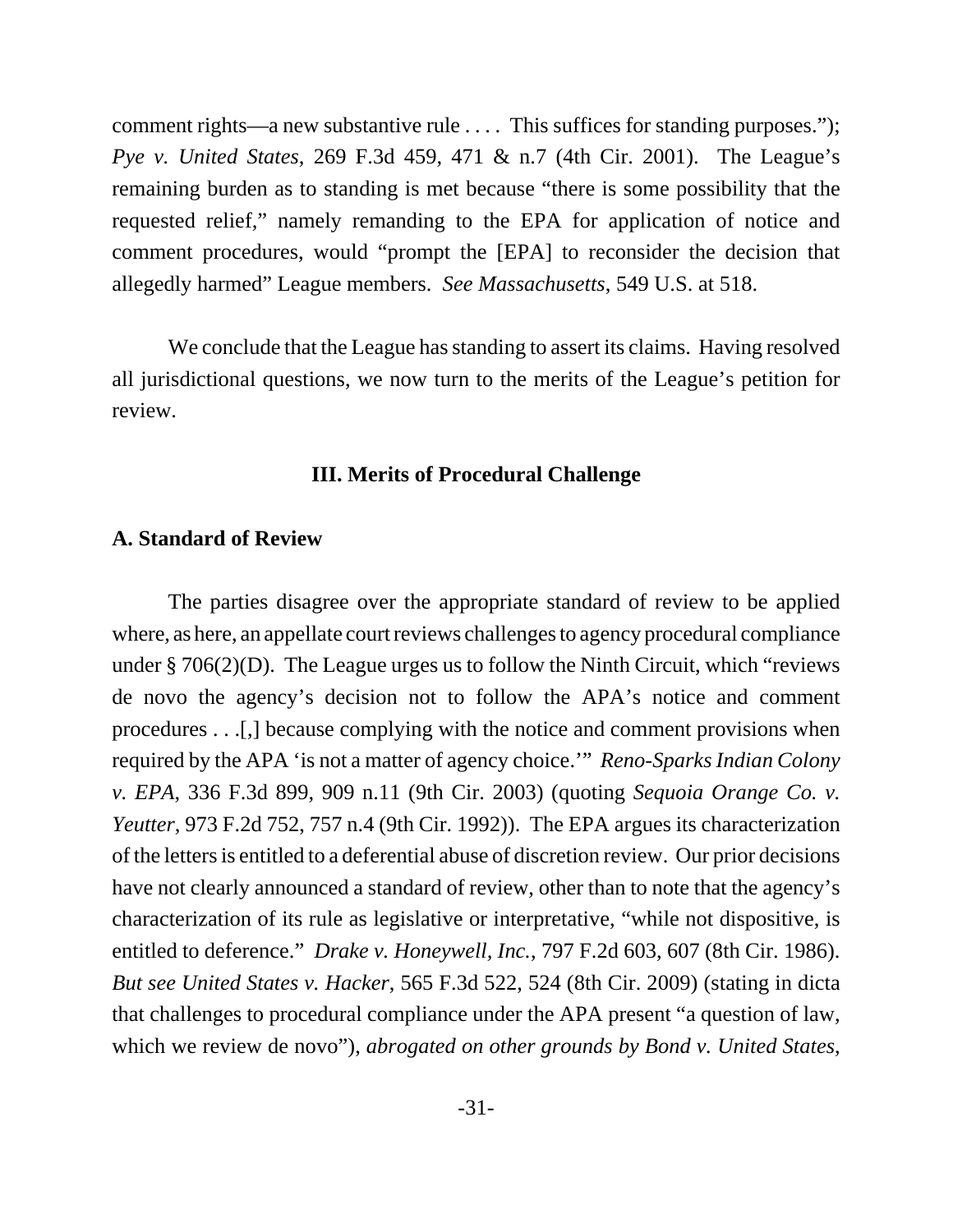564 U.S. ---, 131 S. Ct. 2355 (2011); *South Dakota v. Ubbelohde*, 330 F.3d 1014, 1028 (8th Cir. 2003) ("Where a policy statement purports to create substantive requirements, it can be a legislative rule regardless of the agency's characterization.").

We agree with our colleagues on the Ninth Circuit that much of the rationale for granting deference to administrative decisions is simply not applicable where the topic of our review—compliance with APA procedural requirements—is not a matter that Congress has committed to the agency's discretion. In other words, whether and when an agency must follow the law is not an area uniquely falling within its own expertise, and thus the agency's decision is less deserving of deference. *Cf. Campanale & Sons, Inc. v. Evans*, 311 F.3d 109, 120 n.14 (1st Cir. 2002) ("We are unaware of any line of cases that allows an agency to make a binding determination that it has complied with specific requirements of the law. . . . As to the so-called 'specialized experience' of the agency, it would appear that it is the courts that qualify for such a title on an issue of legislative interpretation."). Furthermore, because the categorization of an agency's action as a legislative or interpretative rule is largely a question of law, a *de novo* standard of review is consistent with the standard of review we generally apply to questions of law in similar contexts. *See Qwest Corp. v. Minn. Pub. Utils. Comm'n*, 427 F.3d 1061, 1064 (8th Cir. 2005).

At least two circuits in addition to the Ninth Circuit have expressly announced a *de novo* standard of review when distinguishing between legislative rules and other types of agency action. *See Meister v. Dep't of Agric.*, 623 F.3d 363, 370 (6th Cir. 2010); *Warder*, 149 F.3d at 79. We adopt a *de novo* standard of review as well. This is not to say that the agency's label is to be ignored. As discussed above, an agency's characterization of its rule is a relevant component of our review and is a factor entitled to some deference. Our posture in this regard mirrors similar comments made by other courts of appeals. *See Gen. Motors Corp. v. Ruckelshaus*, 742 F.2d 1561, 1565 (D.C. Cir. 1984) ("[T]he agency's own label, while relevant, is not dispositive.") (en banc); *accord Prof'ls & Patients for Customized Care v. Shalala*, 56 F.3d 592,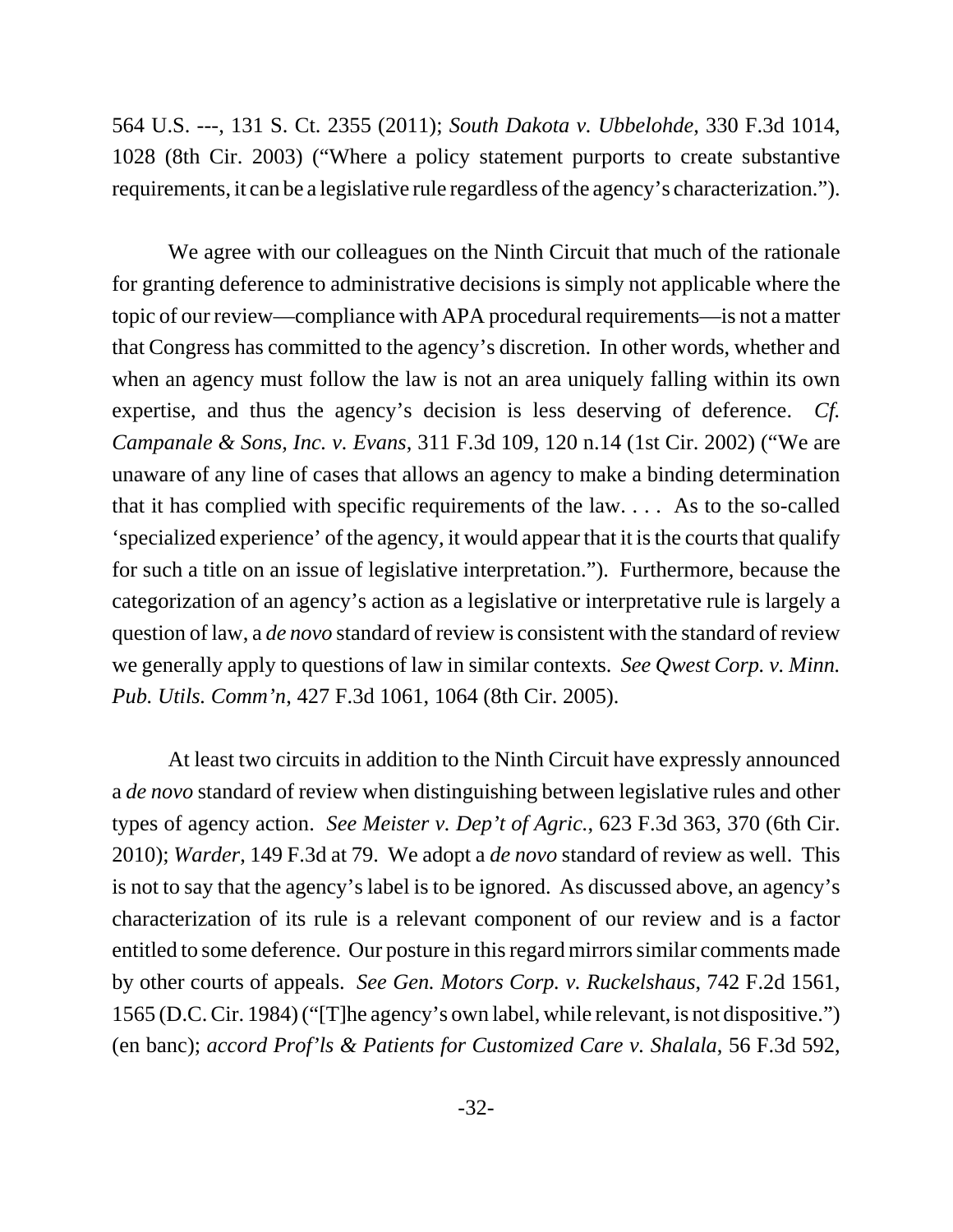595 (5th Cir. 1995); *La Casa Del Convaleciente v. Sullivan*, 965 F.2d 1175, 1178 (1st Cir. 1992); *Metro. Sch. Dist. of Wayne v. Davila*, 969 F.2d 485, 489 (7th Cir. 1992); *Friedrich v. HHS*, 894 F.2d 829, 834-35 (6th Cir. 1990); *Lewis-Mota v. Sec'y of Labor*, 469 F.2d 478, 481-82 (2d Cir. 1972).

The critical distinction between legislative and interpretative rules is that, whereas interpretative rules "simply state what the administrative agency thinks the statute means, and only 'remind' affected parties of existing duties," a legislative rule "imposes new rights or duties." *Nw. Nat'l Bank v. U.S. Dep't of the Treasury*, 917 F.2d 1111, 1117 (8th Cir. 1990) (quoting *Jerri's Ceramic Arts, Inc. v. Consumer Prod. Safety Comm'n*, 874 F.2d 205, 207 (4th Cir. 1989)). When an agency creates a new "legal norm based on the agency's *own authority*" to engage in supplementary lawmaking, as delegated from Congress, the agency creates a legislative rule. *Syncor Int'l Corp. v. Shalala*, 127 F.3d 90, 95 (D.C. Cir. 1997). Expanding the footprint of a regulation by imposing new requirements, rather than simply interpreting the legal norms Congress or the agency itself has previously created, is the hallmark of legislative rules. *See Ubbelohde*, 330 F.3d at 1028; *Martin v. Gerlinkski*, 133 F.3d 1076, 1079 (8th Cir. 1998); *Syncor Int'l Corp.*, 127 F.3d at 94-95. It follows from this distinction that interpretative rules do not have "the force of law."17 *Shalala v. St. Paul-Ramsey Med. Ctr.*, 50 F.3d 522, 527 n.4 (8th Cir. 1995). Whether or not a binding pronouncement is in effect a legislative rule that should have been subjected to notice and comment procedures thus depends on whether it substantively amends

 $17$ The EPA insists the letters are neither legislative nor interpretative rules but rather constitute policy statements. Policy statements are not binding, either as a legal or practical matter. *See NRDC v. EPA*, 643 F.3d 311, 321 (D.C. Cir. 2011) ("To begin with, because the Guidance binds EPA regional directors, it cannot, as EPA claims, be considered a mere statement of policy; it is a rule."). Because we have determined that the letters evince binding rules regarding bacteria mixing zones and blending, neither can be characterized as a policy statement.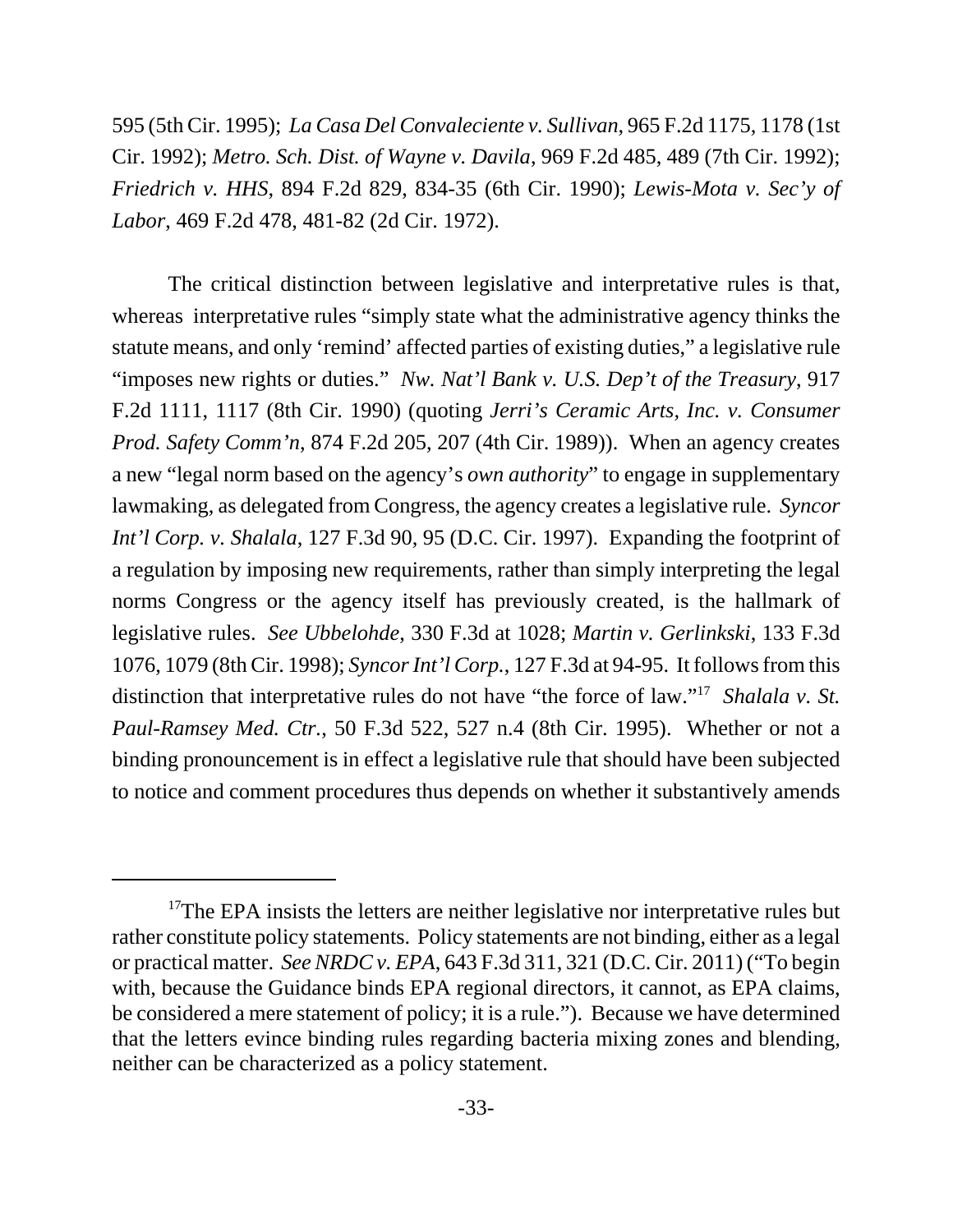or adds to, versus simply interpreting the contours of, a preexisting rule. *See U.S. Telecom Ass'n v. FCC*, 400 F.3d 29, 34-35 (D.C. Cir. 2005).

Identifying where a contested rule lies on the sometimes murky spectrum between legislative rules and interpretative rules can be a difficult task, but it is not just an exercise in hair-splitting formalism. As agencies expand on the often broad language of their enabling statutes by issuing layer upon layer of guidance documents and interpretive memoranda, formerly flexible strata may ossify into rule-like rigidity. An agency potentially can avoid judicial review through the tyranny of small decisions. Notice and comment procedures secure the values of government transparency and public participation, compelling usto agree with the suggestion that "[t]he APA's notice and comment exemptions must be narrowly construed." *Prof'ls & Patients for Customized Care*, 56 F.3d at 596 (quoting *United States v. Picciotto*, 875 F.2d 345, 347 (D.C. Cir. 1989)); *see also City of New York v. Permanent Mission of India to United Nations*, 618 F.3d 172, 201 (2d Cir. 2010).

#### **B. Bacteria Mixing Zones**

Since at least 1994, the EPA's long-standing policy toward bacteria mixing zones has been that states should exercise their "discretion"—as set forth in 40 C.F.R. § 131.13—to adopt a "definitive statement" in their water quality standards "on whether or not mixing zones are allowed." Handbook Ch. 5.1, 5.1.1. States are authorized to consider mixing zones in determining the types of standards necessary to preserve water quality.  $40 \text{ C.F.R.}$  §  $122.44(d)(1)(ii)$ . States do not enjoy complete discretion in creating a mixing zone policy because they operate within the shadow of EPA-crafted effluent limitations. The Handbook interprets certain instances of mixing zones as inconsistent with EPA regulations: states should not draft water quality standards that allow point source dischargers to utilize mixing zones in ways that "may endanger critical areas," such as recreational areas, or pose "significant health risks." Ch. 5.1. Notably, no preexisting regulation establishes that *all* bacteria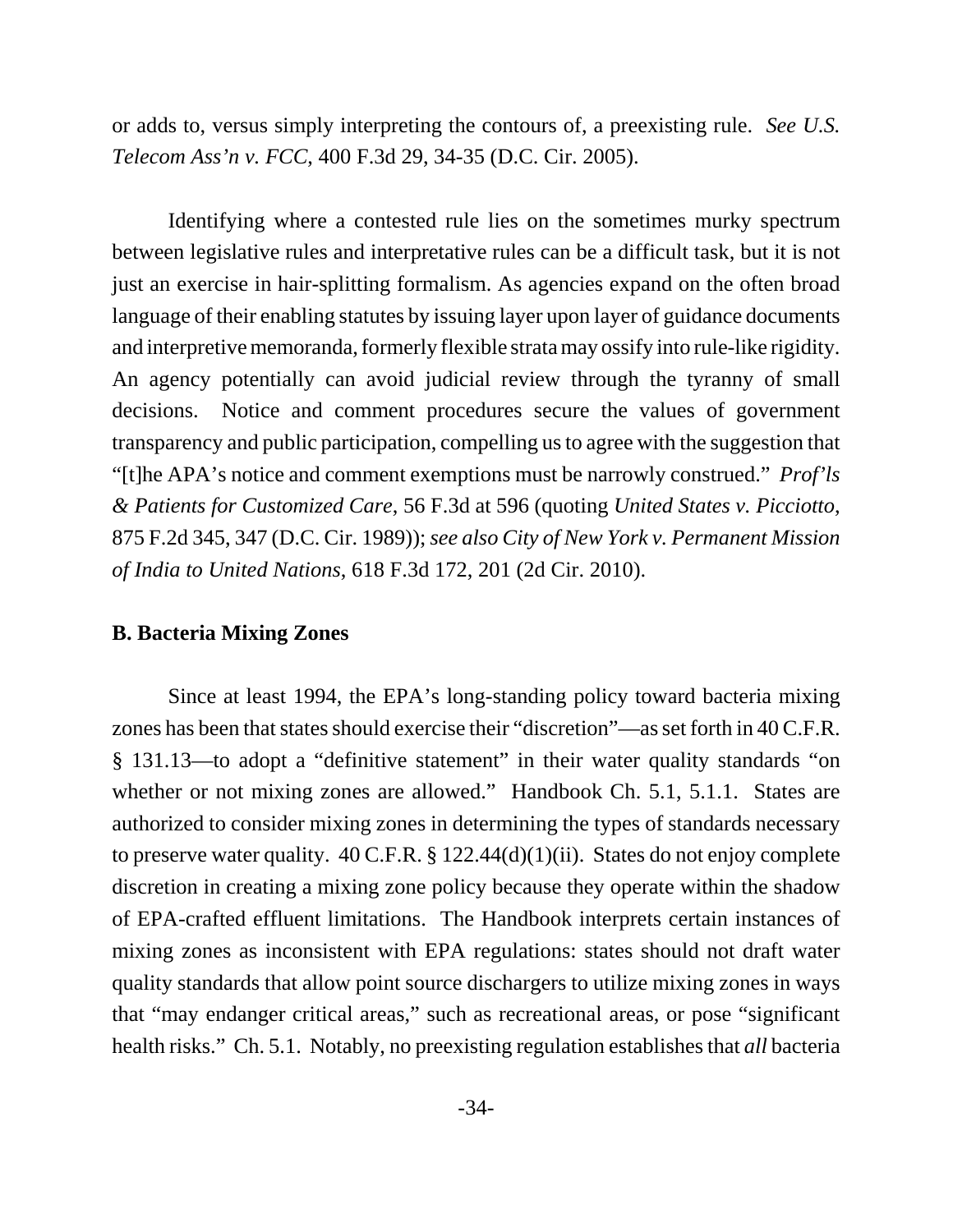mixing zones in recreational areas necessarily "may endanger critical areas" or create "significant health risks."18 In fact, under the Handbook, whether a mixing zone causes such a state of affairs was to be determined based on a "holistic approach." *Id.*

Yet, when now asked if a state "[m]ay . . . approve a bacteria mixing zone for waters designated for body contact recreation," the EPA flatly proclaims that such mixing zones "should not be permitted." The June 2011 letter tells state permitting authorities that mixing zones in primary contact recreation areas are necessarily inconsistent with achieving the water quality levels required by federal regulations. The EPA eviscerates state discretion to incorporate mixing zones into their water quality standards with respect to this type of body of water. In effect, the EPA has created a new effluent limitation: state permitting authorities no longer have discretion to craft policies regarding bacteria mixing zones in primary contact recreation areas. Instead, such mixing zones are governed by an effluent limitation that categorically forbids them. To be sure, in 1994 the EPA stated that as its "understanding of pollutant impacts on ecological systems evolves, cases could be identified where no mixing zone is appropriate." Handbook Ch. 5.1.1. It seems that the EPA's understanding of pollutant impacts has so evolved, and it has now identified an entire class of cases "where no mixing zone is appropriate." However, the effect of the EPA applying its more developed understanding of pollutant impacts is to promulgate a new effluent limitation that state permitting authorities must follow. *See Nat'l Family Planning & Reprod. Health Ass'n v. Sullivan*, 979 F.2d 227, 235 (D.C. Cir. 1992)

<sup>&</sup>lt;sup>18</sup>The EPA's own guidance also belies any interpretation of its preexisting legislative rules as categorically prohibiting the use of mixing zones in waters designated for primary recreational contact. *See* EPA, Guidance: Coordinating CSO Long-Term Planning with Water Quality Standards Reviews 5 (2001) (describing how states may alter their water quality standards to apply bacteria water quality criteria "at the beach or at the point of contact rather than at the end-of-pipe or at the edge of the mixing zones"); EPA, Guidance on Application of State Mixing Zone Policies in EPA-Issued NPDES Permits 1 (1996) ("Thus, individual state law and policy determine whether or not a mixing zone is permitted.").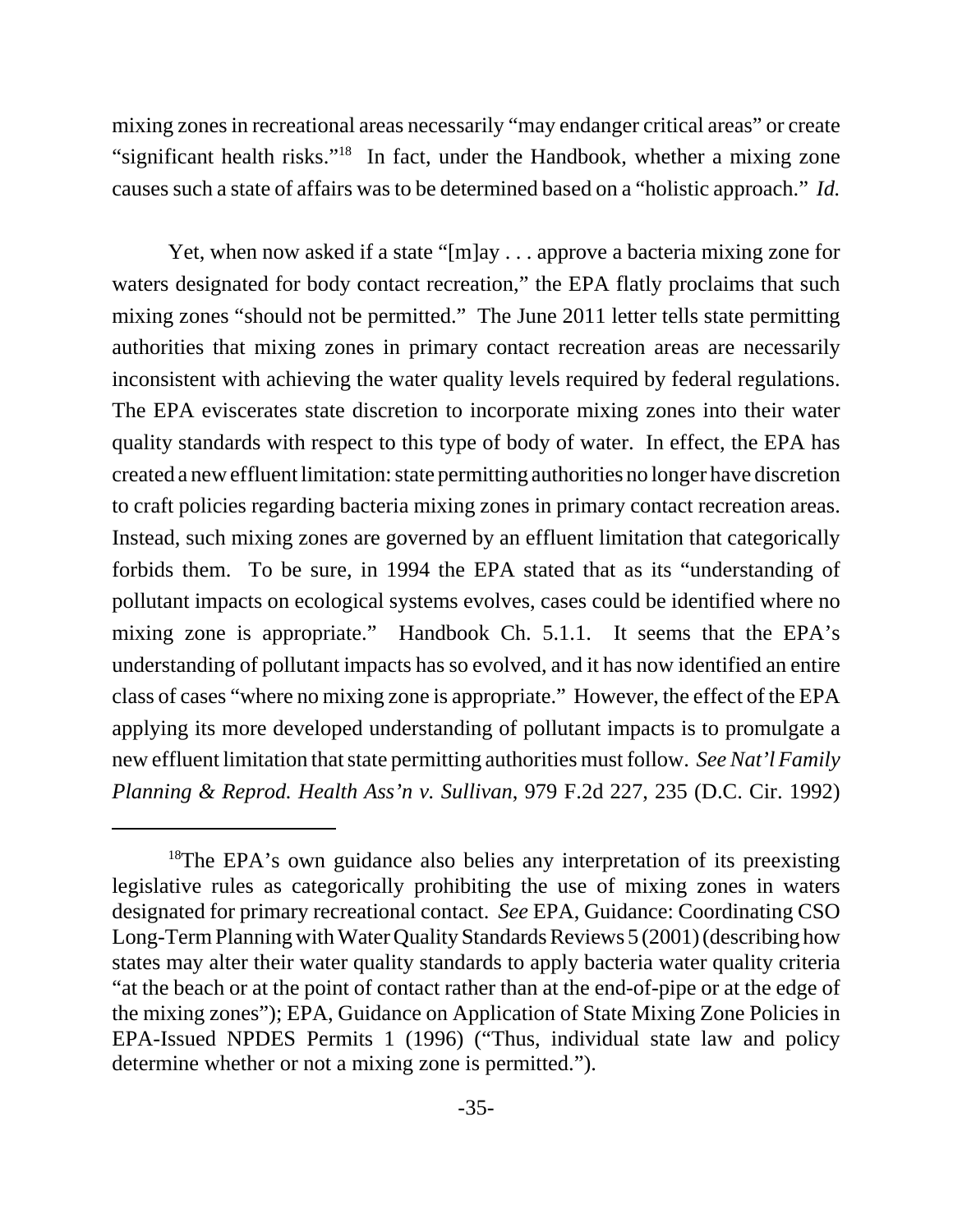("Thus, a rule is legislative if it attempts 'to supplement [a statute,] not simply to construe it.'") (alteration in original). In short, the June 2011 letter creates a new legal norm for bacteria mixing zones based on the EPA's authority to promulgate effluent limitations.

The hallmark of an interpretative rule or policy statement is that they cannot be independently legally enforced. It is the underlying legislative rules that drive compliance, and thus when an agency applies a newly announced interpretative rule or policy statement, there must be some external legal basis supporting its implementation. *See St. Paul-Ramsey Med. Ctr.*, 50 F.3d at 528 n.4; *Prof'ls & Patients for Customized Care*, 56 F.3d at 596. The EPA has not cited any preexisting effluent limitation or lawfully promulgated legislative rule that supplies the basis for the prohibition on bacteria mixing zones in primary contact recreation areas. This reinforces our conclusion that this new legal norm is a legislative rule and that the EPA violated the APA when it bypassed notice and comment procedures. Accordingly, we vacate the EPA's new rule banning bacteria mixing zones in all waters designated for primary contact recreation as promulgated "without observance of procedure required by law." 5 U.S.C. § 706(2)(D).

#### **C. Blending**

The EPA contends that the letters simply reflect an interpretation of the bypass rule, which it has been considering since 2005. *See* 70 Fed. Reg. at 76,015 (describing the 2005 policy as "the Agency's interpretation" of the bypass rule). To be sure, a legislative rule is not created simply because an agency "supplies crisper and more detailed lines than the authority being interpreted." *Am. Mining Cong. v. Mine Safety & Health Admin.*, 995 F.2d 1106, 1112 (D.C. Cir. 1993). Nevertheless, the EPA's new blending rule is a legislative rule because it is irreconcilable with both the secondary treatment rule and the bypass rule. *See Nat'l Family Planning & Reprod.*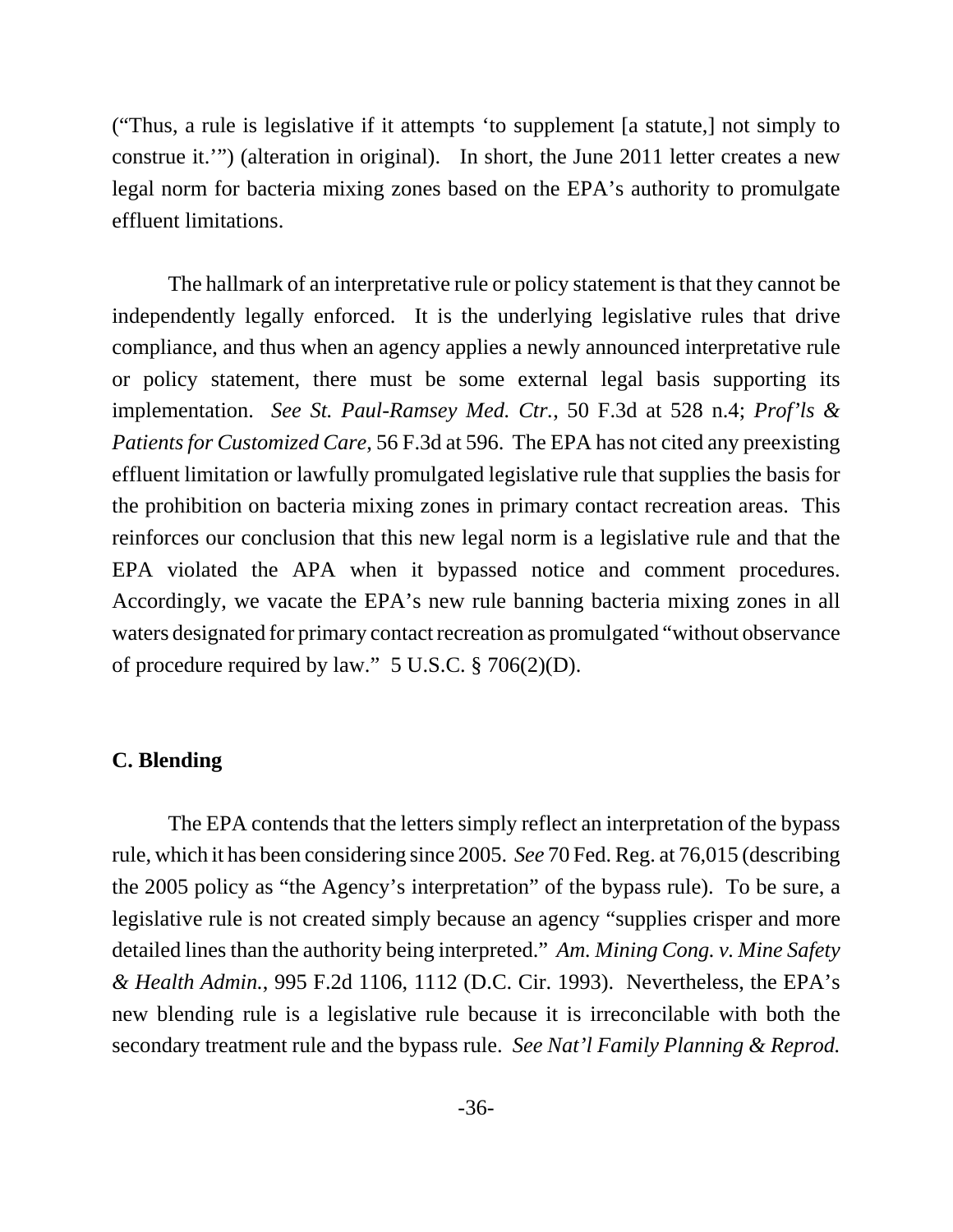*Health Ass'n*, 979 F.2d at 235 ("If a second rule repudiates or is irreconcilable with [a prior legislative rule], the second rule must be an amendment of the first; and, of course, an amendment to a legislative rule must itself be legislative." (alteration in original) (quoting Michael Asimow, *Nonlegislative Rulemaking and Regulatory Reform*, 1985 Duke L.J. 381, 396 (1985))).

 The September 2011 letter simply applies the 2005 draft Policy to the proposed use of ACTIFLO as if the 2005 draft were an existing obligation of regulated entities. However, the record indicates that prior to 2005, the EPA had not viewed the use of a process such as ACTIFLO as an inevitable trigger of a no-feasible-alternatives requirement. The 2005 draft Policy characterized itself as "significantly different" from the EPA's 2003 proposal on blending. 70 Fed. Reg. at 76,014. The 2003 proposal, in turn, corresponds to what the record indicates is the reality on the ground: widespread use by POTWs of blending peak wet weather flows. The 2005 draft Policy acknowledges that blending previously had been "permitted at [POTWs] without consideration of the bypass regulation criteria." 70 Fed. Reg. at 76,015. In a response to a 2002 Freedom of Information Act ("FOIA") request, the EPA admitted to "the use of federal funds under the Construction Grants Program to build facilities that were designed to blend effluent from primary treatment processes with effluent from biological treatment processes during peak wet weather events."19 In a 2004 report to Congress, the EPA praised the use of blending processes like ACTIFLO to deal with peak wet weather flows with no reference to a no-feasible-alternatives requirement. Various Iowa municipal water authorities have averred that the Iowa Department of Natural Resources has approved permits—with no objection from the EPA and no imposition of a no-feasible-alternatives requirement—allowing cities to construct facilities utilizing non-biological peak flow secondary treatment processes.

 $19$ FOIA request submitted by John Hall to the EPA on October 25, 2001; response dated April 5, 2002, No. HQ-RIN-00459-02.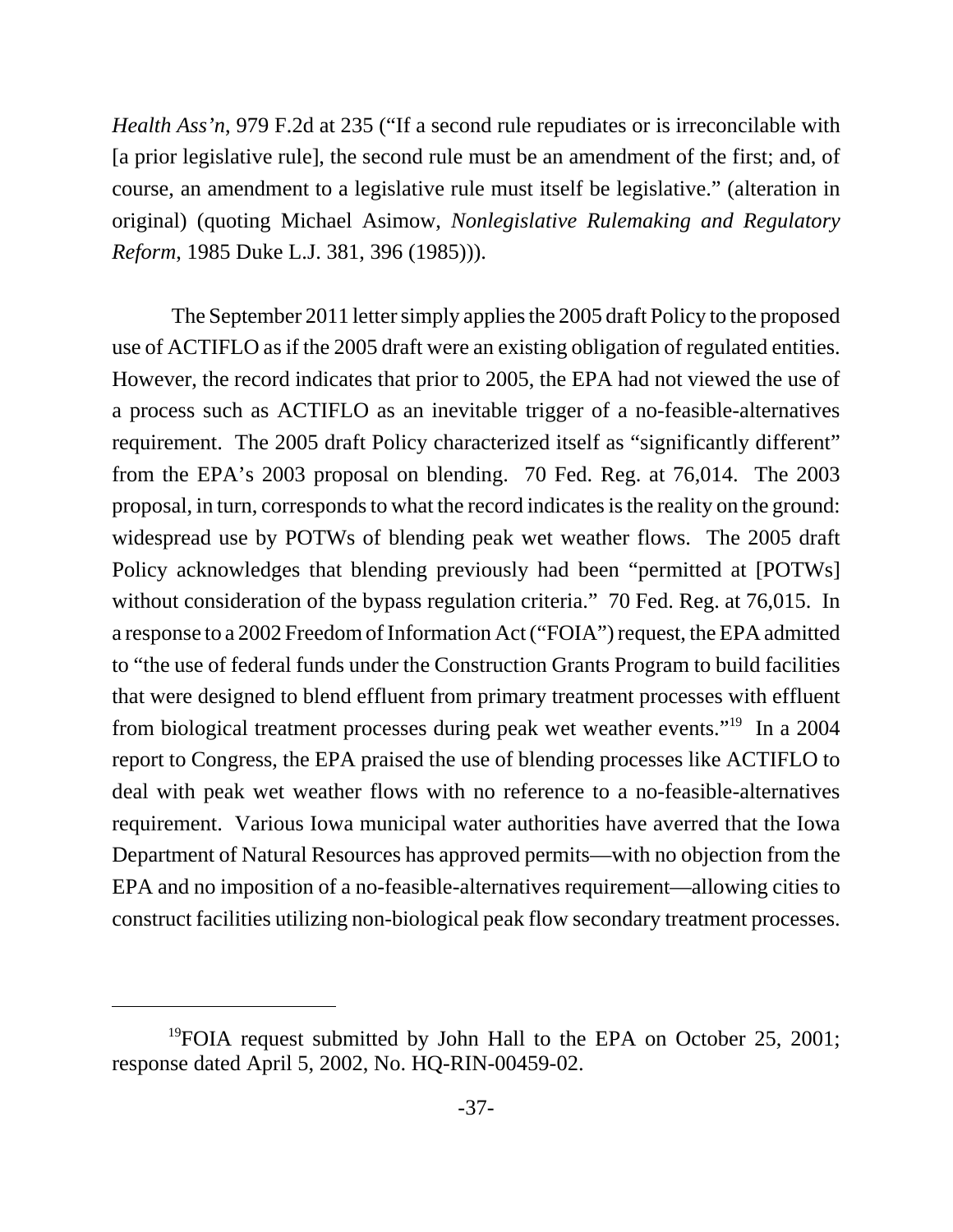Municipalities chose to use ACTIFLO and analogous blending methods as an exercise of their discretion under the bypass rule, *see* 53 Fed. Reg. at 40,609, and secondary treatment rule, *see* 48 Fed. Reg. at 52,259, to select the particular technologies they deemed best suited to achieving the applicable secondary treatment requirements. However, the September 2011 letter severely restricts the use of "ACTIFLO systems that do not include a biological component" because the EPA does not "consider[] [them to be] secondary treatment units." The effect of this letter is a new legislative rule mandating certain technologies as part of the secondary treatment phase. If a POTW designs a secondary treatment process that routes a portion of the incoming flow through a unit that uses non-biological technology disfavored by the EPA, then this will be viewed as a prohibited bypass, regardless of whether the end of pipe output ultimately meets the secondary treatment regulations.

The EPA's new blending rule further conflicts with the secondary treatment regulations because the EPA has made clear that effluent limitations apply at the end of the pipe unless it would be impractical to do so. 40 C.F.R. § 122.45(h). There is no indication that the secondary treatment regulations established situationsin which it would be impractical to apply effluent limitations at the end of the pipe or otherwise altered the application of this default rule. *See* 40 C.F.R. § 133.100-102. But the blending rule applies effluent limitations within facilities' secondary treatment processes. The September 2011 letter rejected the use of ACTIFLO because these units "do not provide treatment necessary to meet the minimum requirements provided in the secondary treatment regulations at 40 CFR 133." If streams move around traditional biological secondary treatment processes and through a non-biological unit that "is itself a secondary treatment unit," then the system would not need to meet the restrictive no-feasible-alternatives requirement. In other words, under the September 2011 blending rule, if POTWs separate incoming flows into different streams during the secondary treatment phase, the EPA will apply the effluent limitations of the secondary treatment regulations to each individual stream, rather than at the end of the pipe where the streams are recombined and discharged.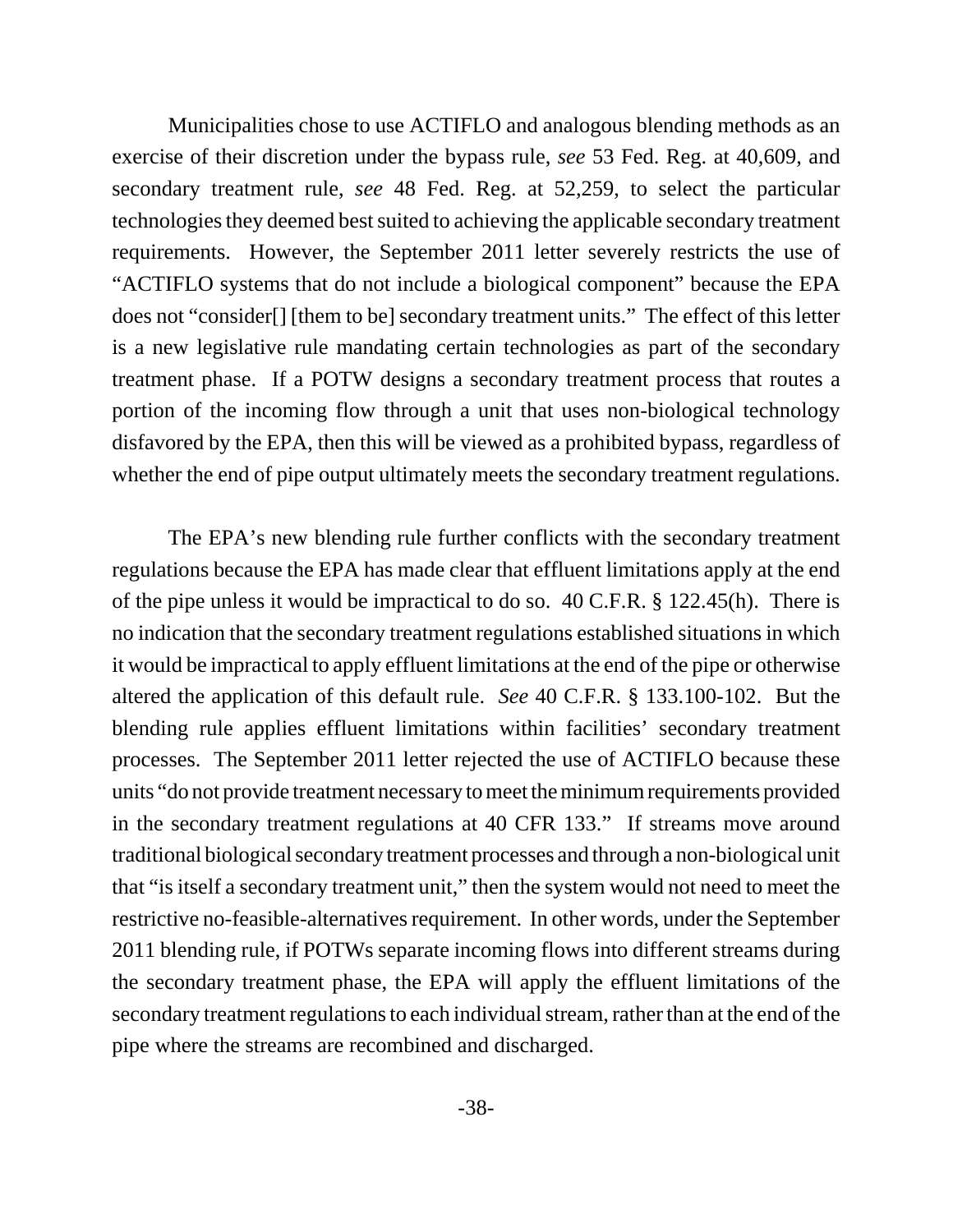Because the September 2011 letter had the effect of announcing a legislative rule with respect to blending peak wet weather flows, the EPA violated the APA's procedural requirements by not using notice and comment procedures. We also vacate this new rule because it is "without observance of procedure required by law." 5 U.S.C. § 706(2)(D).

#### **IV. Merits of substantive challenge**

Even if the EPA's legislative rules had been promulgated through the proper procedural channels, the League argues they nonetheless should be "set aside . . . [as] in excess of statutory jurisdiction, authority, . . . or short of statutory right." 5 U.S.C. § 706(2)(C). This subsection of the APA authorizes courts to strike down as ultra vires agency rules promulgated without valid statutory authority. *United States ex rel. O'Keefe v. McDonnell Douglas Corp.*, 132 F.3d 1252, 1257 (8th Cir. 1998). The League urges us to find that the EPA exceeded its statutory authority under the CWA by prohibiting mixing zones outside the state water quality standard adoption process and by using the blending prohibition to dictate facility treatment design and apply effluent limitations internally, rather than at the end of the pipe. Appellate review under APA section 706(2)(C) proceeds under the familiar *Chevron* framework. *See Clark v. U.S. Dep't of Agric.*, 537 F.3d 934, 939 (8th Cir. 2008). We first "conduct an independent review of the statute and of its legislative history." *Ark. AFL-CIO v. FCC*, 11 F.3d 1430, 1441 n.9 (8th Cir. 1993) (en banc). "Deference to the agency is appropriate only when a court finds the statute to be ambiguous." *Id.*; *see also Chevron, U.S.A., Inc. v. NRDC*, 467 U.S. 837, 843 n.9 (1984) ("[T]he judiciary is the final authority on issues of statutory construction and must reject administrative constructions which are contrary to clear congressional intent."). If confronted with an ambiguous statute, we look to whether the agency's construction of the statute is reasonable. *Ark. AFL-CIO*, 11 F.3d at 1441. Agency rules will survive ultra vires allegations so long as we can "reasonably conclude that the grants of authority in the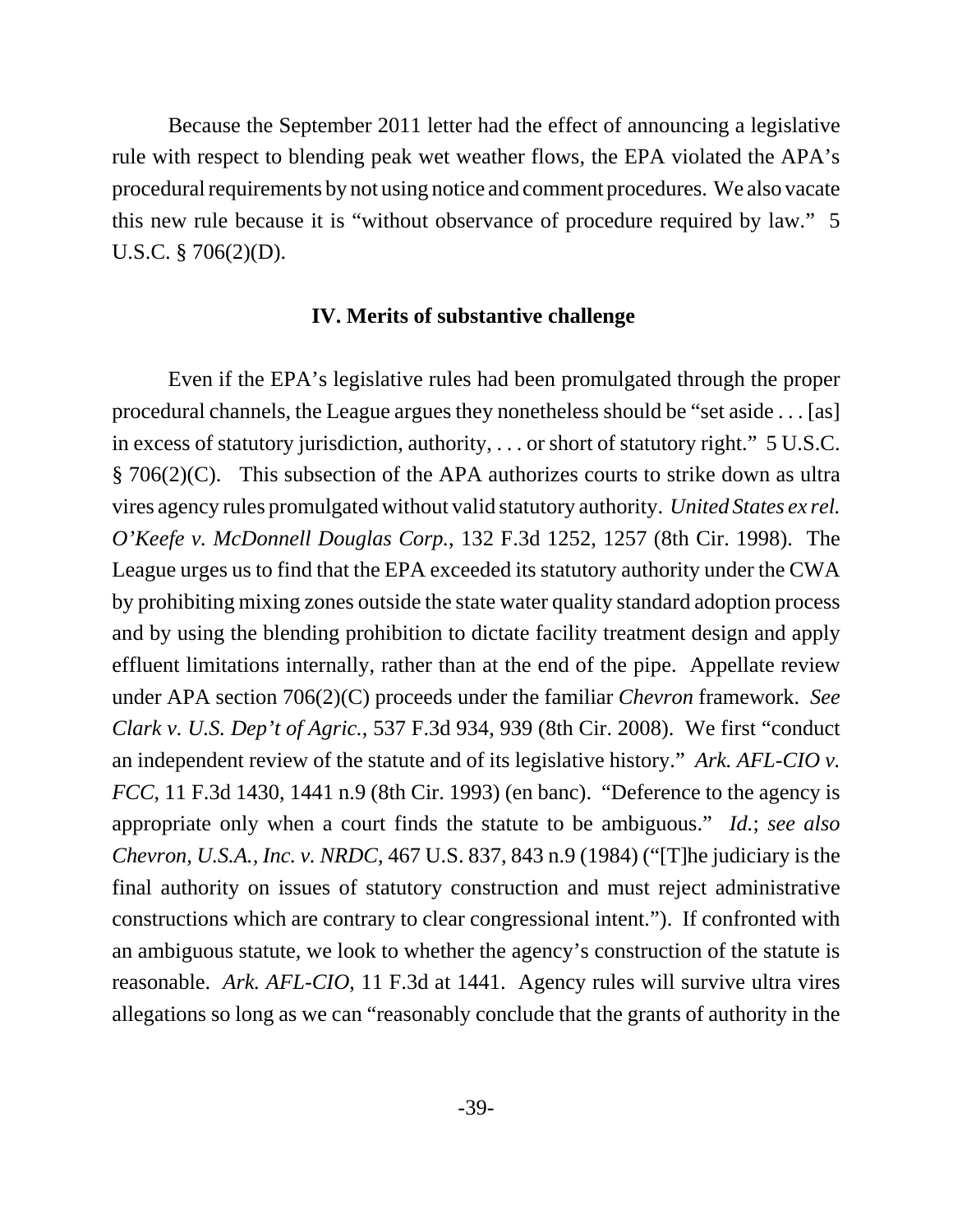statutory provisions cited by the government contemplate the issuance." *O'Keefe*, 132 F.3d at 1257.

We find our circuit in the same position as the District of Columbia Circuit, which recently observed that its "case law provides little direction on whether, having determined to vacate on procedural grounds, we should nonetheless address substantive claims." *NRDC v. EPA*, 643 F.3d 311, 321 (D.C. Cir. 2011); *cf. U.S. Steel Corp. v. EPA*, 649 F.2d 572, 577 (8th Cir. 1981). The decision implicates competing tensions, both compelling. If we choose to vacate solely on procedural grounds, regulated entities who have already spent considerable time crossing the hot shoals of regulatory uncertainty must continue to do so. On the other hand, should we move to the merits of whether the EPA's legislative rules reflect an arbitrary and capricious interpretation of the CWA, we short-circuit the APA's notice and comment procedures and preclude interested parties from participating in the agency's analytic process. *Cf. Smiley v. Citibank, N.A.*, 517 U.S. 735, 741 (1996) ("[T]he notice-andcomment procedures of the Administrative Procedure Act [are] designed to assure due deliberation.").

In a recent case, the District of Columbia Circuit found the "interest in preserving the integrity of the notice and comment process" outweighed "concern[s] about delay" where the EPA's rule was not "obviously preclude[d]" by the relevant enabling act. *See NRDC*, 643 F.3d at 321. Here, too, we conclude that the EPA's new mixing zone rule is not obviously precluded by the plain meaning of any applicable CWA provisions. Therefore, should the EPA wish to institute this rule, it may seek to do so using the appropriate procedures.

However, the blending rule clearly exceeds the EPA's statutory authority and little would be gained by postponing a decision on the merits. As discussed above, the September 2011 letter applies effluent limitations to a facility's internal secondary treatment processes, rather than at the end of the pipe. The CWA permits the EPA to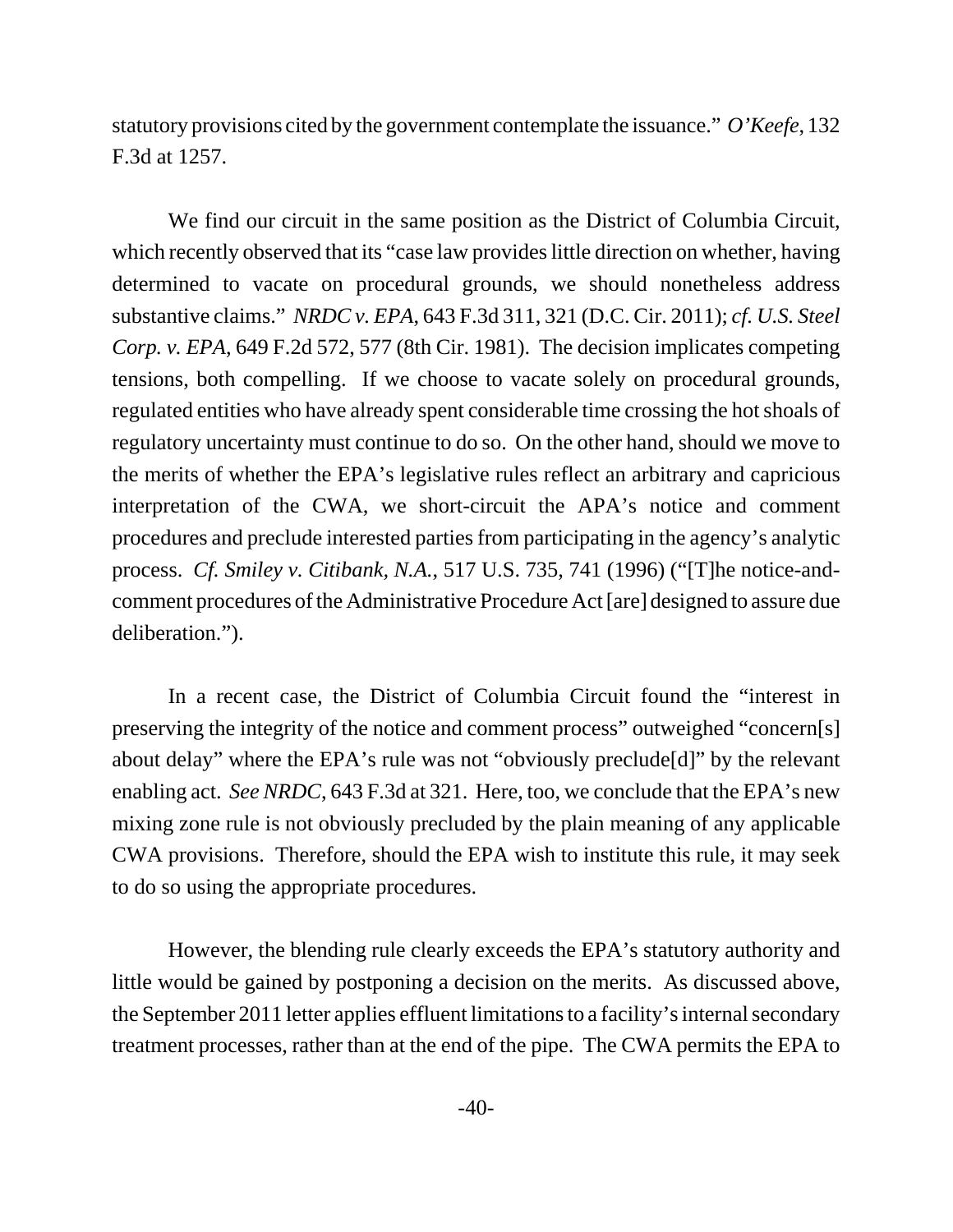set "effluent limitations based upon secondary treatment." 33 U.S.C. § 1311(b)(1)(B). But effluent limitations are restricted to regulations governing "discharges from point sources into navigable waters." 33 U.S.C. § 1362(11). The EPA is authorized to administer more stringent "water quality related effluent limitations," but the CWA is clear that the object of these limitations is still the "discharges of pollutants from a point source." 33 U.S.C. § 1312(a). In turn, "discharge of pollutant" refers to the "addition of any pollutant to navigable waters." § 1362(11). The EPA would like to apply effluent limitations to the discharge of flows from one internal treatment unit to another. We cannot reasonably conclude that it has the statutory authority to do so. *See also Am. Iron & Steel Inst. v. EPA*, 115 F.3d 979, 996 (D.C. Cir. 1997) ("The statute is clear: The EPA may regulate the pollutant levels in a waste stream that is discharged directly into the navigable waters of the United States through a 'point source'; it is not authorized to regulate the pollutant levels in a facility's internal waste stream."). Therefore, insofar as the blending rule imposes secondary treatment regulations on flows within facilities, we vacate it as exceeding the EPA's statutory authority.

#### **V. Conclusion**

For the foregoing reasons, we deny the EPA's motion to dismiss and grant the League's petition for review. We vacate both the mixing zone rule in the June 2011 letter and the blending rule in the September 2011 letter as procedurally invalid. Further, we vacate the blending rule as in excess of statutory authority insofar as it